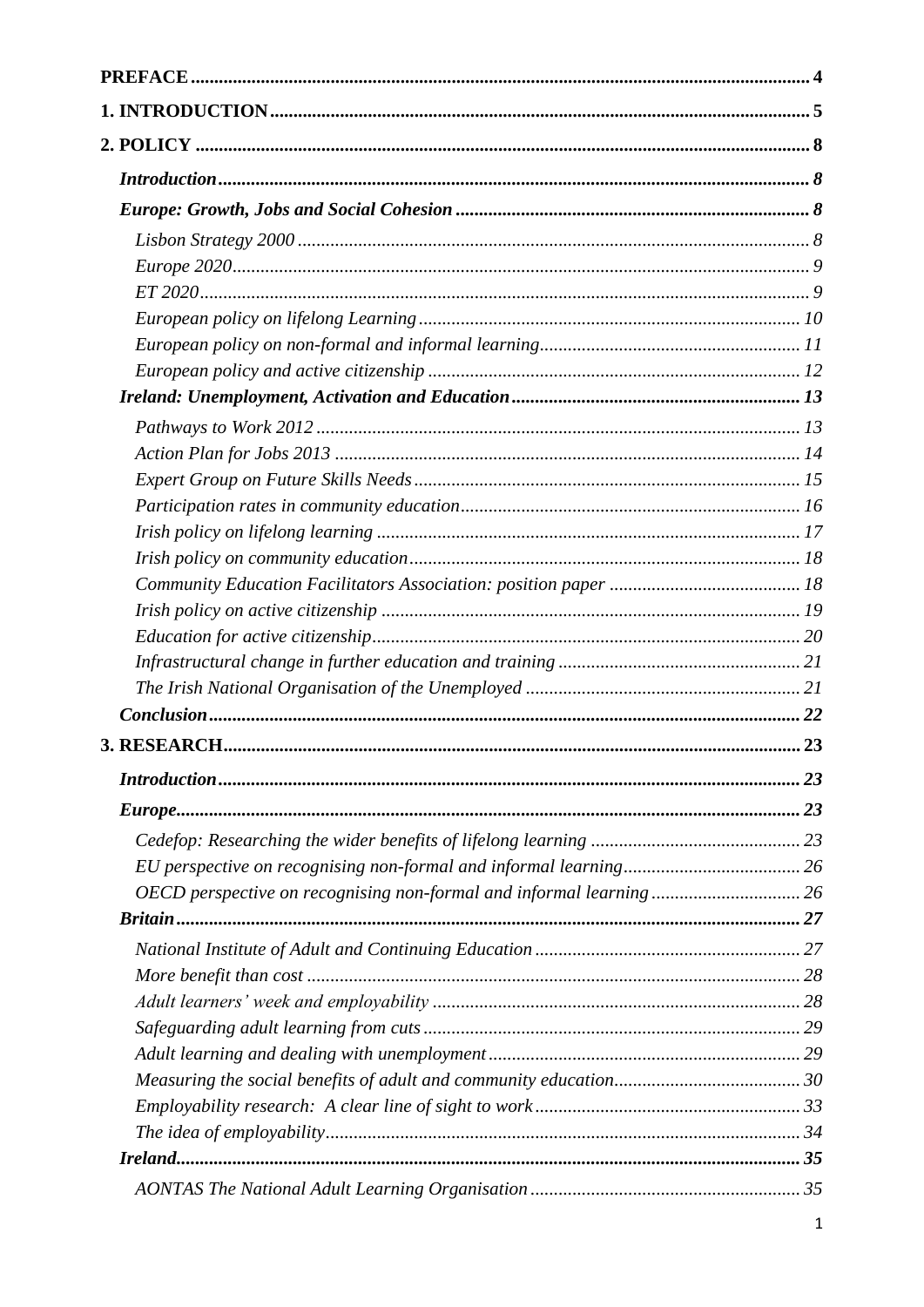| Women's community education, community employment and labour activation 43 |  |
|----------------------------------------------------------------------------|--|
|                                                                            |  |
|                                                                            |  |
| A trade union model for community-based learning for employability 45      |  |
|                                                                            |  |
|                                                                            |  |
| Individual, collective and political outcomes in community education 47    |  |
|                                                                            |  |
|                                                                            |  |
|                                                                            |  |
|                                                                            |  |
|                                                                            |  |
|                                                                            |  |
|                                                                            |  |
|                                                                            |  |
|                                                                            |  |
| Recognition of non-formal and informal learning: A practice perspective53  |  |
|                                                                            |  |
|                                                                            |  |
|                                                                            |  |
|                                                                            |  |
|                                                                            |  |
|                                                                            |  |
|                                                                            |  |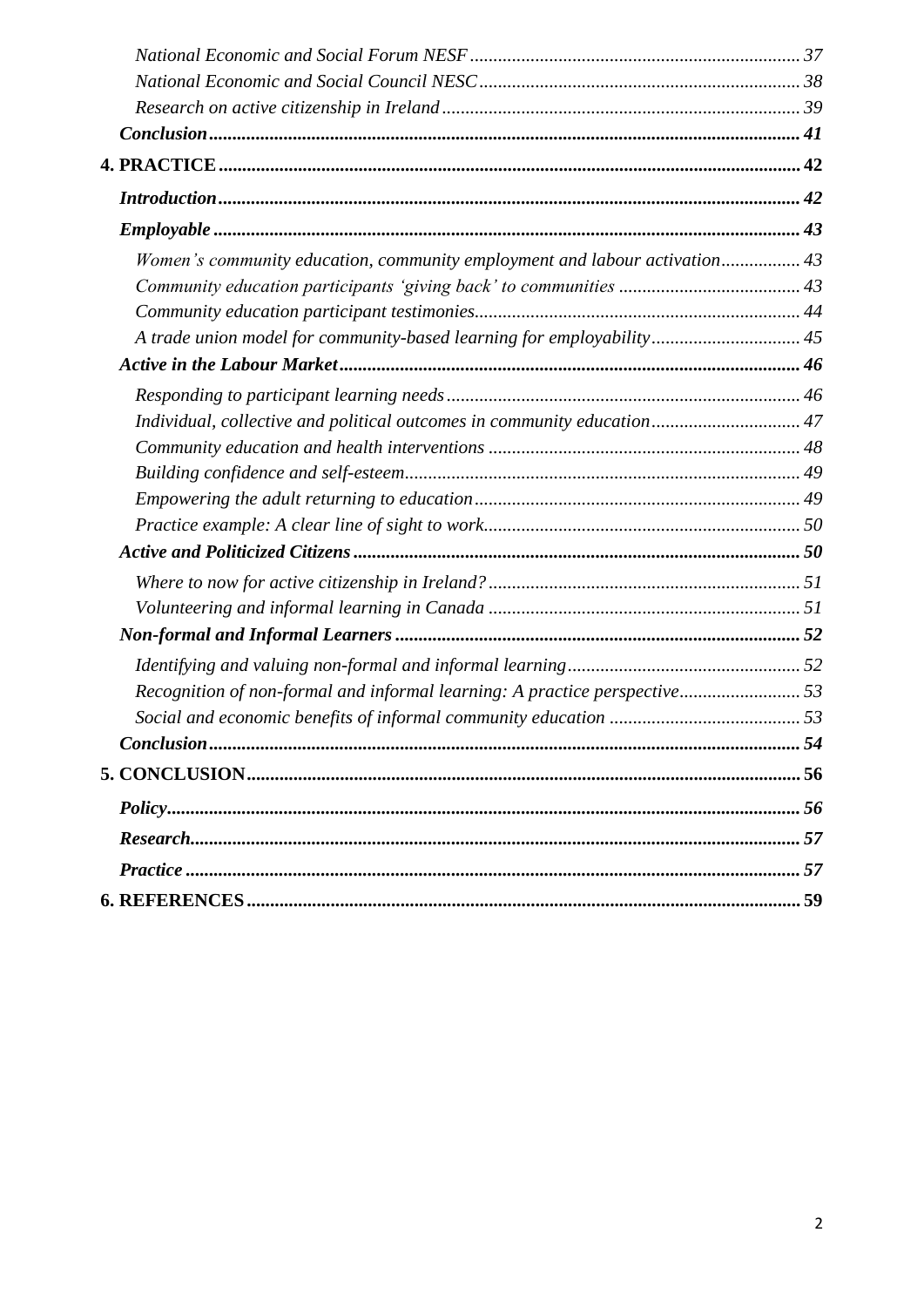### **FOREWORD**

The Lisbon Strategy (2000) stated that 'education' was pivotal for the promotion of active citizenship and the promotion of employability within the European Union. The purpose of this literature review is to look at the policies, research and practice driving the development of community education in Ireland, Britain and Europe with a particular focus on the contribution community education is making, and can continue to make, towards the promotion of employability and active citizenship in Ireland. The review is being undertaken at a time when Further Education and Training services in Ireland are undergoing great change with the amalgamations of VECs into ETBs and the development of SOLAS and QQI. All stakeholders in Further Education and Training are anxious to be heard by those leading the change. For those involved in community education being heard is about ensuring that what is good about the current Further Education and Training system does not get lost in this change.

To this end, in 2011, CEFA published its position paper "*Community Education; Enhancing Learning, Fostering Empowerment and Contributing to Civic Society*" which outlines a clear vision for community education in Ireland. The Department of Education and Skills issued Community Education Operational Guidelines for providers in 2012 which reinforced community education's position in the education system in Ireland.

To build on this work CEFA commissioned Liam Mc Glynn (Institute of Technology, Blanchardstown) to conduct this literature review which has provided some very valuable insights into how community education is meeting the activation challenge in terms of promoting active citizenship and promoting employability. This insight is invaluable in ensuring that community education remains a vibrant part of the Irish education and training system, supports the development of a bottom-up approach and a society that can sustain a 'smart' economy.

CEFA believes that community education is capable of helping to make Ireland a better, stronger society capable of making the most of what it has. While those who work in community education can see examples of this happening around them, it is acknowledged in the literature review that there is a dearth of documented practice examples in Ireland, Britain and Europe. The literature also acknowledges that there is a growing need for appropriate validation systems for community education. CEFA could actively support such research and create appropriate feedback mechanisms that will allow for the validation of, and reporting on, improved employability skills and the wider benefits of learning for learners and society.

In his conclusion Liam McGlynn expresses his view that the community education sector can unleash the potential in society.

"*if it retains its commitment to a core ethos which seeks deeper structural change to a more sustainable economy and society informed by the values of community solidarity, equality and justice. Such a vision if allowed to flourish may create a world of work, end labour market exclusion and empower citizens".* 

CEFA would like to thank Liam McGlynn for the energy, time and commitment given to writing this literature review. It will inform our work as Community Education Facilitators and help us to identify priorities for our new strategic plan from 2014. CEFA also thanks their colleagues Siobhán Lynch, Mary Flannery, Barbara Hammond and Dónal Walsh who supported Mr McGlynn's work. Finally CEFA would like to acknowledge the financial support for our association from the Department of Education and Skills.

 $\sqrt{2}$ 

Nuala O'Brien Chairperson, CEFA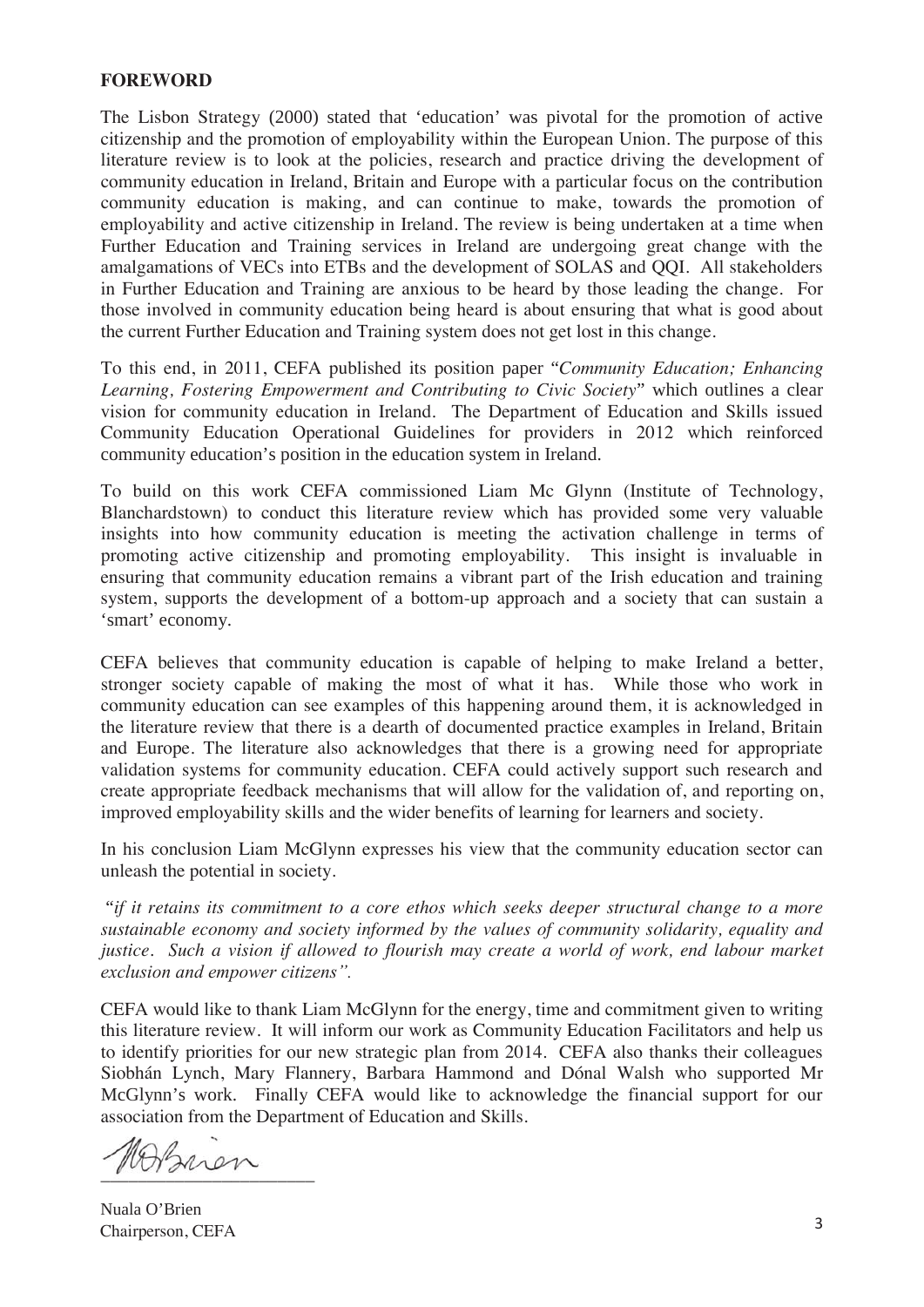# **PREFACE**

Policy documents for this literature review were sourced at EU level from: *europa.eu,* the official website of the European Union, including the European Commission, *Cedefop*, the European Centre for the Development of Vocational Training, at international level from: the *OECD*, the Organization for Economic Cooperation and Development, at Irish level from: the relevant government departments, *Education and Skills*, *Social Protection*, and *Jobs Enterprise and Innovation* and *NESC*, the National Economic and Social Council and *NESF*, the National Economic and Social Forum.

Academic Journals consulted for this literature review included issues of *The Adult Learner*  (Irish Journal of Adult and Community Education), *Studies in the Education of Adults* (UK) 2007-2012 (Journal of the National Institute of Adult Continuing Education), *Adult Education Quarterly* (Journal of the American Association of Adult and Continuing Education*, New Directions for Adult and Continuing Education* (North America) and *Adult Education and Development,* a German publication focusing on adult and community education in a global south development co-operation context. The *Irish Journal of Community Development*, 2009- 2012 and the *Community Development Journal* (UK) 2009-2013 were also consulted from a community education perspective.

Periodicals consulted for this literature review included *Explore,* a quarterly magazine from AONTAS, the National Adult Learning Organisation in Ireland and *Adults Learning,* a monthly periodical of the National Institute of Adult Continuing Education in the UK.

The publications and research pages of relevant organizational websites were also consulted for the research including CEFA (Community Education Facilitators Association), AONTAS, NIACE(UK), and Cedefop (EU).

The most relevant policy, research and practice-based literature was assembled for the purposes of the literature review, with regard to the research question, *in what ways does community education meet the labour market activation and employability challenge of the current unemployment crisis in Ireland?* In presenting this literature, a choice had to be made between a thematic approach and a framework approach. In the former, each key theme would be taken and all relevant literature (policy, research, academic, practice) for that theme would be assembled and presented e.g. the relevant literature for the theme of *recognition of non-formal and informal learning.* In the end it was decided to use the latter, the framework approach, drawing from the three main sources; policy, research and practice. At the same time, there is an attempt to create threads linking the key themes across the three strands framework: *labour activation, employability, active citizenship, recognition of non-formal and informal learning* and *wider benefits of lifelong learning.*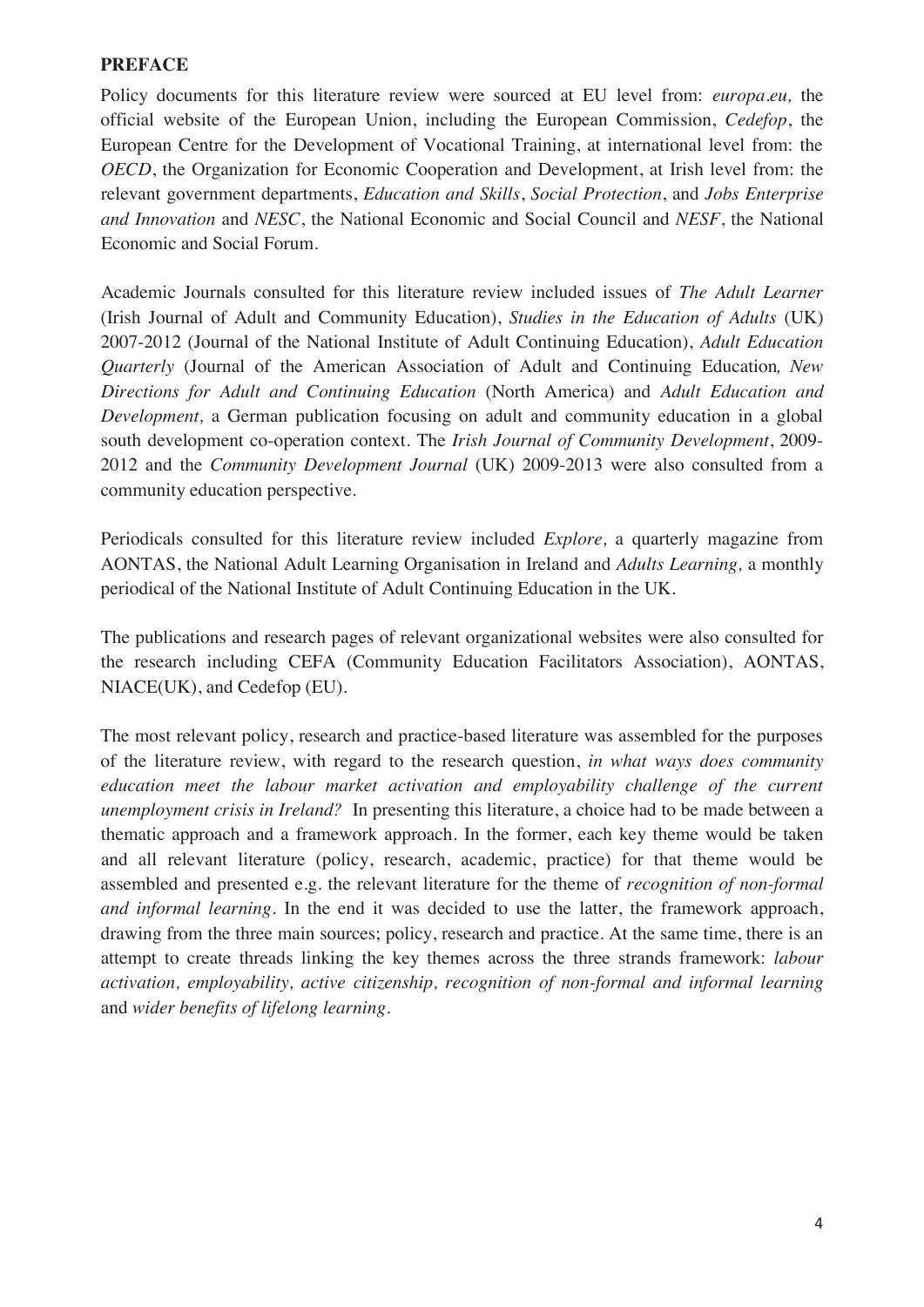#### <span id="page-5-0"></span>**1. INTRODUCTION**

In the aftermath of the global economic crisis of 2008 and the subsequent recession in Ireland and indeed across Europe, public discourse in politics, society, academia and media has focused on explaining the crisis as well as looking for solutions to the crisis. In the context of the Irish recession now in its fifth year, with unemployment at 13.6% or 435,357 (Central Statistics Office, 2013) of which long term unemployment is alarmingly high at 8.4% or 180,500 (Irish National Organisation of the Unemployed, 2013), there is understandable urgency across all sectors to find ways out of the crisis.

It is against this backdrop of Ireland's fall from the dizzying heights of the celtic tiger years to the depths of the celtic crash, that all sectors of the state are being mobilized 'to mending the pieces of a fractured society, (and to fix) a broken economy' (Department of the Taoiseach, 2011). The further education and training sector is at the forefront of efforts to support individuals and communities devastated by the loss of jobs, unemployment, and fear for the future.

The impact of Ireland's bailout and adjustment programme with the troika (IMF, ECB and EU) is widely documented elsewhere in the print media. Public spending on areas such as health and education have not been spared the cutbacks in public expenditure, however there is a broad commitment to protect programmes which work with unemployed people. Whilst there has been a general commitment by government to protect the most vulnerable in society, at the same time, there is evidence that some programmes have been disproportionately affected by cutbacks (Harvey, 2013, 2012, NESC, 2013).

Further education and training is one of the options to which people turn following life altering events such as job loss. It has also been the port of call for many who are starting out on job search. In the context of achieving savings in the state's public finances, the Irish further education and training sector is currently undergoing a major reconfiguration. As community education is located within the further education and training sector these changes are likely to have some bearing on the work. That said, community education has stayed close to the grassroots communities irrespective of the institutional configuration under which it receives its funding. What is important is that its role be recognised, its contribution valued and maintained in the midst of the crisis. If the government are seeking solutions to the crisis, they might consider the approach and positive outcomes happening in community education involving community education facilitators, tutors, facilitators, participant learners, volunteers, community workers and activists.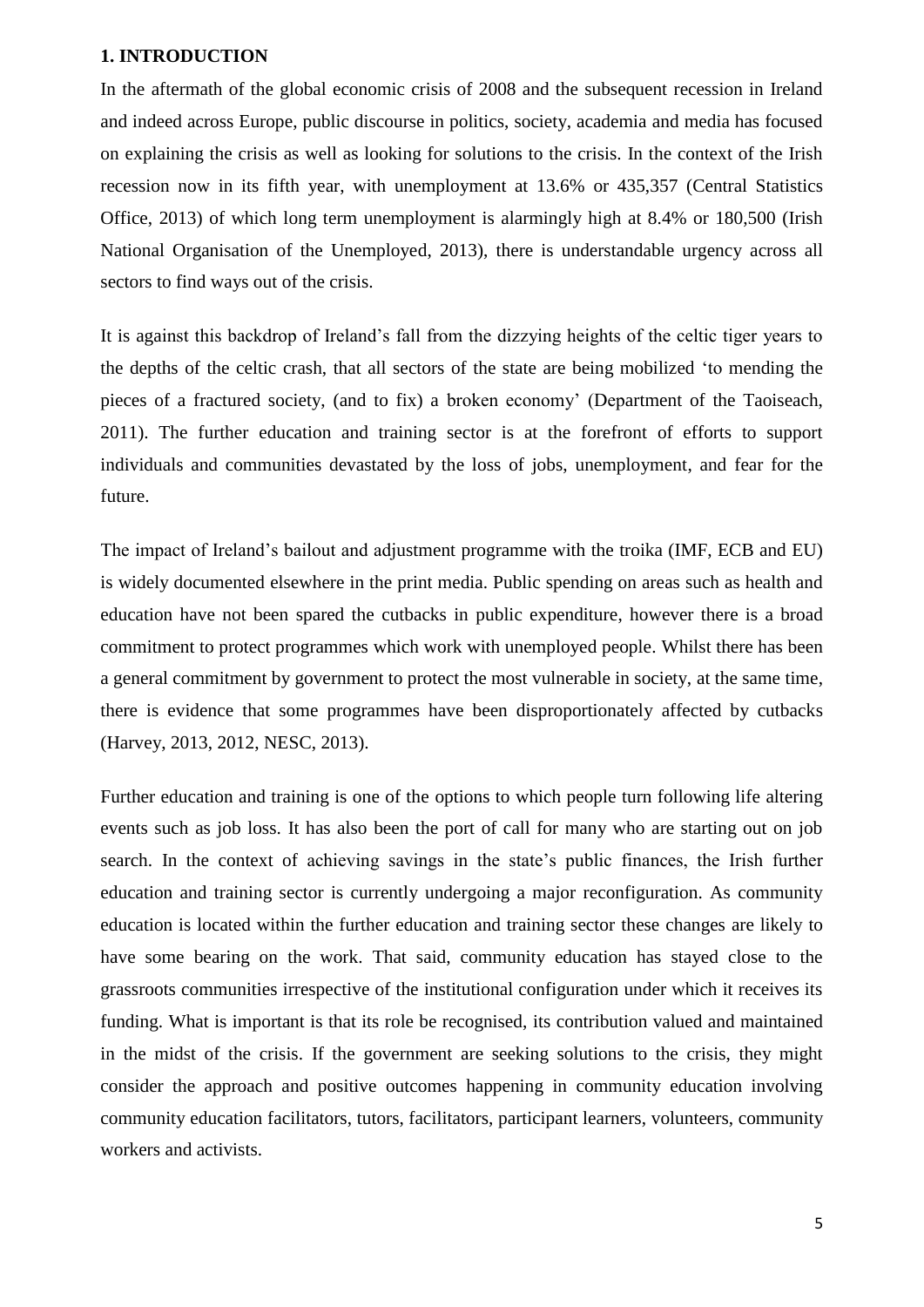This literature review presents evidence of the contribution community education is making and can continue to make toward employability, labour market activation and active citizenship in Ireland. The literature is examined here under three headings; policy, research and practice, reflecting the range and type of literature available. The review covers Irish, British and European policy, research, reports and academic studies across all three headings. Policy is not defined in a vacuum and builds on practice and research. It is therefore important to provide an overview of the relevant public policy positions articulated by the Irish government and the EU at this time. Despite its relatively lowly status within the education landscape, further education and training and community education in particular features widely in academic research journals and periodicals in the US, EU, Britain and Ireland. The evidence of 'really useful knowledge' (Thompson, 1996) drawn from practice which supports individuals and communities for sustainable livelihoods attests to the value of community education.

It must be said at the outset, that adult and community educators across the sector from academics to practitioners have railed against a narrow focus on adult and community education which sees its role as meeting the needs of the economy and employers or at the service of the state in providing skills training. Such a narrow focus is rightly rejected by the sector. Several commentators in the UK and Ireland have cautioned against such a narrow instrumental view of adult, community and further education in general (Crowther, 2013; Finnegan, 2008; Connolly, 2007; Brady, 2006; Thompson, 1996). Those working in the sector assert the social purpose origins and meaning of adult and community education which is about empowerment of marginalized individuals and communities for collective social and economic transformation. It is political and asserts democratic participation and focuses on social justice outcomes. Commenting on Scottish government policy on further education for post16 year olds, Crowther exemplifies this broader vision of education:

What is needed is a vision of education which makes a vital contribution to a humane. democratic and socially just society as well as a thriving and sustainable economic life. (Crowther, 2011, p. 15)

Therefore a literature review exploring the connection between community education and employability and the labour market agenda may appear at odds with the goals of adult and community education. It may appear to implicitly accept an economic agenda. However, what is presented here demonstrates that community education is neither rejectionist or disengaged from economic reality, but rather it is fully engaged and raises a critical red flag to narrow policy making which would discard the social purpose dimensions of community education.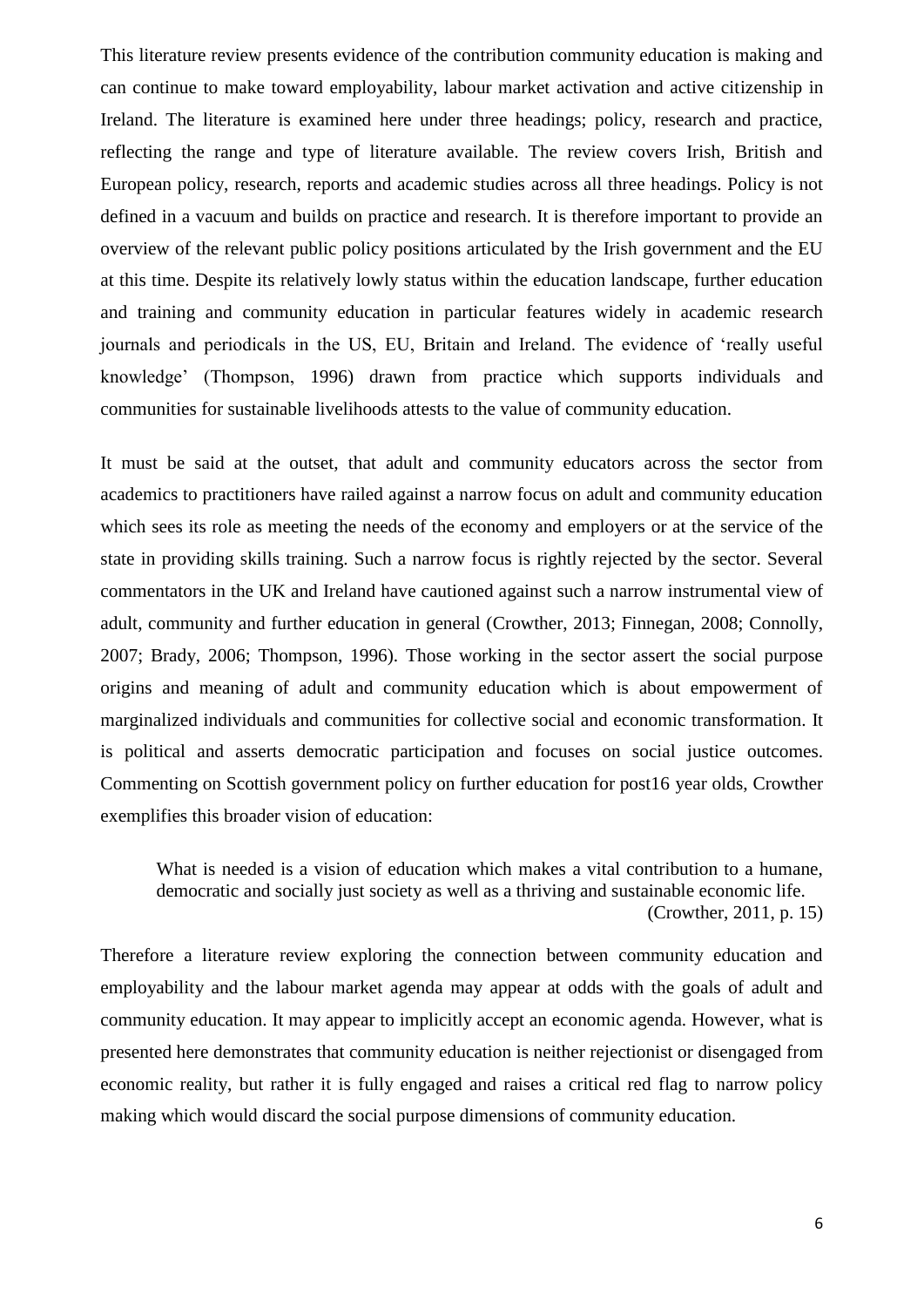The literature considered here under policy, research and practice headings reveals the role and space occupied by community education. It points to the contribution it makes in empowering people to grow in confidence in their own employability and engage with the labour market whilst contributing to politicized and collective active citizenship. The research question which this literature review will seek to address is:

# *In what ways does community education meet the labour activation and employability challenge of the current unemployment crisis in Ireland?*

The reader may find it useful to treat this literature review as a repository where they can dip in and out at different sections or places without the need to read the entire document.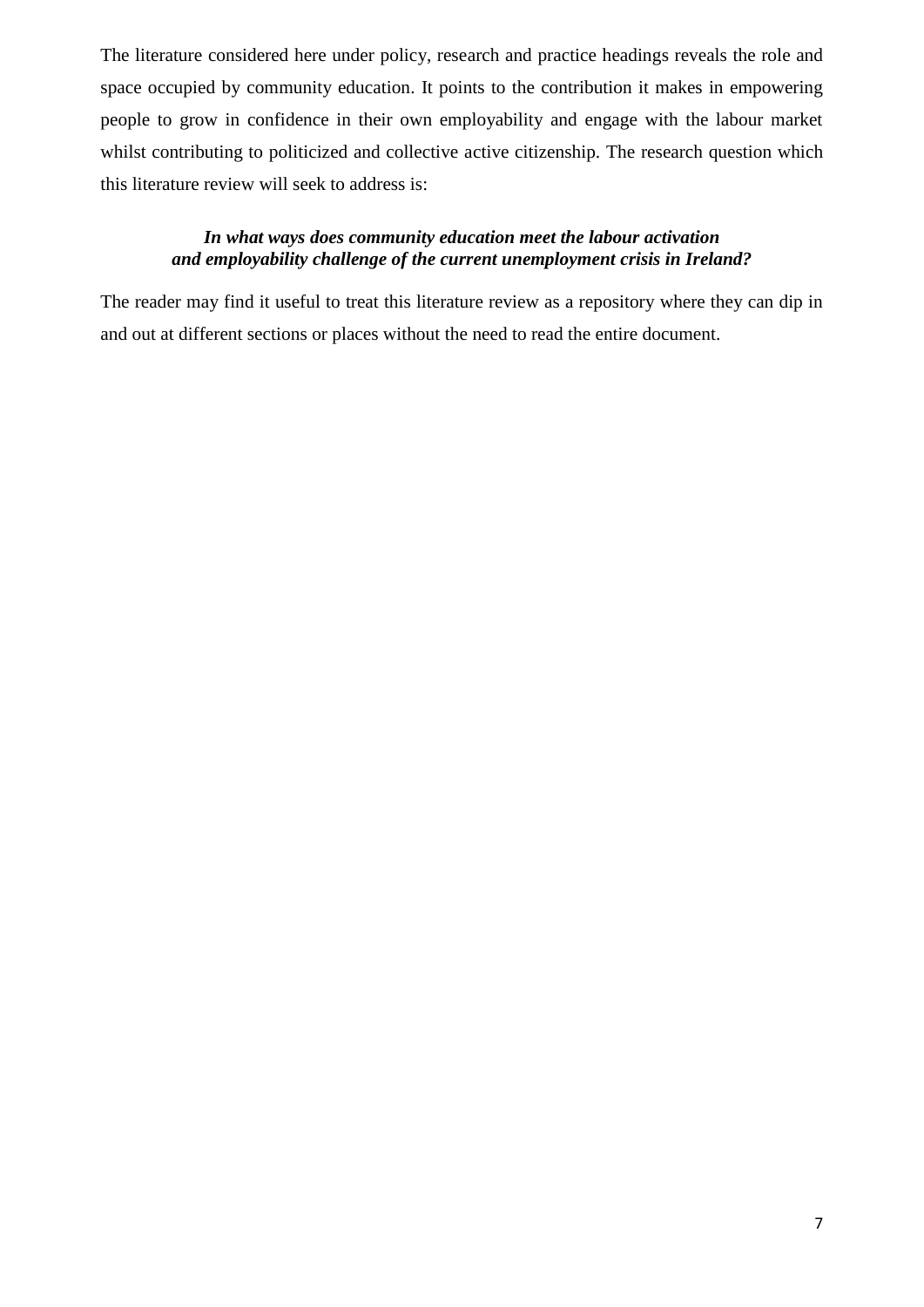# <span id="page-8-0"></span>**2. POLICY**

### <span id="page-8-1"></span>*Introduction*

In general terms, lifelong learning, as a concept and set of actions received an important boost through the focus placed on it by the European Union institutions. In the first part, we consider these policies. From the *Lisbon Strategy 2000* to *Europe 2020*, the EU has produced a number of significant policy platforms in the area of lifelong learning, adult education, vocational education and training, and recognition of informal and non-formal learning, to name a few. In this section, these policies will be considered with a view to locating the space which community education occupies in European policy.

The second part will consider the development of lifelong learning policy in Ireland against the backdrop of the current economic, unemployment and jobs crisis. Education and training is one of the sectors tasked with addressing the crisis. The dimensions of the crisis itself and the key labour activation and jobs policies pursued by government necessarily impact on how programmes such as community education working with those who are unemployed and vulnerable groups respond to the current challenge. These policies: labour activation, action plan for jobs, lifelong learning and active citizenship will be considered in this part.

### <span id="page-8-2"></span>*Europe: Growth, Jobs and Social Cohesion*

The place of lifelong learning is well secured in European Union policy making. Whilst there is debate about the orientation of the policy in terms of the balance between an economic purpose orientation and a social purpose orientation, it is clear that lifelong learning is gaining greater recognition as a crucial concept and set of actions with potential to bring about a sustainable economy and cohesive society across Europe. There is a slightly different emphasis between EU and Irish understandings of lifelong learning. In the EU context lifelong learning encompasses all learning, formal, non-formal and informal from the cradle to the grave, whereas the Irish understanding tends to focus on adult learning.

### <span id="page-8-3"></span>*Lisbon Strategy 2000*

The goal of the Lisbon Strategy agreed in 2000 was 'to make the EU the most competitive and dynamic knowledge based economy in the world capable of sustaining more and better jobs and with greater social cohesion' (Council of the European Union, 2000). The strategy was revised in 2005 with a greater focus on growth and jobs (Council of the European Union, 2005). Framed at a time of prosperity with falling unemployment across the EU, the Lisbon Strategy set out to meet the challenges of globalisation, an explosion of information and communication technologies, and the continuing challenges of racism, xenophobia and gender inequality (Europa, 2013a). Yet, when reviewed in 2005, there was still a problem of long term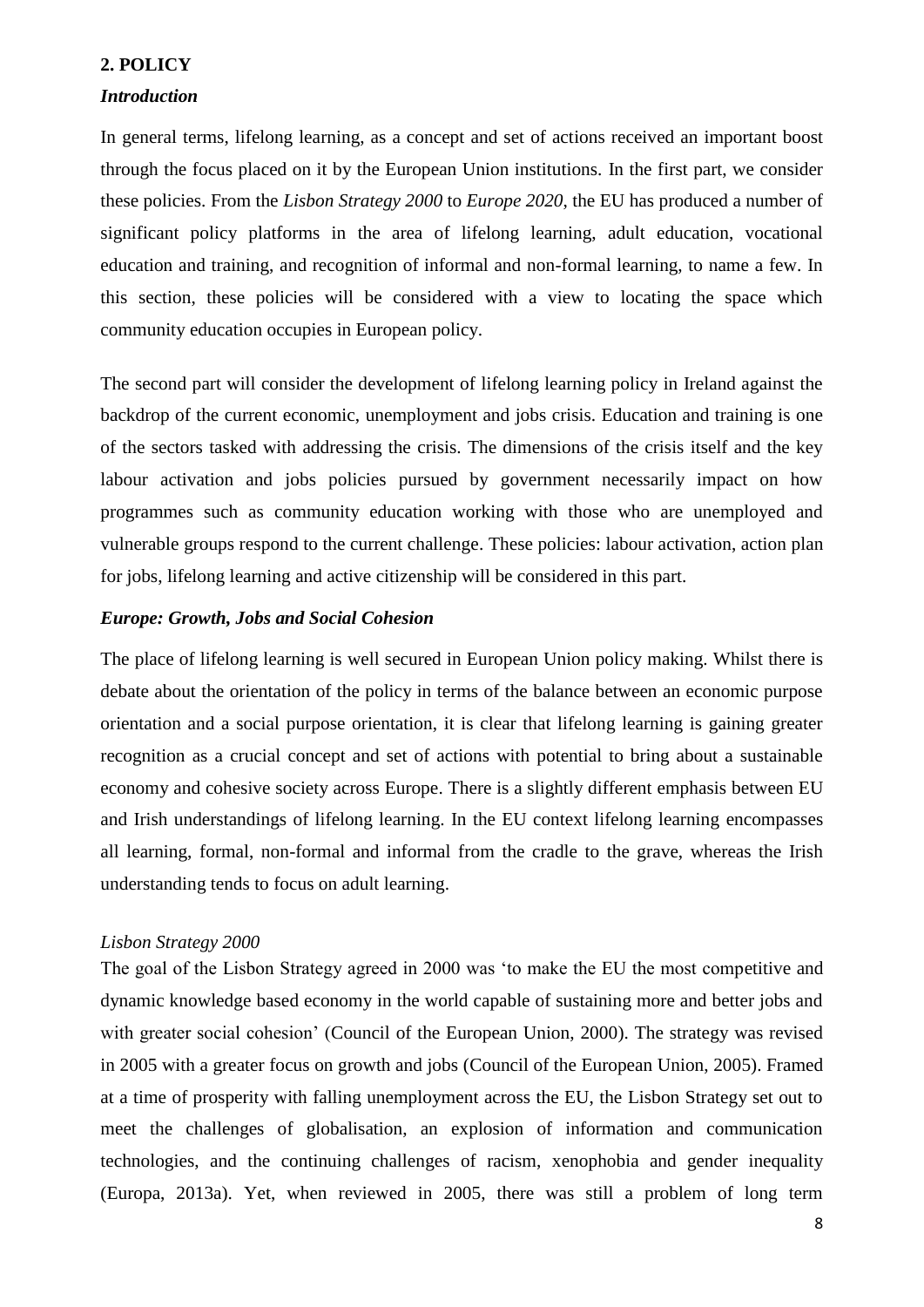unemployment across the EU and the EU Commission assessed that the strategy was not delivering on its promise. One aspect of the revised strategy was to 'invest more in human capital by improving education and skills', and an intention to adopt 'a community(EU) lifelong learning programme' committing member states to 'submit national strategies in this area in 2006' (Europa, 2013b).

### <span id="page-9-0"></span>*Europe 2020*

Europe 2020 (European Commission, 2010) setting out a strategy for 'smart, sustainable and inclusive growth' commenced in 2010 against the backdrop of the collapse of many of the economies of European member states, mass unemployment and negative growth across the EU. From an education and training perspective, the strategy includes three initiatives of relevance; 'youth on the move' education focusing on youth preparedness for the labour market, 'an agenda for new skills and jobs' to empower people to develop skills throughout the lifecycle, and 'European platform against poverty' (EC, 2010, pp. 3-4). Identifying targets for reductions in early school leaving and increasing tertiary participation, Europe 2020 makes generalised headline statements on lifelong learning, for example, '80 million people have low or basic skills, but lifelong learning benefits mostly the more educated' (EC, 2010, p. 16). An increasing demand for high skills will replace the demand for low skills; therefore people in the EU will need to upskill and reskill for a probable longer working life.

# <span id="page-9-1"></span>*ET 2020*

Whilst Europe 2020 sets the overall agenda, there is greater detail relevant to community education within the *ET 2020 Strategic framework for European cooperation in education and training* (Council of the European Union, 2009).The aims of this policy are to promote; lifelong learning and mobility, quality, efficiency, equity, social cohesion, active citizenship and entrepreneurship in education and training. There is an assumed compatibility between these aspects, something critical commentators would question. However, the focus on lifelong learning is welcome and for community educators, this policy is consistent with much of the work happening in this field. The most relevant target for lifelong learning stated is that 'by 2020 an average of at least 15% of adults (age group 25-64) should participate in lifelong learning' (Council, 2009, p. 7). The figure for the EU 27 member states in 2011 was 8.9%, with Ireland's rate at 7.1% (Eurostat, 2011). The concepts of human capital and social capital (described in academic terms by Bourdieu, 1996 and Putnam, 2000), employability, and active citizenship feature widely in the document.

Crucially, for community educators, ET 2020 states that the further development of education and training systems across the EU should ensure 'sustainable economic prosperity and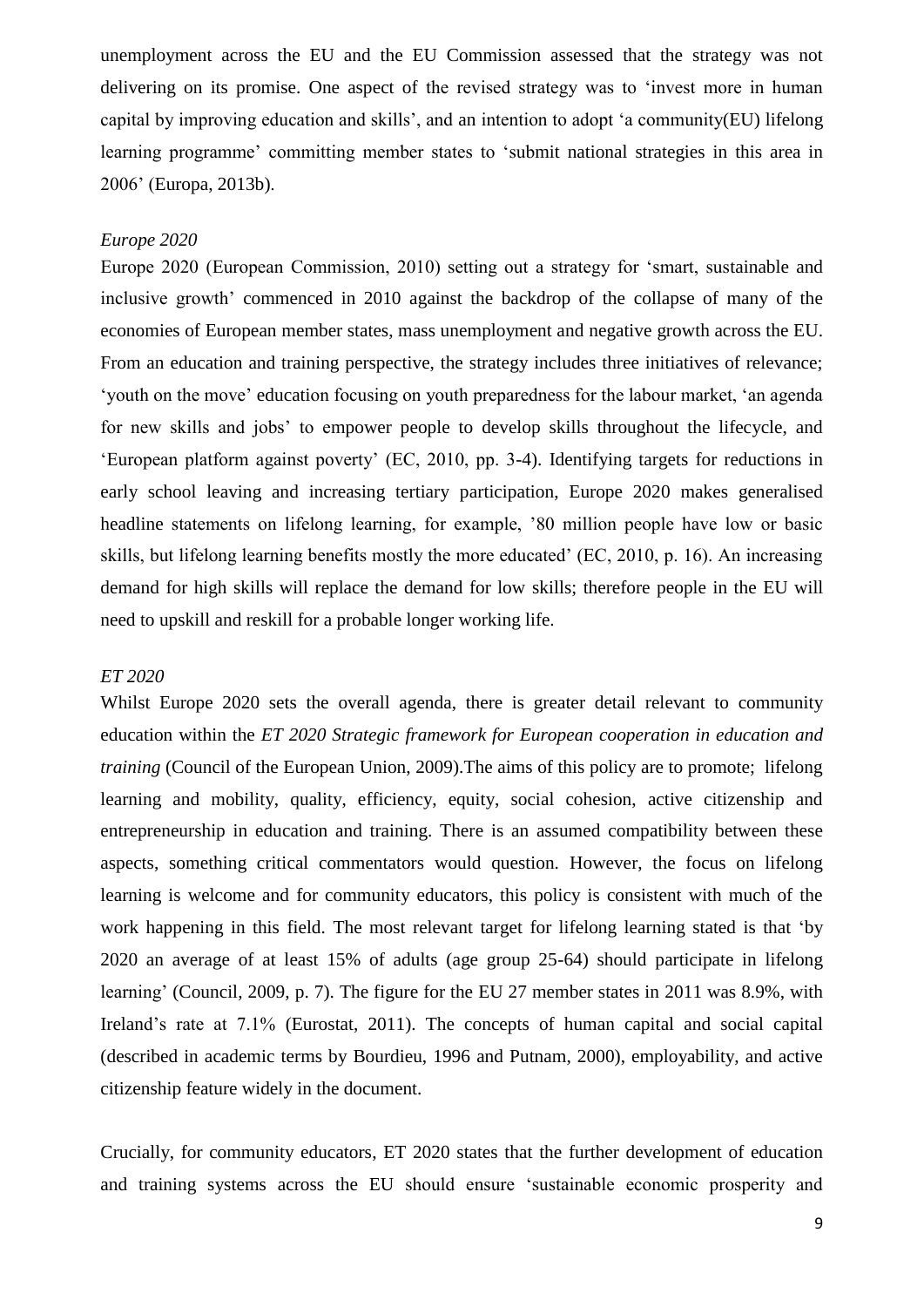employability, whilst promoting democratic values, social cohesion, active citizenship and intercultural dialogue' (p. 3). Notice how these are to happen in tandem, an indication that the EU places significant importance on the social Europe as much as the economic Europe. Furthermore, lifelong learning is viewed as a 'fundamental principle' and 'covers learning in all contexts – formal, non-formal and informal' (Council, 2009, p. 3). In the otherwise crowded space of formal accredited learning in schools, colleges and institutions, community education provides that haven of non-formal and informal learning in a community-based context. These spaces are viewed as more accessible for disadvantaged individuals and communities. ET 2020 reinforces the value of such education by calling for 'greater openness towards non-formal and informal learning' (p. 3). There is a significant strand of research on the contribution of nonformal and informal education which has been undertaken by Cedefop in the main. These studies are discussed in the research section of this review. Practice examples of non-formal and informal learning are considered from the Irish context in that section.

One of the strategic objectives of ET 2020 is to promote equity, social cohesion and active citizenship.

'(to) enable all citizens irrespective of their personal, social or economic circumstances, to acquire, update and develop over a lifetime both job-specific skills and the key competences needed for their employability and to foster further learning, active citizenship and intercultural dialogue'

(Council of the European Union, 2009, p. 4)

Community education in Ireland has traditionally occupied this space in providing a first step or re-entry into education for individuals and groups affected by multiple disadvantages. The courses are based on the needs expressed by the group or community and are provided using a 'personalised learning' approach (p. 4). In keeping with a further objective of ET 2020, community education is both 'innovative' and 'entrepreneurial' (p. 4). Many individuals and community groups who hitherto lacked confidence or self-esteem have developed teamwork and organisational skills, improved literacy and computer skills to name a few (AONTAS, 2013) These all contribute to employability and increased social capital and networking in the community. Social capital translates to economic capital, thus delivering an economic dividend from a social activity. We will consider the measurement of the social benefits of lifelong learning in the research section.

# <span id="page-10-0"></span>*European policy on lifelong Learning*

Adult learning defined as learning which takes place following completion of initial education received a fresh impetus when the European Union agreed the *council resolution on a renewed European agenda for adult learning* (Council of the European Union, 2011). This policy is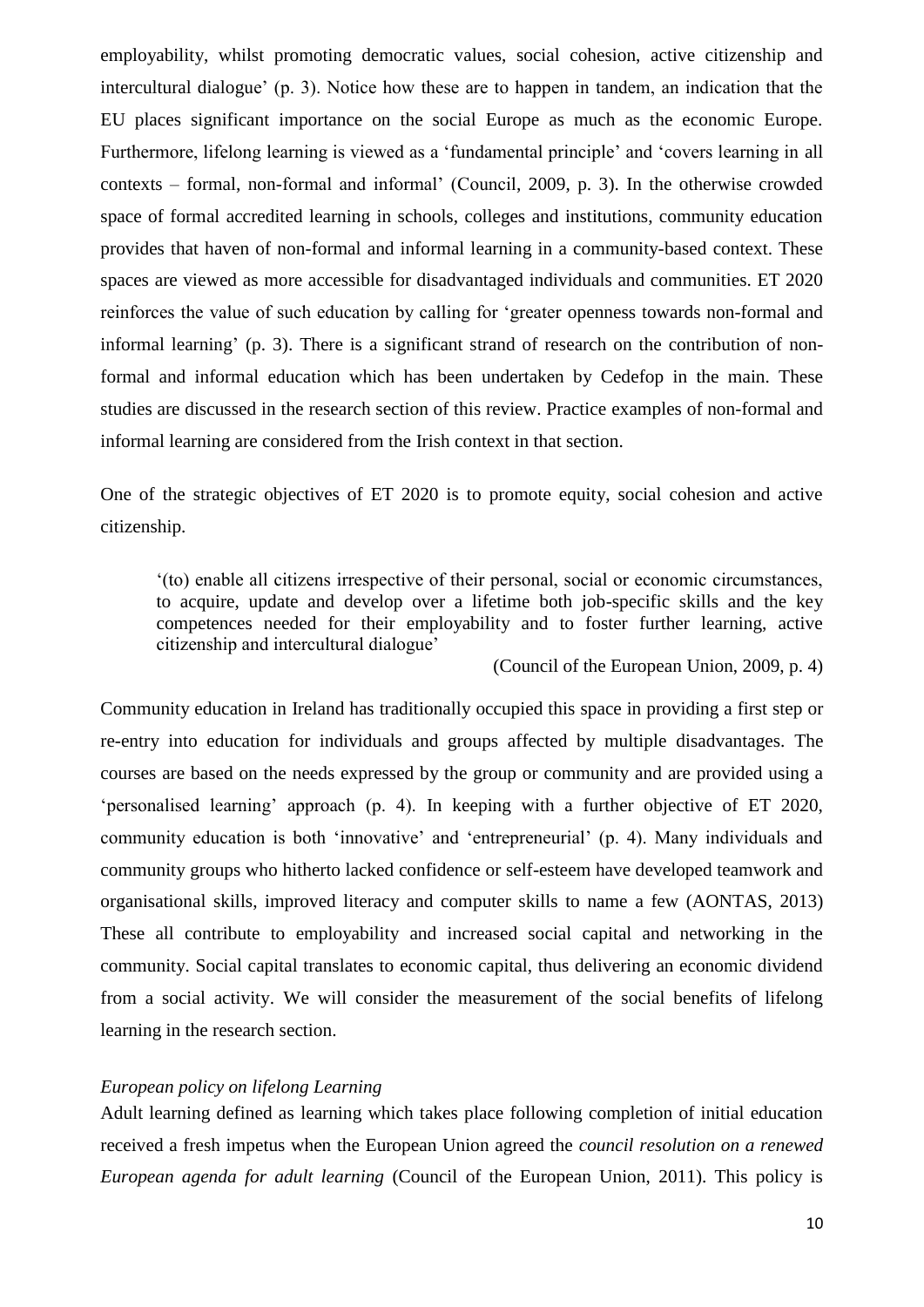entirely consistent with Europe 2020 and ET 2020, therefore it is not intended to repeat this content here. Suffice it to say that the renewed agenda seeks to 'promote personal and professional development, empowerment, adaptability, employability and active participation in society' (2011, p. 3). It is worth noting that the council communiqué sounds a word of concern at the gap between the rate of adult learning participation 8.9% in 2011 to the target of 15% in 2020. As a starting point toward further education and vocational training for many adults, community education approaches will contribute to meeting this target.

# <span id="page-11-0"></span>*European policy on non-formal and informal learning*

At a time when the currency of educational credentials is very much prized and to a large extent determines future employment, how is non-accredited informal and non-formal learning to be valued? The recognition of informal and non-formal learning is something which the European Union takes seriously. In 2012, the Council of the European Union adopted a '*council recommendation on the validation of non-formal and informal learning*' (Council, 2012). Again, this is part of the Europe wide co-operation on education and training under ET2020. As the returns<sup>1</sup> for community education in Ireland make clear, 5% of the 55,000 participants gain a full accredited award, therefore the majority of programmes are non-accredited informal and nonformal courses.

'knowledge, skills and competences acquired through non-formal and informal learning can play an important role in enhancing employability and mobility as well as increasing motivation for lifelong learning, particularly in the case of the socio-economically disadvantaged or the low qualified'.

(Council of the European Union, 2012, p. 1)

The EU recommendation defines formal learning as that which 'takes place in an organised and structured environment', leading to 'the award of a qualification' (Council, 2012, p. 5). Nonformal learning is defined as taking place 'through planned activities (in terms of learning objectives and learning time)', involving a student teacher support, for example, 'in-company training' such as ICT (p. 5). Informal learning refers to 'learning resulting from daily activities related to work, family or leisure and is not organised or structured in terms of objectives, time or learning support' (p. 5). Examples of the latter offered include. 'skills acquired through volunteering, cultural activities, sports, youth work' (p. 5) or home management.

Backing up the recommendation, '*common European principles for the identification and validation of non-formal and informal learning*' had been agreed already among member states (Council, 2004). Six principles were identified; the purpose of validation, individual entitlement,

**.** 

<sup>&</sup>lt;sup>1</sup> Data obtained on request from the Department of Education & Skills (unpublished) and provided to the Community Education Facilitators' Association based on the returns provided by CEFs in Ireland (CEFA, July, 2013)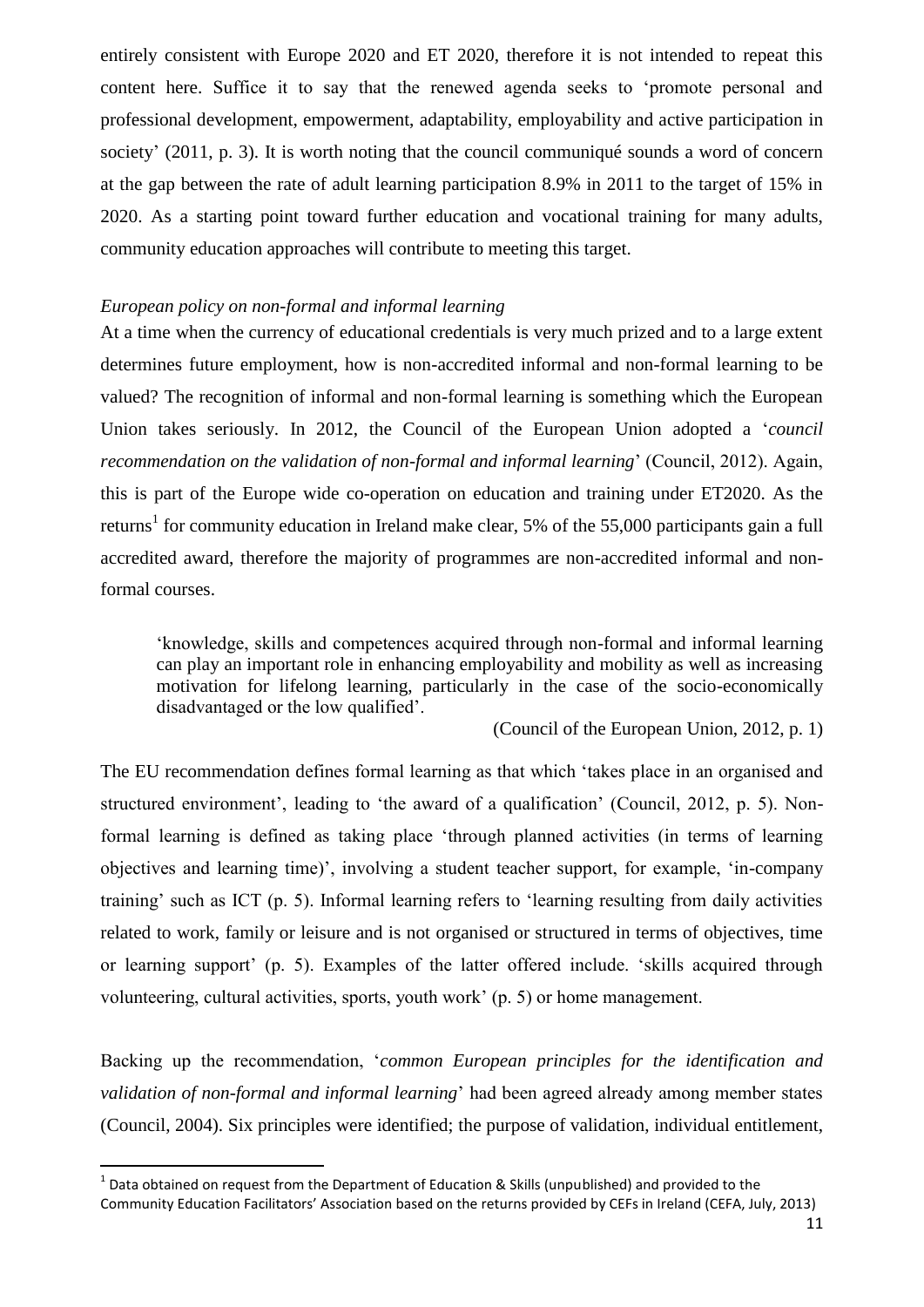responsibilities of institutions and stakeholders, confidence and trust, impartiality, and credibility and legitimacy. These common principles have provided a framework for individual countries in the EU to organise their recognition systems. The latest recommendations expands on these common principles and are listed below (Council, 2012, p. 3):

- a. Validation arrangements need to be linked to national qualifications frameworks.
- b. Information and guidance are available to individuals and organisations.
- c. Disadvantaged groups are likely to benefit from non-formal and informal validation.
- d. Individuals who are unemployed have opportunity to have a 'skills audit'.
- e. Validation is supported by guidance and counselling.
- f. Transparent quality assurance applies to assessment methodologies.
- g. Provision for the development of the professional competence of staff.
- h. Qualifications comply with agreed standards (similar to formal education programmes).

Validation systems for non-formal and informal learning must include the following elements; (i) identification of learning outcomes, (ii) documentation of learning outcomes, (iii) assessment of learning outcomes, and (iv) certification of the results of assessment in the form of a qualification and/or credits. Research and practice aspects of non-formal and informal learning will be considered in those sections later in this review.

# <span id="page-12-0"></span>*European policy and active citizenship*

Active citizenship is closely associated with volunteering in the Irish experience. This is also recognised at EU level and indeed it has been through voluntary commitment that many disadvantaged communities in Ireland have accessed EU funding for development projects. These projects in turn have provided much needed employment.

*Education and active citizenship in the European Union* (European Commission, 1998) outlined a 'broader idea of citizenship' (p. 3) which recognised its close alignment with civic, social and political engagement as well as social inclusion and cultural identity and diversity. Learning for active citizenship (1998, p. 14) goes beyond civil, social and political education at the formal level to include the non-formal. Lifelong learning is envisaged as the vehicle which marries formal and non-formal education 'for extending the scope of learning for active citizenship to all groups in the community' (p. 15).

The Lisbon Strategy (Council of the European Union, 2000) which committed the EU to a future knowledge-based economy, envisaged a key role for lifelong learning in achieving this goal. In subsequent policy the role of active citizenship within lifelong learning allied with employability features strongly:

two equally important aims for lifelong learning: promoting active citizenship and promoting employability. Active citizenship focuses on whether and how people participate in all spheres of social and economic life, the chances and risks they face in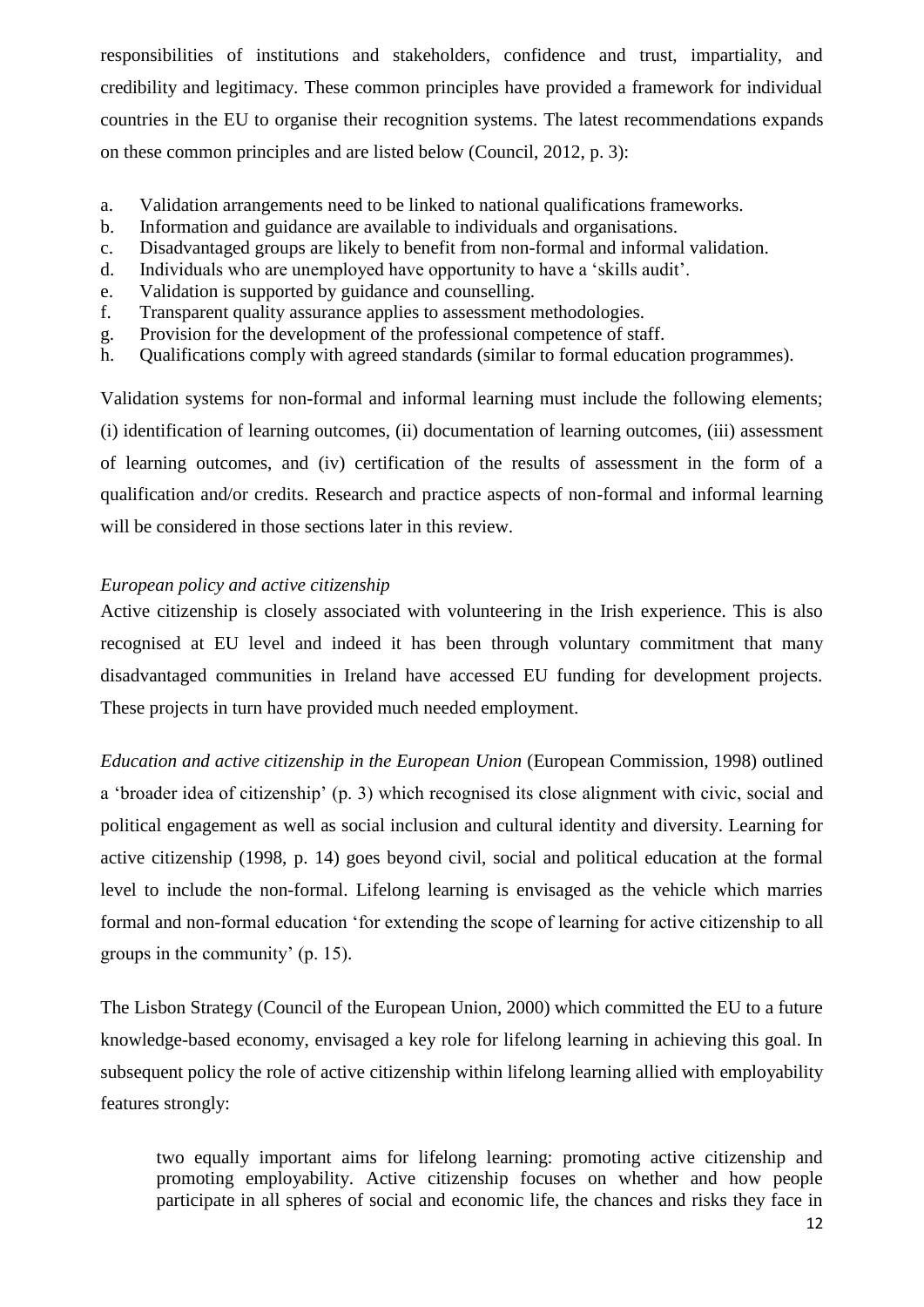trying to do so, and the extent to which they therefore feel that they belong to and have a fair say in the society in which they live.

(European Commission, 2000, p. 5)

Irish policy on active citizenship is considered below and research and practice aspects are considered in those sections.

# <span id="page-13-0"></span>*Ireland: Unemployment, Activation and Education*

In Ireland, two key policy drivers, one on the welfare to work side and one on the job creation side of public policy have a significant influence in shaping the response to unemployment and the jobs crisis across all areas including education. *Pathways to Work* (Department of Social Protection, 2012) sets out government policy on labour market activation. The focus here is on returning unemployed people to the workforce as soon as possible. The *Action Plan for Jobs* (Department of Jobs, Enterprise and Innovation, 2012) details specific actions to meet the government's target of '100,000 more people in work by 2016' (p. 7). The requirement that 40% of new jobs be filled by unemployed people on the live register is evidence of a level of joined up thinking between both policies and their respective departments. The Expert Group on Future Skills Needs is also a key policy shaper in this co-ordinated response to unemployment and the jobs crisis. These policies are outlined below.

#### <span id="page-13-1"></span>*Pathways to Work 2012*

*Pathways to Work* (DSP, 2012) commits the employment services of the state to greater 'engagement with and support to the unemployed' (p. 5). Making reference to hitherto 'passive' engagement between state employment services and people on the live register, resulting in long-term unemployment and deskilling (p. 10), this new strategy is more active. Employment services are responsible to provide supports to the unemployed person and in return the unemployed person is responsible for engaging with the supports on offer. There is a particular focus on the long term unemployed and supporting their return to the labour market through a job, education or training. Three targets are set out to 2015; 75,000 of the currently 180,000 long term unemployed to be employed again by 2015, the average time on the live register to reduce from 21 to 14 months, and, by 2015, 40% of jobs filled through the state employment services to be filled by people on the live register (pp. 8-9).

The key aspect of *Pathways to Work* policy from an education and training perspective is in relation to the second strand 'greater targeting of activation places and opportunities' (p. 14). 75,000 FÁS/SOLAS training places and 180,000 further education places (delivered by VECs / ETBs) are provided for in 2012 (p. 16). The government is 'committed to maintaining the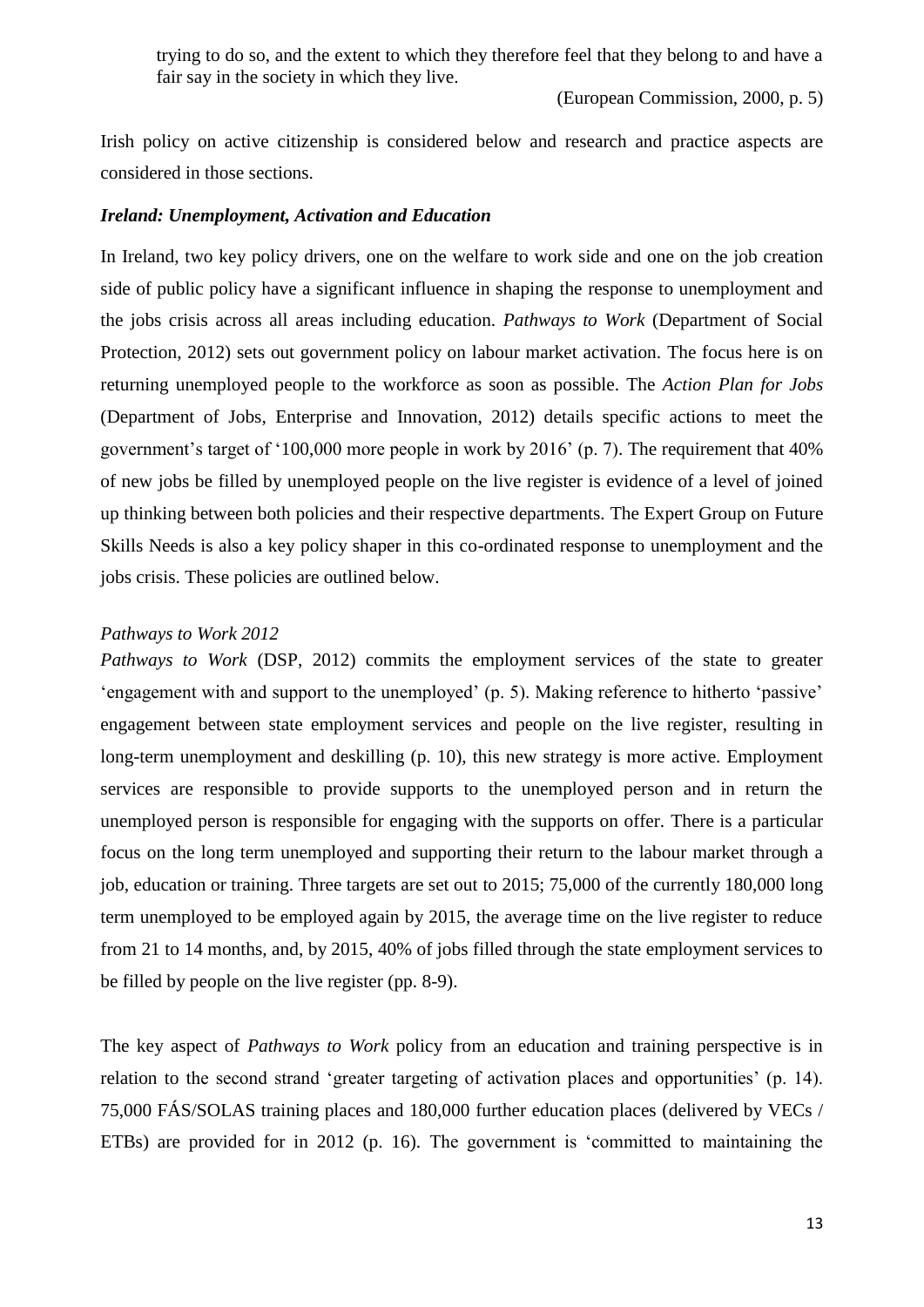resourcing of these programmes' (p. 16) despite the need to reduce overall public spending. However, the objective for this spending is clearly spelt out:

'we will target these resources to maximise the efficiency and effectiveness of the programmes with a view to delivering a greater focus on keeping the unemployed close to the labour market. We are reviewing training and further education options so that employment prospects for participants are improved'.

(DSP, 2012, p. 16)

An integrated approach underpins the call for 'structured consultation' between the reconfigured National Employment and Entitlement Service within the Department of Social Protection and SOLAS (the new training authority to replace FÁS) and the Expert Group on Future Skills Needs in relation to 'the development and delivery of education and training programmes to meet the needs of those on the Live Register and national skills needs' (DSP, 2012, p. 21). More specifically, and directly relevant for further education and community education is the plan to implement protocols between NEES, SOLAS and the VECs (now Education and Training Boards), to ensure unemployed people can be referred to 'suitable education and training opportunities' (p. 21).

As indicated above, reconfiguration of employment services features in *Pathways to Work*. Based on an OECD recommendation in its 2009 review of activation policies in Ireland (Grubb, Singh & Tergeist, 2009, p. 137) which highlighted a perceived weakness in the separation of activation and welfare functions between two to three departments, FÁS employment services have now been integrated within the NEES in the Department of Social Protection. The changes are also welcomed by the National Economic and Social Council (NESC, 2011, p. 4).

In summary, *Pathways to Work* is a succinct and clear statement of strategy to address unemployment by moving from a passive approach to an activation approach. It sets clear targets and broad approaches to achieving these targets.

### <span id="page-14-0"></span>*Action Plan for Jobs 2013*

The National Action Plan for Jobs was first published in 2012 (DJEI, 2012) and will be published annually in the lifetime of the current government. It is a much more expansive document than Pathways to Work. For example, a detailed table for the 2013 action plan sets out 333 separate actions, a timeline for each action and a named body responsible for its delivery. However, the document does not give any breakdown of the 100,000 jobs to be created, and how many jobs are expected to be created for each action. Furthermore, there is no apparent monitoring system to either count the jobs or measure progress toward the target, apart from high level quarterly meetings of the relevant ministers. That said, the plan does include some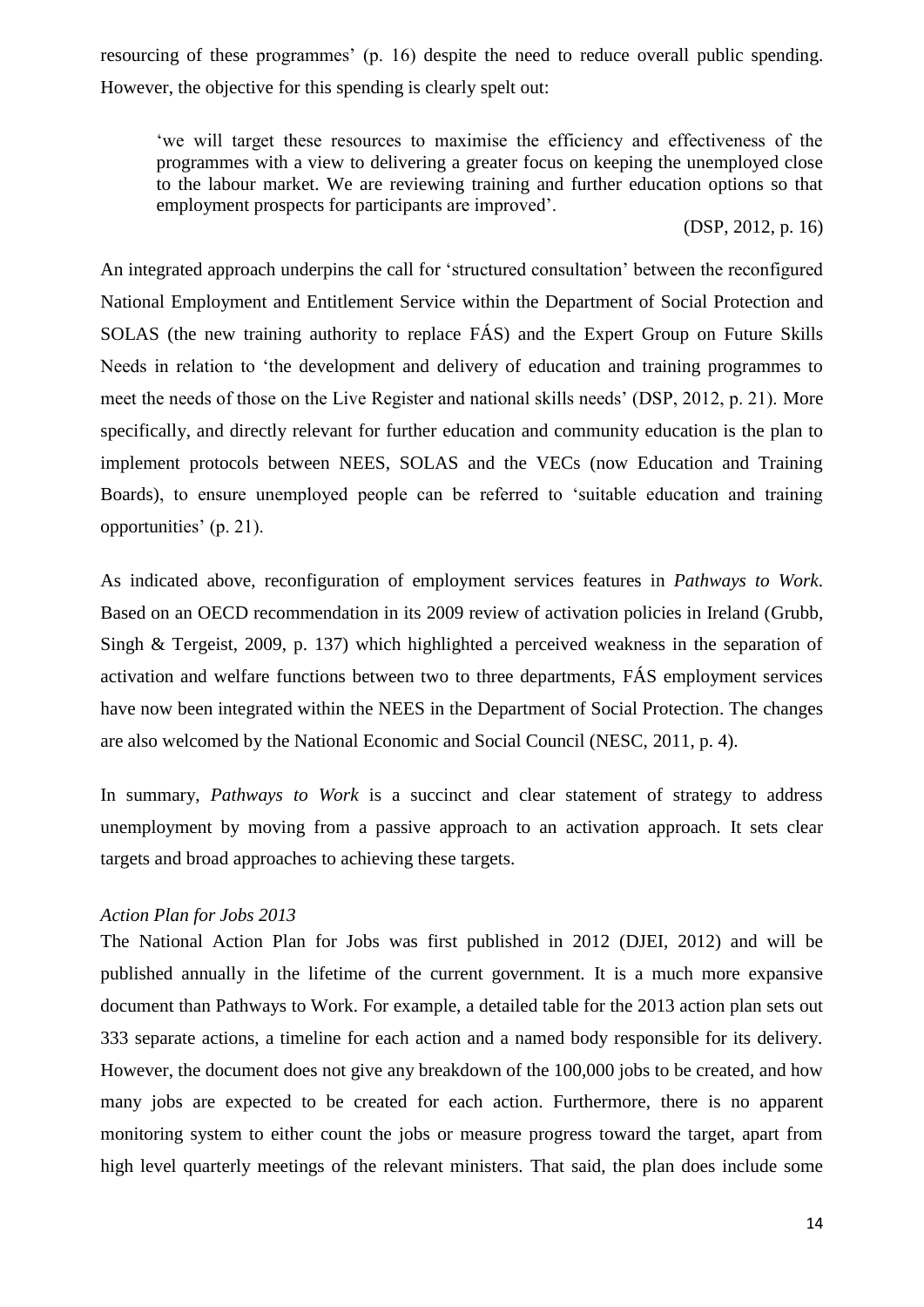actions which are relevant to the FE sector and fit neatly with the function areas of community education.

Before focusing on these, the plan for 2013 (DJEI, 2013), as was the case in 2012, seeks to create conditions for the generation of jobs through seven themes; competitiveness, indigenous business, entrepreneurship, community and local level employment, attracting foreign direct investment and specific sectors (p. 9). The plan also outlines seven, what are termed 'disruptive' or 'cross cutting reforms', namely; data analysis, ICT skills, business licence simplification, trading on-line, Jobs plus incentive to employers to recruit a long-term unemployed person, energy efficiency and life sciences / health innovation.

Returning to community education's role within this plan, the most relevant section 'supporting employment at community and local level' (DJEI, 2013, pp. 102-107) identifies the establishment of 'socio-economic committees', the 'local and community development programme', 'rural development programme', 'youth unemployment' and 'volunteering' (p. 103) as fields of employment creation. In particular, youth services are identified as spaces providing young people with 'opportunities for experiential learning', 'skills building' and 'competence development' (p. 103) all part of the repertoire of community educators. Community Education Facilitators have already built strong links with the Local and Community Development Programme and bring education expertise to support young people and adults along the education pathway in these areas of disadvantage. Specifically, the *2013 Action Plan for Jobs* describes action 227, that 'through the LCDP, we will continue to work towards increasing access to formal and informal educational, recreational and cultural activities and resources' (p. 105). The community education sections of the VECs have a record in delivering such actions and will continue to do so under the new Education and Training Boards.

### <span id="page-15-0"></span>*Expert Group on Future Skills Needs*

The role of the Expert Group on Future Skills Needs is to advise government on future skills needs and labour market trends in the economy. Based on this, the group also advises government on 'priority education and training requirements' (EGFSN, 2012a, p. 5).

Replacement jobs in manufacturing are up to 5,000 annually and the future skills are in the areas of medical devices, bio-pharma, food and beverages, ICT hardware, engineering and consumer products sector. Engineering skills needs are in areas such as validation, polymer, quality, automation and supply chain engineering (p. 6). A more useful analysis provided by EGFSN is their annual vacancy overview. The data is drawn from adverts in the Jobs Ireland (FÁS) and irishjobs.ie websites. Most of the vacancies were not new jobs but due to turnover and replacement. The sectors featuring most frequently were industry, IT and financial services, and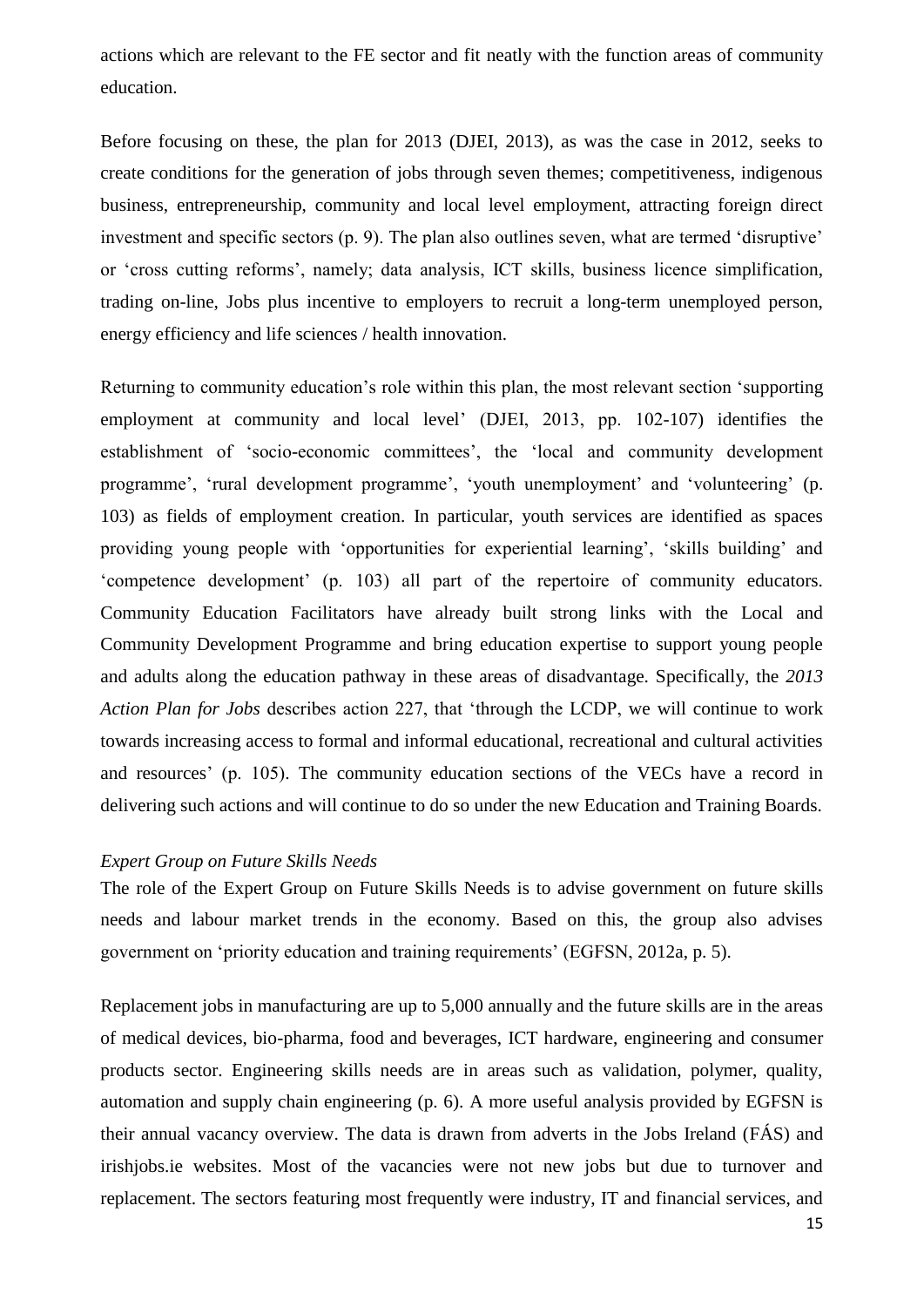demand for language proficiency, German and French (p. 7). The national skills database and the national skills bulletin also provide useful data on trends in skills needs. There are skills shortages in 'sales and related occupations, including marketing (especially digital marketing) and customer services roles, IT professionals, science and engineering professionals, business professionals, administrative occupations, IT associate professionals, and personal care occupations' (p. 9). The relevance of community education as the first step in supporting participants to develop generic employability skills which may lead to future work will be considered in the research and practice sections of this review. The expert group also provides a profile of the characteristics associated with being at high risk of unemployment, 'male, non-Irish national, younger than 25, holding at or below lower secondary level qualification, and having formerly worked in construction' (p. 9).

EGFSN also monitor the trends in education and training in Ireland to report on the skills supply side. The report *Trends in Education and Training Outputs 2012* (EGFSN, 2012b) taken together with the Central Statistics Office special report on Lifelong Learning for 2008 (CSO, 2010), provides a comprehensive picture of the participation rate of adults in further education and lifelong learning.

Regarding Further Education, the EGFSN reports that in 2011 the number of FETAC award holders reached 181,000, with 334,000 awards made at all levels. The majority of awards were for level 5 (178,842), level 3 (70,557) and level 4 (46073) respectively (FETAC cited in EGFSN, 2012b, p. 52). This section provides a detailed breakdown for age, gender and field of learning. The key fields of learning were education, health and welfare (e.g. childcare, healthcare support), business and administration (eg. Business studies, secretarial studies) and core skills, languages and general studies (p. 57). Almost half '46% of all FETAC awards were made to learners at VEC/school centres' (p. 56).

# <span id="page-16-0"></span>*Participation rates in community education*

According to statistics provided by the Department of Education and Skills and compiled from returns submitted by Community Education Facilitators (CEFA, 2013), 55,415 mainly adults participated in community education in 2012 (75% Women, 25% Men). Whilst the majority of community education was non-accredited, non-formal and informal, approximately 2,600 FETAC awards were achieved in the year. 11,529 (20%) of participants declared as unemployed, and a further 27,151 declared as 'not in the labour market'. The number of participants who were unemployed increased from 11% in 2009 to 20% in 2012.

The EGFSN report includes a chapter on lifelong learning participation (2012b, pp. 116-126) based on the quarterly national household survey for the fourth quarter 2011. The key findings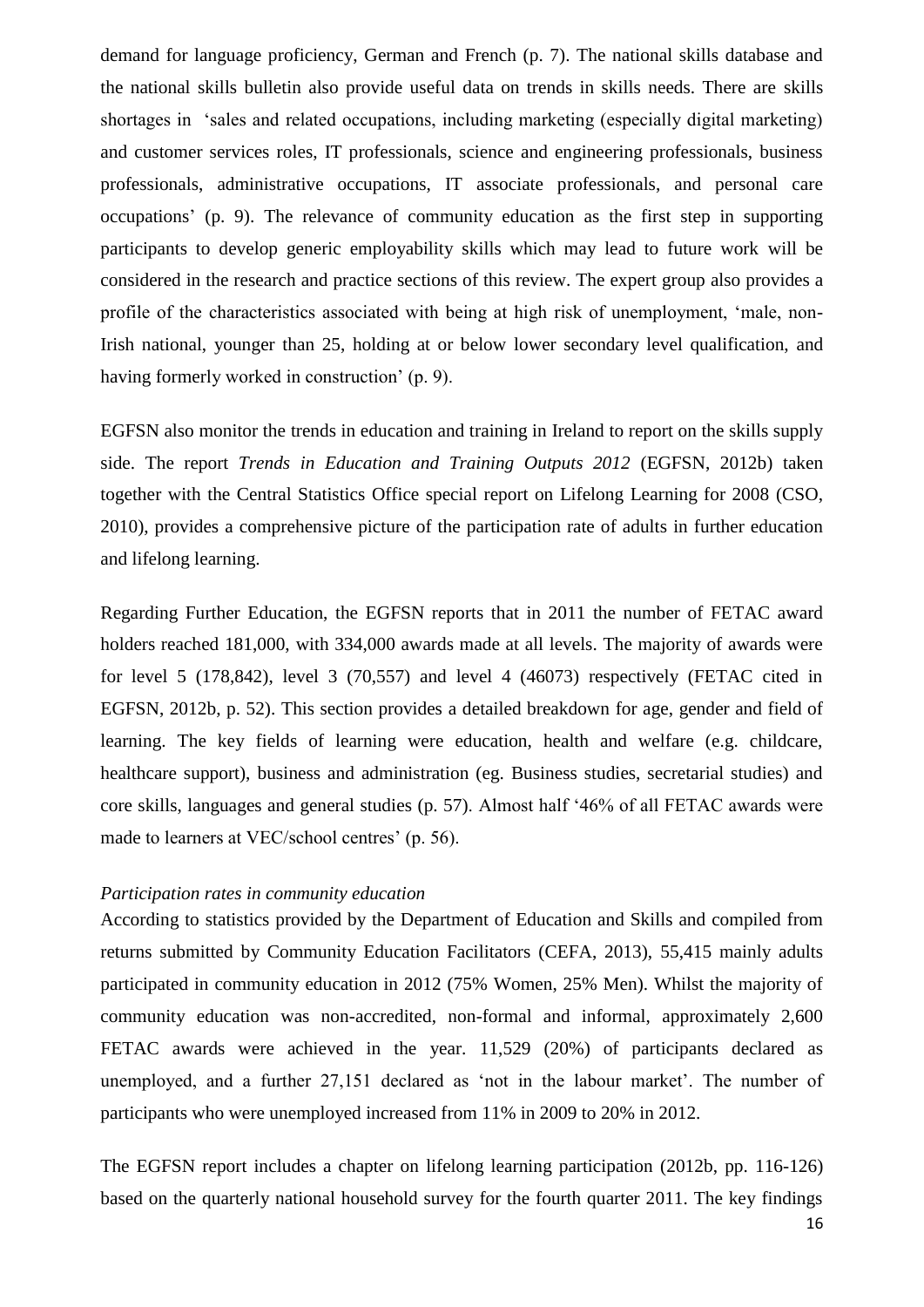are that 4.4% or 107,000 of the adult population aged 25 years or older participated in formal lifelong learning in the previous four weeks (p. 117). What is significant is the increase by one third on the same figure for the fourth quarter in 2006. The economic status of the lifelong learning population is also revealing; 48,000 economically inactive, 37,000 in full time employment, 13,000 in part-time employment and significantly 9,300 or 9% unemployed (p. 122). However this data only reflects participation in formal learning.

The CSO special survey on lifelong learning undertaken in 2008 (CSO, 2010) includes data on participation for non-formal and informal learning as well as formal learning. Whereas EGFSN report that 4.4% of the adult population participated in formal lifelong learning, the CSO reports a much higher rate of 25% when non-formal and informal learning is included in the data. The latter includes in-service training in the workplace which is likely to increase the rate. The CSO report on lifelong learning in which people participated the previous year; 5% formal, 20% nonformal, 23% formal and/or non-formal and 55% informal (CSO, 2010, p. 1). Participation in lifelong learning is highest for the employed (31%) followed by the unemployed (25%). Crucially, the higher the level of educational attainment the higher the participation rates in informal education.

The significance of these statistics is that they demonstrate that community education is particularly adept at engaging unemployed people and those outside the labour market in nonaccredited, non-formal and informal education.

### <span id="page-17-0"></span>*Irish policy on lifelong learning*

Building on the emergence of community education as a distinct sector within Irish education since the late 19<sup>th</sup> century, the White Paper on Adult Education, *Learning for Life* (Department of Education and Science, 2000) was the first official policy document which recognized community education within the Irish education system. The White Paper presents two definitions of community education (DES, 2000, p. 110). Community education is defined in two ways in the white paper, firstly, as 'an extension of the service provided by second and third-level education institutions into the wider community' (p. 110), and secondly, as 'a process of communal education towards empowerment, both at an individual and collective level' (p. 110). It is both in and of the community and has a 'collective social purpose and inherently political agenda – to promote critical reflection, challenge existing structures, and promote empowerment' (p. 113). Whilst some aspects of the policy outlined in the white paper were delivered, namely the appointment of community education facilitators, allocation of a dedicated fund, other aspects remain to be delivered, such as governance and committee arrangements as well as a technical unit.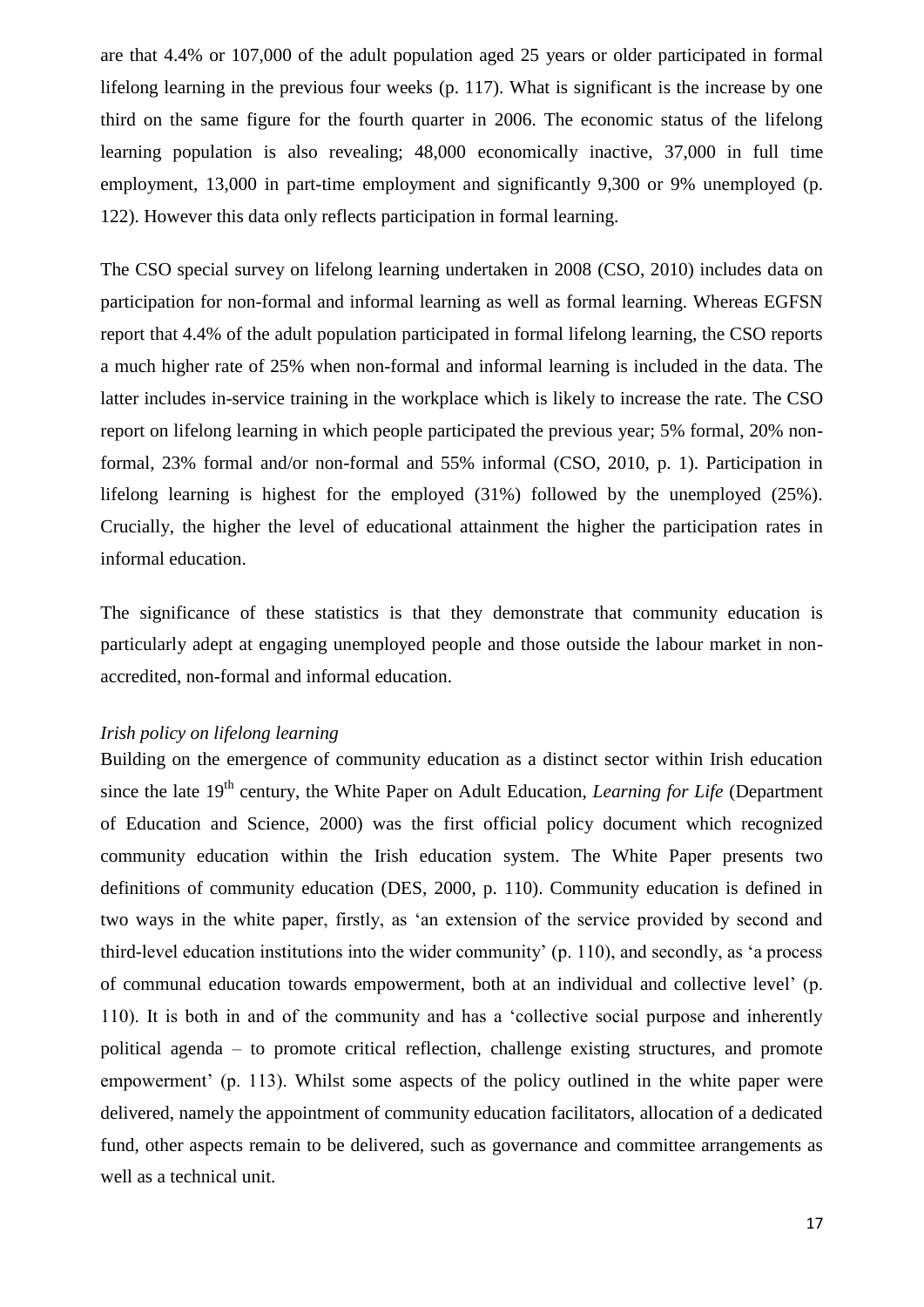# <span id="page-18-0"></span>*Irish policy on community education*

In 2012 the Department of Education and Skills issued *Community Education Programme: Operational Guidelines for Providers* (DES, 2012) to the Vocational Education Committees. The guidelines set out the definition of community education located 'outside the formal sector', 'fostering empowerment' and 'contributing to civic society' (p. 3). The programme is explicitly targeted at local groups, both area-based and issue-based with a 'particular emphasis on reducing educational and social disadvantage' (p. 4). Adults with low or no formal educational qualifications, the unemployed, one parent families, Travellers, older people and homeless people and many other groups are the focus of the community education programme. The programme provides them with a step 'to more active community involvement or certified learning' (p. 4). 'Intensive outreach work is a key method' employed in the programme. The guidelines have regard to the current high levels of unemployment, and target particularly 'the low skilled, the long term unemployed, under 35s and those formerly employed in construction, retail and manufacturing' (p. 5). These sectors have experienced significant job losses since 2008.

The remaining aspects of the guidelines lay down operational protocols for management, financial management, staffing and reporting, and inter-agency partnership. As is the pattern with much public service reform informed by having to do 'more with less', the department guidelines call for 'a cohesive integrated service approach' to work strategically and 'avoid duplication' (p. 7). There is however little evidence of duplication heretofore, and whilst integration has merits, the danger with integrated service approaches is that the distinctiveness of programmes can be lost, so literacy, community education and guidance can loose visibility. This danger is mitigated however by safeguarding community education funding from transfer to other programmes within the VEC. Guideline 14 (p. 5) states 'any transfer of community education funding to any other programme must have prior written approval of the Department'.

#### <span id="page-18-1"></span>*Community Education Facilitators' Association: position paper*

The Community Education Facilitators' Association produced their position paper *Community Education: Enhancing Learning, Fostering Empowerment and Contributing to Civic Society* in November 2011 (CEFA, 2011). The paper sets out a collective view on the core principles and ethos of community education and a shared focus on the future direction of the work in Ireland. The paper is inspired by the 'transformation in individuals and communities' which community education facilitators have experienced in their work over the past decade. The paper outlines a clear vision of community education; the philosophy and ethos, the objectives, the methodology of the work, the role of the facilitator and tutor, the pedagogical approach, and the target groups.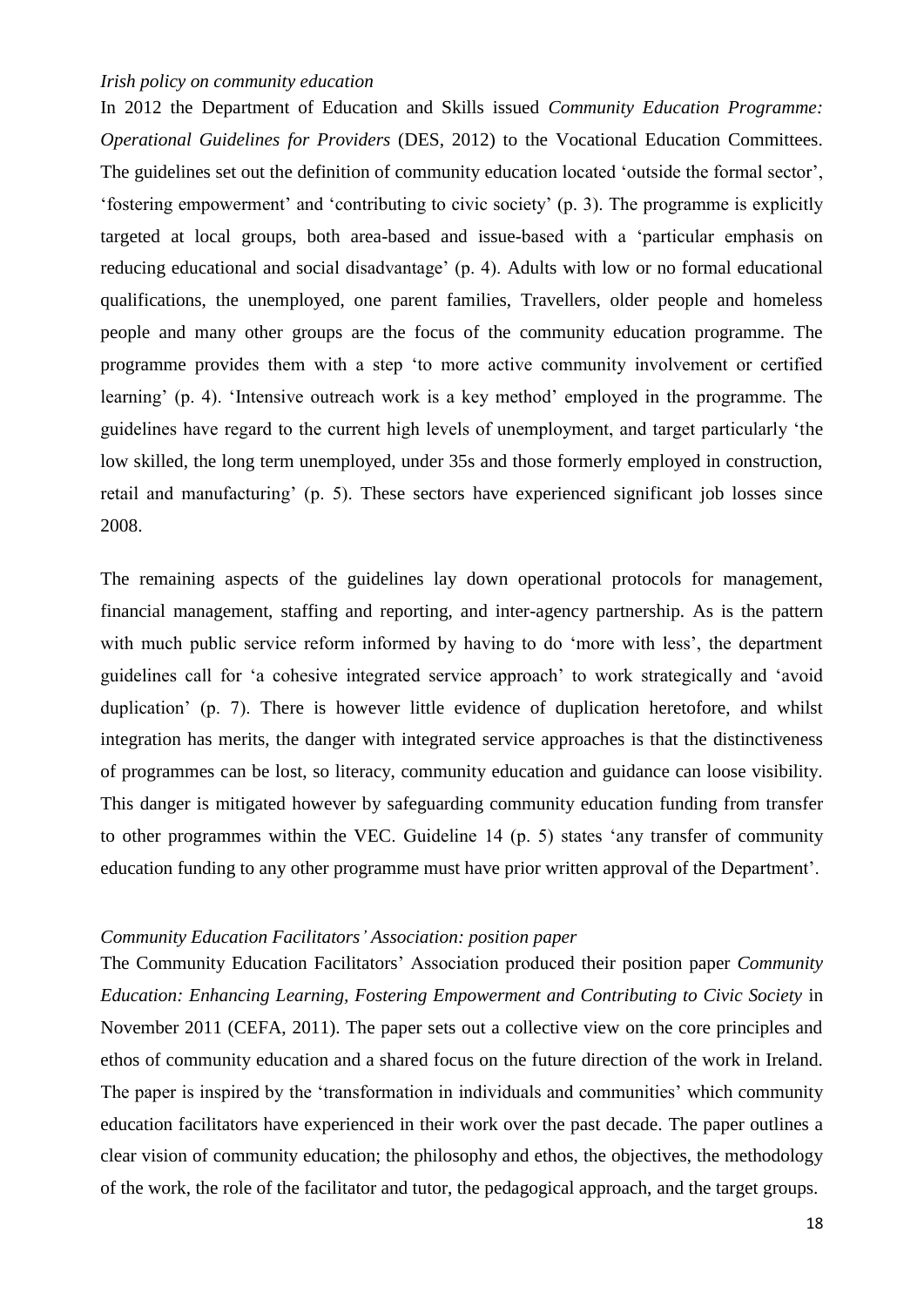The unique feature of this way of working is the possibility of engaging people at four levels in the one course, personal development, community development, social analysis and political participation (p. 4). An example is illustrative. An art course will contribute to personal development, enabling expression, a way of relaxing, and develop creative skills. The images painted or etched may raise themes in the community enabling dialogue about life in the community. These can become the spark for deeper analysis of issues in the locality and contribute to confidence in taking action at a political level.

CEFA identify four key issues arising for community education in Ireland (i) the need to value and reassert social purpose as well as economic or labour market purpose in line with EU policy, (ii) the need to improve knowledge, research capacity and measurement systems to further capture the value of community education, (iii) to improve the targeting of community education for particular marginalized groups, and (iv) to strengthen partnership with local and community development and ensure its support at inter-departmental level also (CEFA, 2011, pp. 9-13).

The paper concludes with seven specific proposals on the path forward, only one of which has been delivered namely, the Department of Education operational guidelines for community education. The remaining proposals acknowledge resource constraints at this time, nevertheless, a ring-fenced budget and a dedicated community educational technical unit is called for as well as a working group tasked with agreeing indicators for measuring outcomes and tracking progression. Given that other sectors have dedicated inspectorates and curriculum development units, the scale of numbers now participating in adult and community education merit similar supports at Department of Education & Skills level.

#### <span id="page-19-0"></span>*Irish policy on active citizenship*

Whereas references to the 'citizen' are confined to status and legal entitlement within the Irish constitution, a broader understanding of 'active citizenship' appears in official policy starting with the government's White Paper on Supporting Voluntary Activity (Department of Social, Community and Family Affairs, 2000).

Active citizenship refers to the active role of people, communities and voluntary organisations in decision-making which directly affects them. This extends the concept of formal citizenship and democratic society from one of basic civil, political and social and economic rights to one of direct democratic participation and responsibility.

(DSCFA, 2000, p. 14)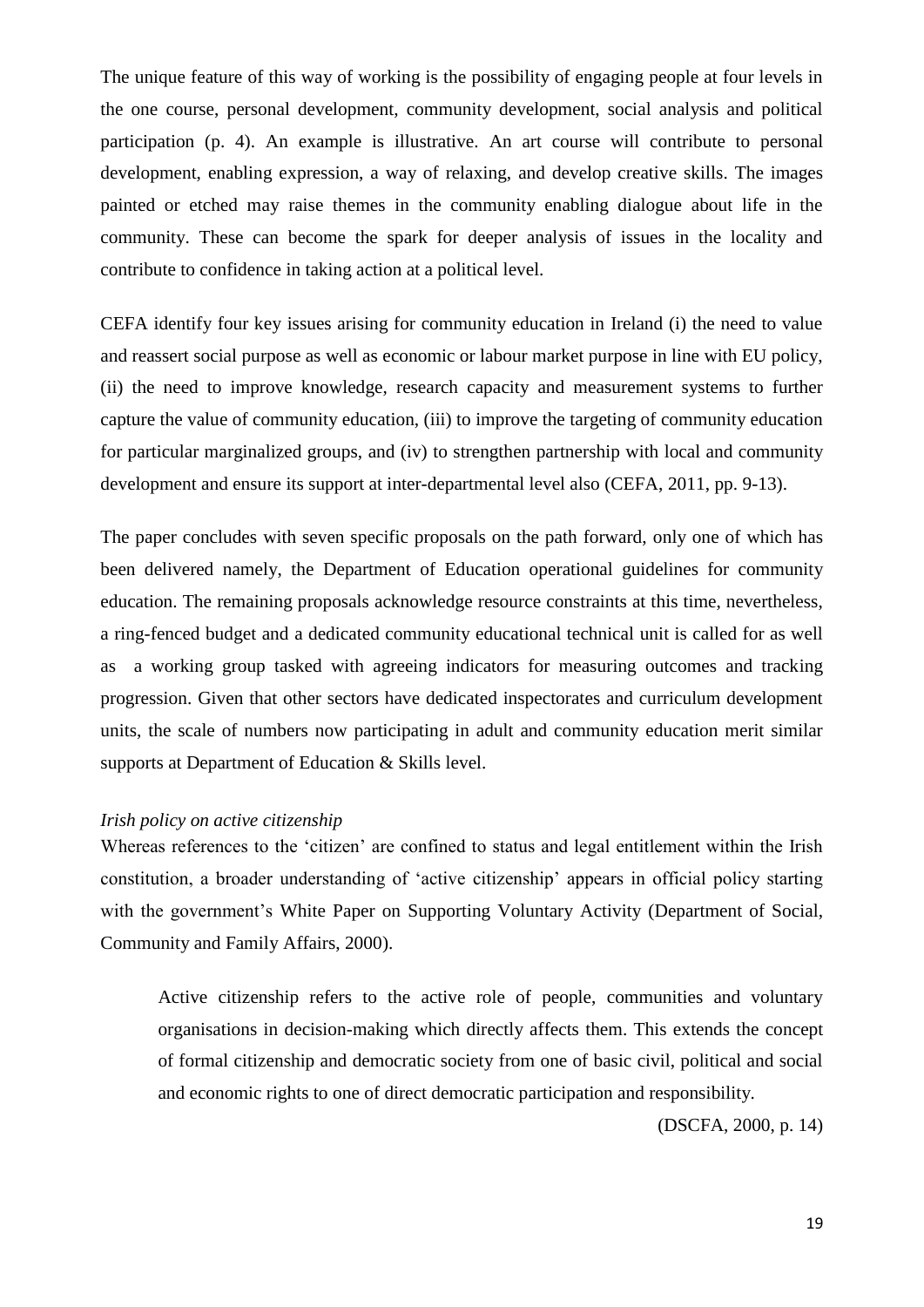The white paper also states that active citizenship is about 'strengthening community and voluntary organisations' and overcomes alienation felt by many groups (such as the long-term unemployed) as a result of 'centralisation of both economic and political decision-making' (p. 65). The white paper outlines a dynamic and powerful understanding of active citizenship, in that 'citizenship is a political activity which gives citizens the opportunity to shape the society in which they live' (p. 65).

In 2006, the government established the *Taskforce on Active Citizenship* to examine trends in active citizenship understood as civic engagement and to propose actions to promote it. The taskforce report (Secretariat of the Taskforce on Active Citizenship, 2007) outlines a vision for active citizenship in Ireland and its role in creating 'a just, open and inclusive society' (p. 1). The vision draws on a civic republican understanding of citizenship:

A 'civic republican' perspective emphasises the individual's sense of social concern as a member of a political community. We believe that the age-old principles of democracy should form the bedrock values guiding us towards the future: liberty, equality and solidarity.

(STAC, 2007, p. 1)

Active citizenship is also about engagement and participation. The profile of the active citizen conveyed by the taskforce is one where all citizens are supported and encouraged to volunteer their time in local community and voluntary activities and groups (p. 2). It also involves respecting ethnic and cultural diversity and welcoming new people who come to live in Ireland (p. 2).

The taskforce's nationwide consultation process between July and October 2006 along with an ESRI study found that trends in civic participation between 2002 and 2006 actually increased in Ireland unlike Putnam's reported declining trends over a longer timeframe in the US (Putnam, 2000). However, the taskforce found there were some groups who recorded lower levels of participation than others 'those over 65, those not in the labour force or not in study (especially homemakers), those on low income, persons living in urban areas, those who left school early and newcomers' (STAC, 2007, p. 8).

The taskforce later produced a progress report and future plans (Active Citizenship Office, 2008). However, the work of the taskforce was 'effectively shelved' at the start of the economic crisis in 2008 (The Wheel, 2013).

#### <span id="page-20-0"></span>*Education for active citizenship*

The taskforce envisage a crucial role for education for citizenship and this is not confined to schools and colleges. The role of adult and community education is also important.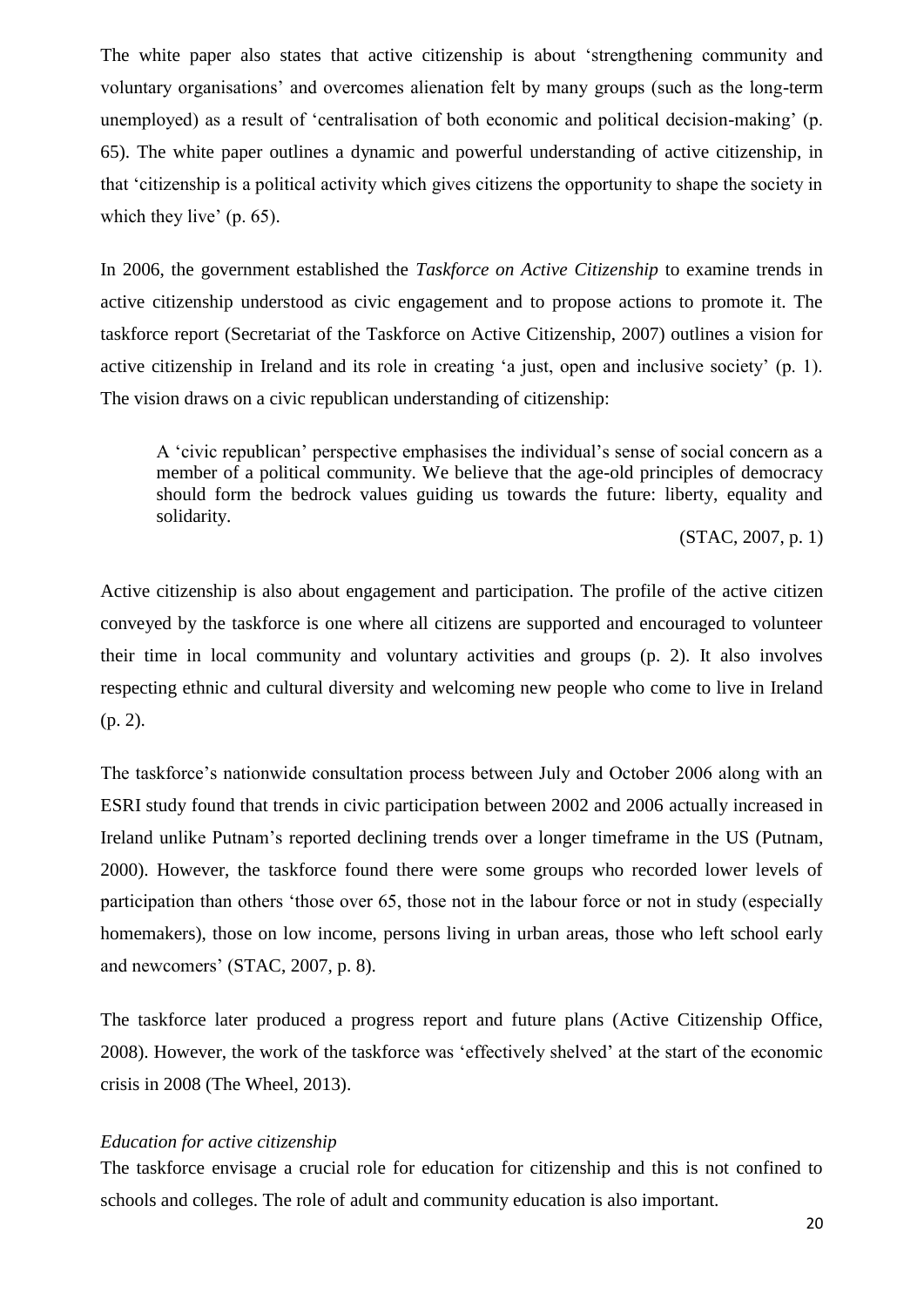Education and learning in the community has a key role…

(STAC, 2007, p. 10)

The taskforce called for 'expansion of education for citizenship' in school, youth and adult education sectors (p. 21). The taskforce specifically recommends:

The inclusion of workshops on active citizenship/voter education as a constituent element of adult / community education programmes.

(STAC, 2007, p. 21)

Regrettably, the focus on active citizenship since the disbandment of the taskforce appears diminished. At a practical level the Department for the Environment, Community and Local Government have responsibility for part-funding with the local authorities, the national volunteer agency, Volunteer Ireland and a regional network of 23 volunteer centres (DECLG, 2012). In the research section of this review, Gaynor (2011) is critical of the depoliticised conception of citizenship in Ireland which confines it to voluntary activity. That said, volunteering provides an opportunity for people to gain valuable experience in planning, organising, teamwork, collaboration and event management among others. These are skills which are also directly relevant to the labour market. It could be argued that active citizenship contributes not only to social and civic development but also personal development and employability gains.

### <span id="page-21-0"></span>*Infrastructural change in further education and training*

In 2013, the government has reconfigured the infrastructure supporting further education and training. FÁS, the state training and employment agency, is being disbanded. Its job placement services have been moved the Department of Social Protection as stated earlier. Its training function will be moved to 16 Education and Training Boards (formerly 33 VECs) in 2014. SOLAS a new Further Education and Training Authority will be established to co-ordinate and fund the wide range of training and further education in Ireland with the Education and Training Boards being responsible for delivery of the programmes in local areas. These changes arise from a reconfiguration mooted by the OECD (Grubb, Singh & Tergeist, 2009, p. 137) and other commentators for the purpose of enabling a more co-ordinated approach.

#### <span id="page-21-1"></span>*The Irish National Organisation of the Unemployed*

The Irish National Organisation of the Unemployed (INOU) has a vital role in informing policymakers about the impact of budgetary, welfare and employment policies on the unemployed. The INOU marked their twenty-fifth anniversary in 2012 in the midst of yet another unemployment crisis. The hope back in 1987 was that the INOU 'wouldn't have a  $25<sup>th</sup>$ anniversary of the organisation' (INOU, 2012, p. 31).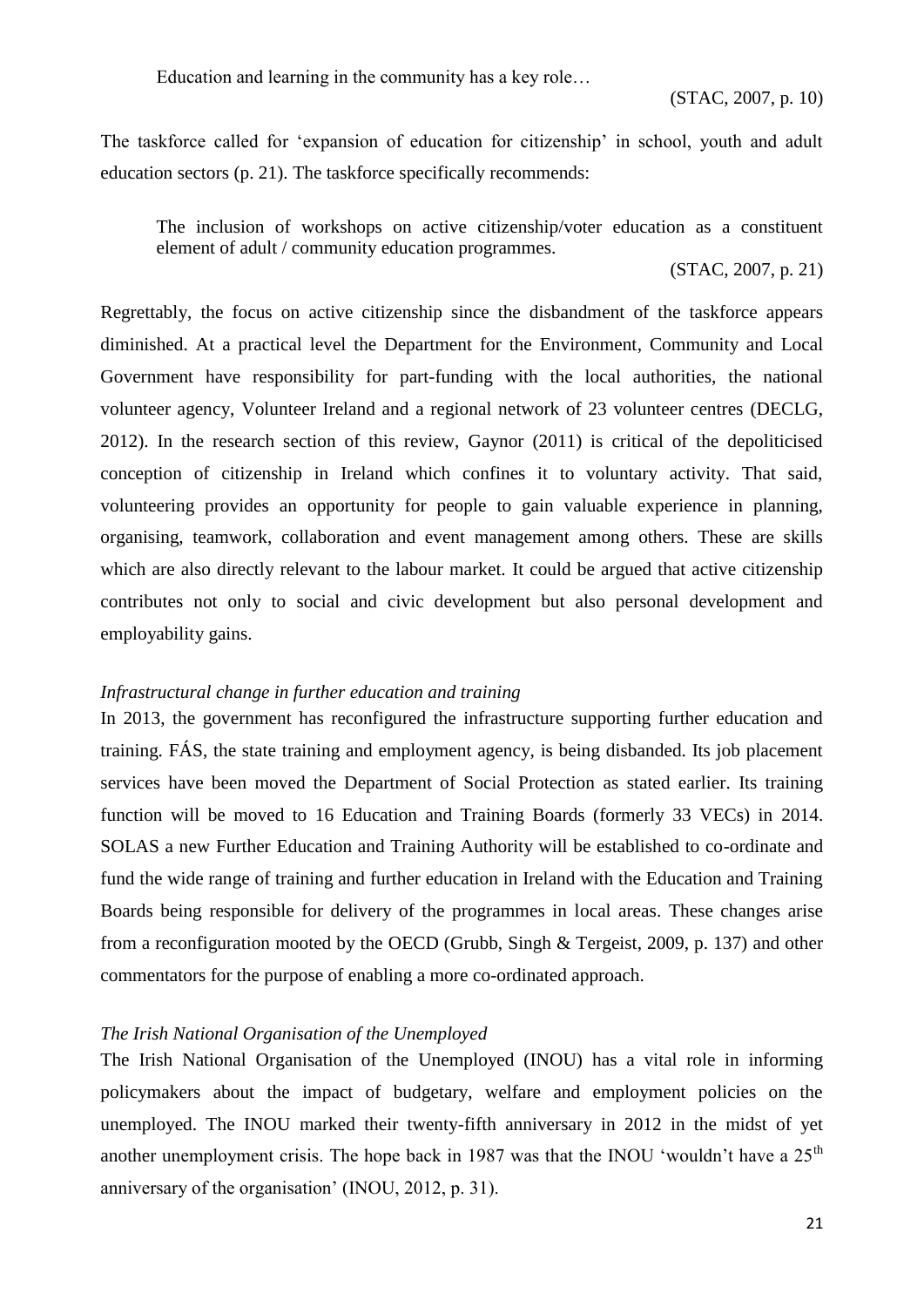The twin objectives of the INOU namely 'decent jobs for all' and 'proper living standards for jobseekers' (p. 7) were recalled at the twenty fifth anniversary conference. The conference report sets out the role proposed for education and training in tackling the unemployment crisis. The conference called for 'quality training to be at the heart of every labour market initiative' (p. 3). This is relevant in the roll out of Intreo offices where unemployed people may be assisted in finding jobs and the establishment of the new Education and Training Boards.

Prioritise training with strong links to the labour market as this tends to enhance employment prospects. However, for some participants this may not be an accessible option so training should be provided based on the person's needs.

(INOU, 2012, p. 4)

Putting people on courses which are not appropriate to their needs is counterproductive. The conference heard that quality adult education should include a good matching of courses to the needs of individual learners and provide 'good programme supports', as well as 'good quality tutors' and 'flexibility to take into account the life circumstances of the adult participants' (p. 4). Finally, it should pave the way for progression to a job or further education and training.

Considering that 80% of those who are unemployed are without a qualification (p. 4), the implicit message community educators can take from this conference report is that community education can provide a vital link for people on the pathway to future work.

## <span id="page-22-0"></span>*Conclusion*

What is clear from this review of EU and Irish policy on the role of lifelong learning in relation to labour activation, employability and active citizenship is the status which non-formal and informal learning occupies in EU policy. It clearly has a key role in the future development of Europe both in economic and social terms. Ireland is some way off the target participation rates set out by the EU for the adult population. The development of the new Europe is not solely the business of accredited formal education but also requires non-formal and informal learning. Clearly, this orientation in EU policy should have a positive impact on Irish policymaking in lifelong learning and further education and training in general. Labour activation policies which are integrated and focused on the best interests of people who are unemployed depend on a coordinated approach involving a number of partners including the further education and training system of which community education is a part.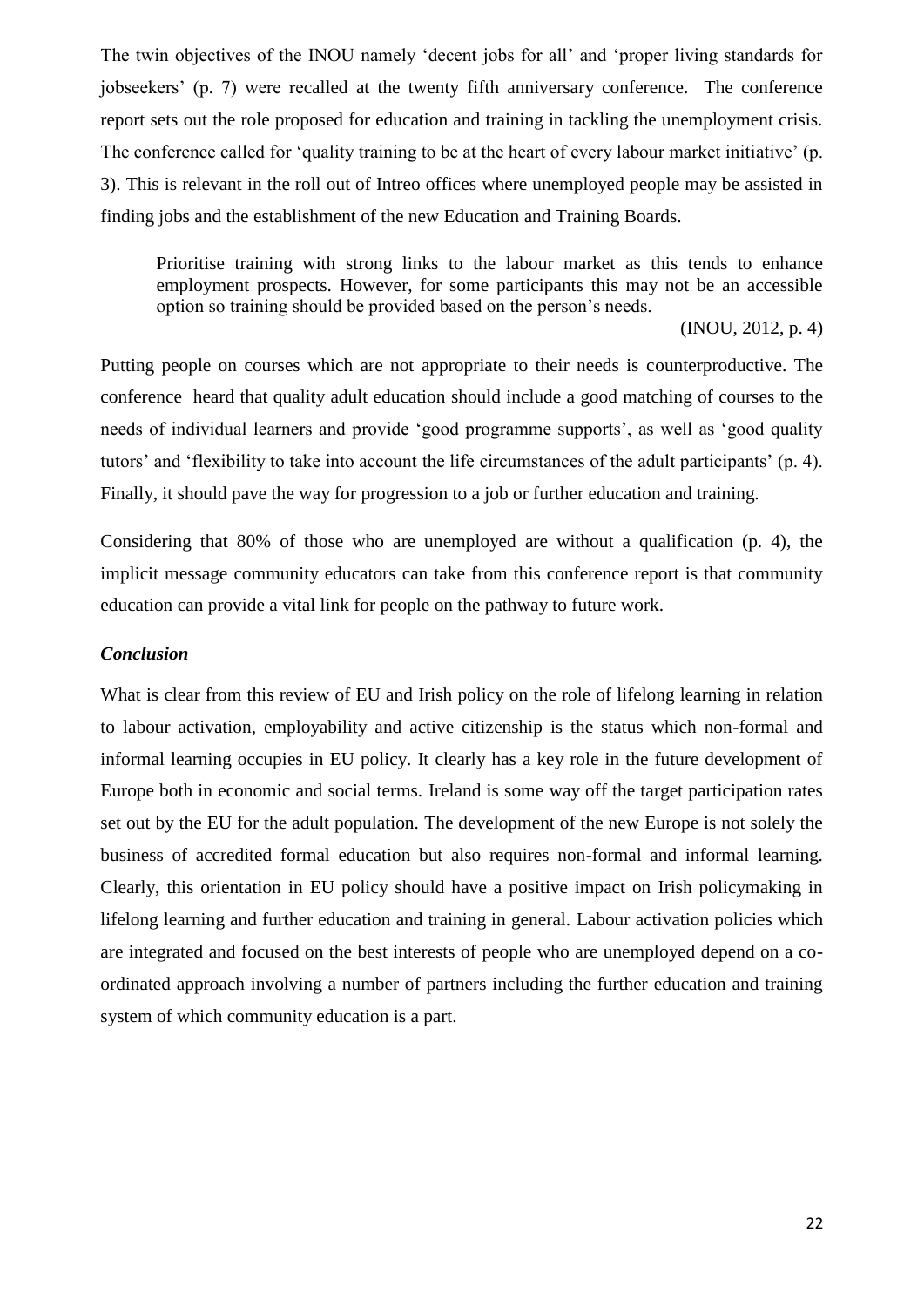### <span id="page-23-0"></span>**3. RESEARCH**

### <span id="page-23-1"></span>*Introduction*

In this section, research on the most relevant aspects of community education and its impact on employability, labour market activation and active citizenship will be considered at European, UK and Irish levels. There are a number of strands in the literature which have a bearing on the question posed at the outset of this literature review, *in what ways does community education meet the labour activation and employability challenge of the current unemployment crisis in Ireland?* These include the wider benefits of lifelong learning, recognition of non-formal and informal learning, employability outcomes of lifelong learning, and active citizenship. The research and academic studies assembled in this part are drawn from Europe, UK and Ireland. The purpose here is to identify those studies which point to the contribution which community education as non-formal and informal learning does make to enhancing learners' employability and labour market readiness as well as citizenship.

The majority of academic writing in adult and community education in Britain and Ireland rightly challenges a narrow 'skills for the economy' paradigm in education policy and practice which sidelines the social purpose of education. This writing draws on the critical tradition in adult and community education. It is beyond the scope of this literature review to consider this writing here. However, it is worth noting that a narrow focus on the economy as the determinant in education policy to the exclusion of social cohesion will be counterproductive. As the expression goes, 'we are more than an economy, we are a society'.

### <span id="page-23-2"></span>*Europe*

# <span id="page-23-3"></span>*Cedefop: Researching the wider benefits of lifelong learning*

The European Centre for the Development of Vocational Training (Cedefop) is an agency of the European Commission which provides information, analysis and research on education and training systems across EU member states. Though the focus may be on vocational education and training, the work of Cedefop informs further education and training and is relevant for our purposes in community education. In recent years, Cedefop have pursued a useful theme in researching the social and non-market benefits of vocational education and training. This review considers the conclusions of two of their studies in this area.

Cedefop's 2013 publication *Benefits of vocational education and training in Europe* provides a summary of Cedefop' research into the market and non-market benefits of VET since it commenced its enquiry in 2008. The report recognises the comparative lack of research into the non-market or social benefits of education compared to the market or economic benefits.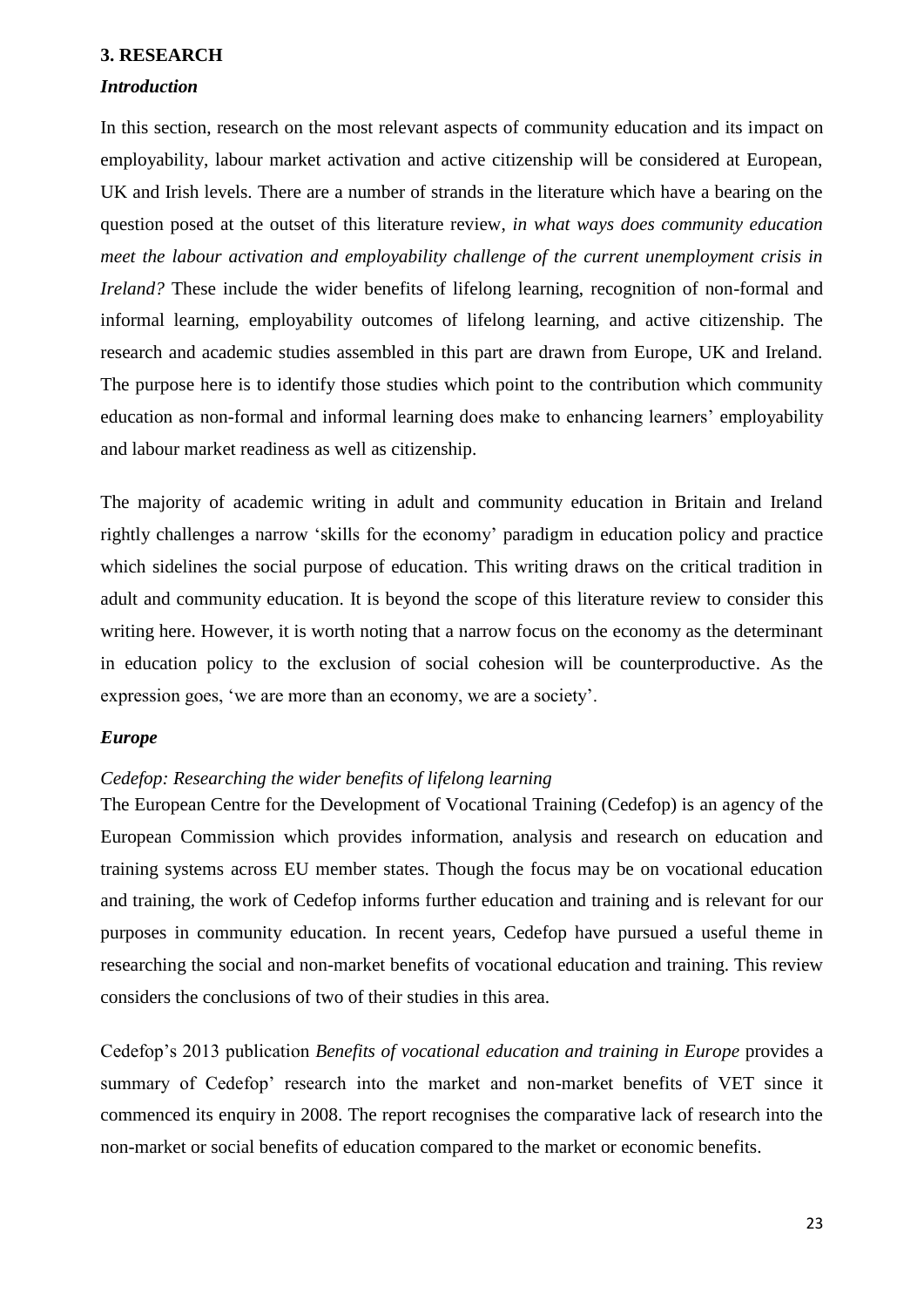The Cedefop study argues that there has been too much focus on the potential of education and training to develop human capital to the exclusion of social, cultural and identity capital. These forms of capital make an important contribution to the economy and society also. However, it is solely human capital defined as the 'stock of knowledge, skills and competence' acquired by individuals which has been fully recognised in measurement terms. Human capital in market terms is measured in 'higher wages' and 'improved job and career prospects' (p. 20). In other words, only the economic or market benefits in terms of human capital are worthy as outcomes of an education process. This misses the important contribution which social capital, defined as social networks between groups of people, cultural capital, defined as educational, linguistic and functional competence in human groups can make to the economy. These have tended to be overlooked as outcomes of education.

The Cedefop review makes several conclusions and those which are most directly relevant for this literature review are the 'non-market benefits' (p. 26) of continuing vocational education and training (VET). These benefits are variously described as 'better health' (p. 6), 'longer lives', 'more satisfying leisure time' (p. 17), positive effects on children in the learner's family 'which can lead to higher levels of education for children' (p. 17) and 'greater civic responsibility which can lead to stronger and more stable democracies' (p. 18). Cedefop research has found the non-market benefits accruing to individuals include 'civic competences' and 'improved health-related behaviour' and 'political interest and interpersonal trust' (p. 26).

For individuals, non-market benefits are commonly measured by positive psychological effects on individuals' motivation or attitudes, such as increasing self-esteem and selfconfidence, especially among unemployed people.

(Cedefop, 2013a, p. 26)

In the European context, continuing VET equates to non-formal and informal lifelong learning and is therefore most closely aligned with community education in the Irish context. It is acknowledged in the study that 'VET can be initial or continuing, formal or informal, classroom- or workplace-based, or both' and that this 'complicates collection of data' (p. 18). Therefore to extrapolate conclusions for community education must be done with caution pointing to the need for specific research on the market and non-market benefits of community education in Ireland.

The conclusion of chapter three in the Cedefop study outlining the benefits of VET makes an important final point:

This argues for investment in VET being directed not only by economic considerations but also by social (market and non-market) returns. The problem lies in expressing the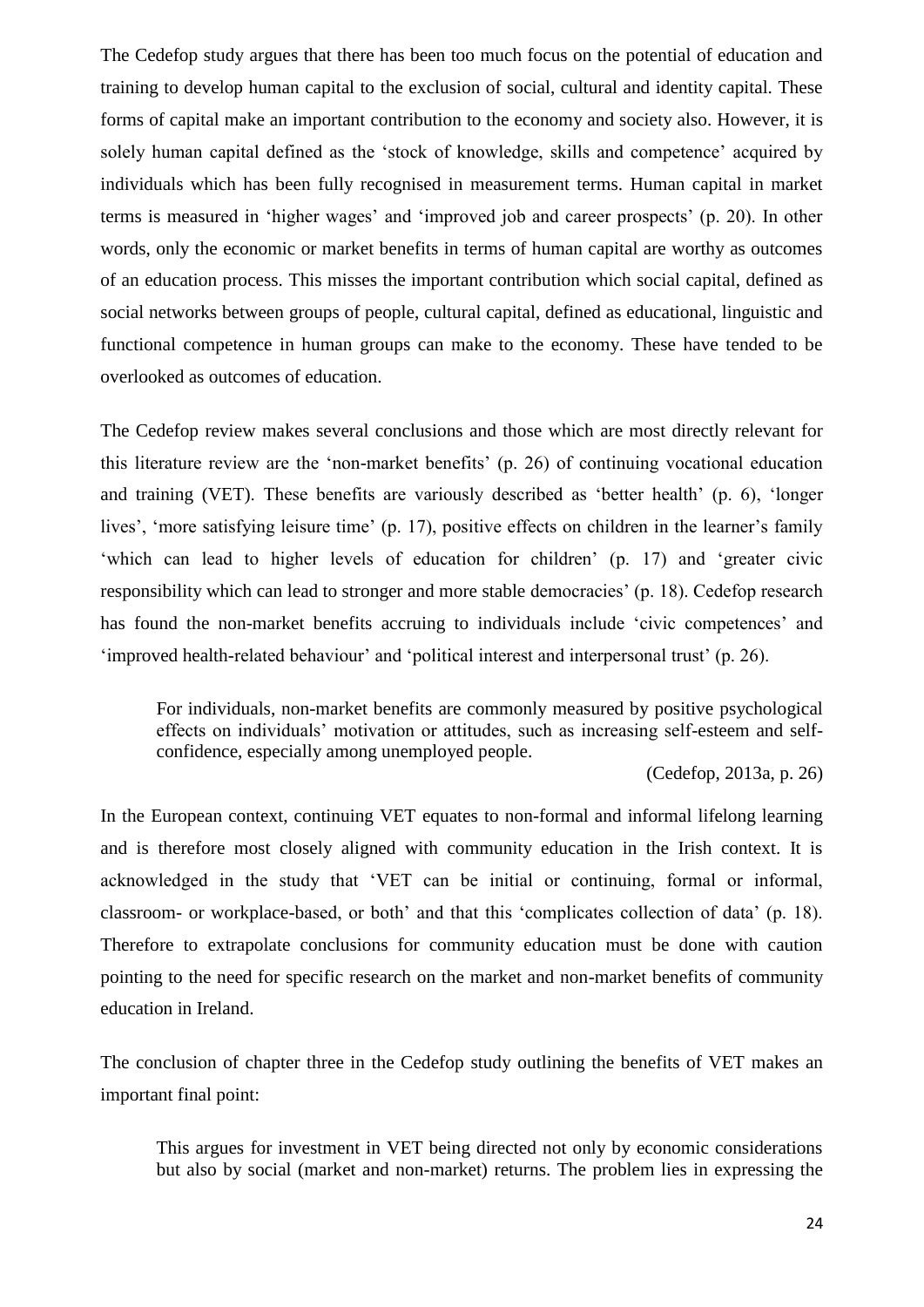value of social (market and non-market) returns in money terms to make their scale visible.

# (Cedefop, 2013a, p. 31)

Clearly, the economy and monetary return from VET is a dominant paradigm of our time. Yet this ignores the social return from VET. There is a danger that if no direct monetary gain in terms of a wage can be demonstrated from participating in VET or non-formal and informal learning including community education, then these courses will be considered less a priority by cash-strapped governments. It is for this reason that VET, particularly non-formal and informal lifelong learning including community education are forced to put a monetary value on outcomes which are hard to quantify in monetary terms, i.e. empowerment, confidence, selfesteem. Yet these outcomes undoubtedly have a monetary value and the sector is rising to the challenge of putting a value on the social benefits in economic and monetary terms. The Cedefop study mentions McMahon's (1998) work in measuring the non-monetary or social benefits of lifelong learning as a useful guide. Further research on the non-economic or social benefits of lifelong learning from work undertaken by UK researchers in the field of adult continuing education is presented later in this section.

An earlier study *Vocational education and training is good for you* (Cedefop, 2011) describes the direct benefits to the labour market associated with the social benefits of vocational education and training (VET), quite apart from the economic benefits. This report examines the premise that:

'positive VET experience, promoting individual's self esteem, confidence and agency (self-directedness), skills which are becoming extremely valuable in the labour market, should enable labour market success. It should lead to further learning.'

(Cedefop, 2011, p. 9)

The research examines both initial and continuing vocational education and training (IVET and CVET). Whilst CVET is more relevant to community education, it is argued in this paper that the research speaks to further education and training in general and community education in particular. The popular perception of vocational education may be instrumental, as in traditional manual and practical skills formation and indeed Cedefop's research points to the economic benefits in 'monetary returns' (p. 17), to be gained from VET. However, economic benefits are seen as only partially meeting the requirements of the labour market and this Cedefop study makes the case for recognition of how social benefits contribute to the labour market.

So what are these social benefits and what is their equivalence in economic return? Furthermore, what is their contribution to employability and labour market preparedness for learners? In summary, social benefits refer to; health benefits, 'positive changes in health outcomes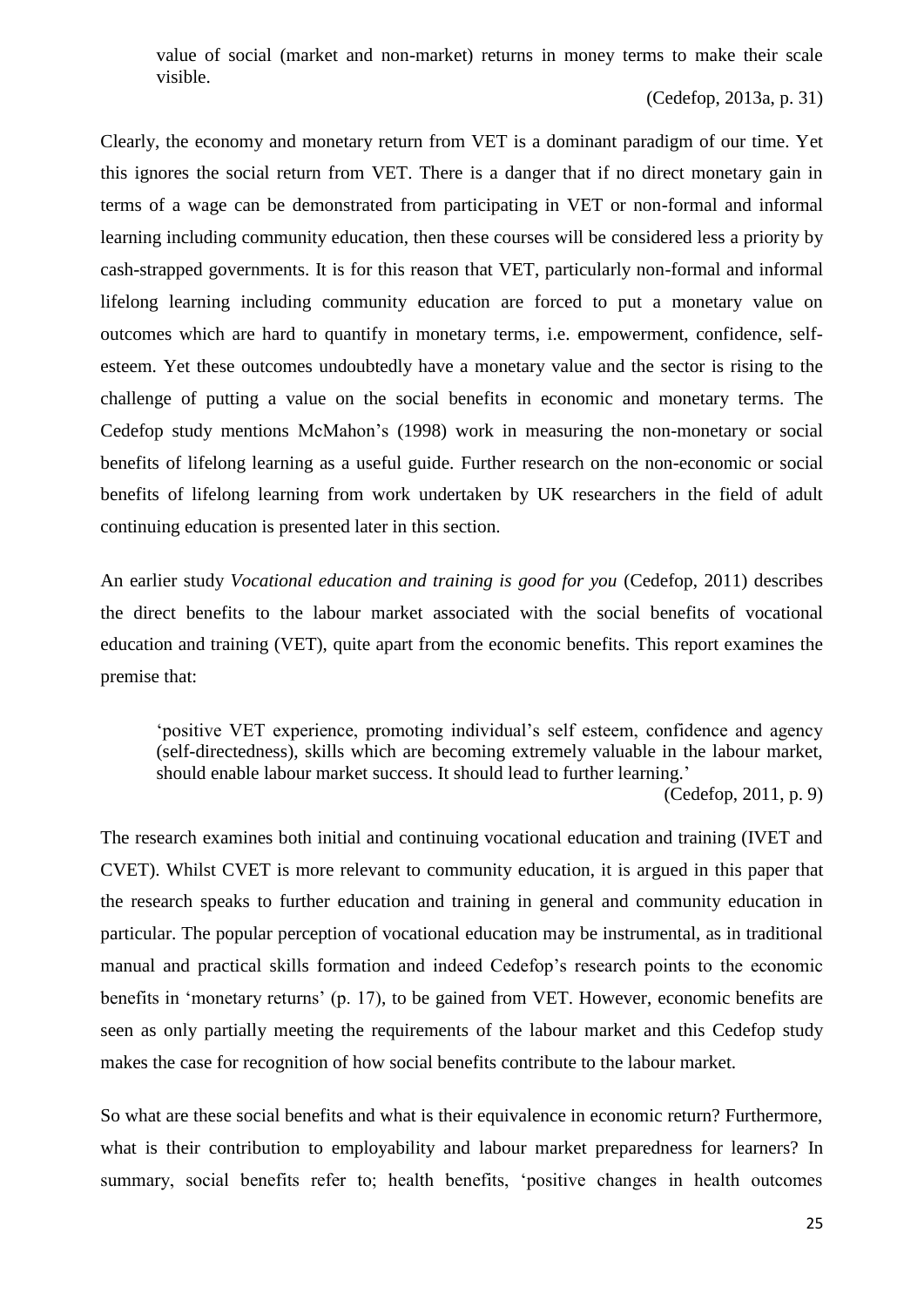(measured by indicators such as self-rated health and lack of chronic health conditions)' (p. 9), civic participation, 'membership of organisations' and 'increased membership of voluntary organisations' (p. 9). The OECD has identified additional social outcomes, 'political interest and interpersonal trust' (OECD, 2009 cited in Cedefop, 2011, p. 12).

# <span id="page-26-0"></span>*EU perspective on recognising non-formal and informal learning*

Colardyn and Bjornavold (2004) document much of the thinking and rationale underpinning the EU's policy on recognising informal and non-formal learning. The validation of this kind of learning is 'very much related' to the Lisbon agenda of a 'knowledge-based economy' which places lifelong learning at the centre of 'competitiveness, employability, individual fulfillment and self-development' (p. 69). An overarching vision informs this recognition:

The purpose is to make visible the entire scope of knowledge and experience held by an individual, irrespective of the context where the learning originally took place. For an employer it is a question of human resource management, for individuals a question of having the full range of skills and competences valued and for society a question of making full use of existing knowledge and experience.

(Colardyn & Bjornavold, 2004, p. 69)

In terms similar to a later contribution from Werquin (2008), the authors emphasise visibility and value as key cornerstones to any system of recognition of informal and non-formal learning. They also point to the recognition system seeking to replicate that which is in place for formal learning. 'Validation of non-formal and informal learning is often linked to formal education and training' (p. 77) and defined according to that template. Colardyn and Bjornavold document the efforts undertaken by Cedefop (European Centre for the Development of Vocational Training) to undertake an inventory of recognition practices across member states as well as the quest for agreement on common principles discussed earlier. The Council recommendation on the validation of non-formal and informal learning (Council, 2012) discussed earlier is the culmination of this work.

# <span id="page-26-1"></span>*OECD perspective on recognising non-formal and informal learning*

Werquin (2008) writing from an OECD vantage point, acknowledges the lack of consensus internationally around how non-formal and informal learning should be recognised, and accepts there is a strait jacket mentality of fitting both into the traditional modes of validation suitable for formal education. Werquin considers four aspects of the debate.

Firstly, in respect of definition, he refers to the 'uncertainty and disagreements' about the meaning and recognition of informal and non-formal learning (p. 143). However, he proposes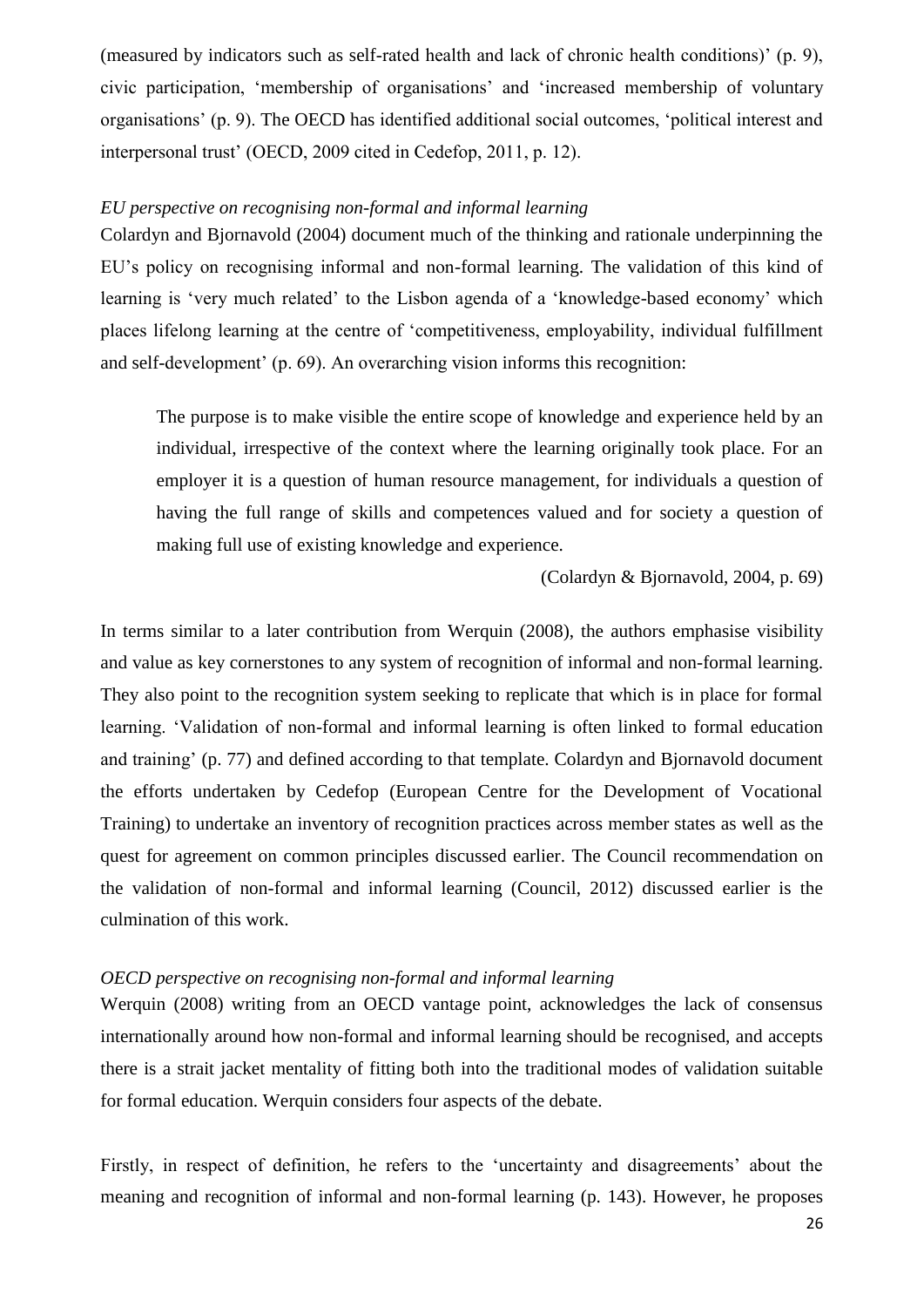three qualities featuring in most definitions internationally; learning objectives, intentionality of learning and certification, though the last one features less. Recognition, he argues has become synonomous with accreditation in the formal sense. He argues there is a need to 'talk of recognition of non-formal and informal learning as opposed to validation or accreditation' (p. 144). Recognition is ultimately about how usable and visible both kinds of learning are in similar ways to formal learning.

Secondly, Werquin sets out the rationale for recognition of non-formal and informal learning. The recognition contributes to the learner's currency when approaching the labour market and/or progression on the lifelong learning pathways, as well as improving 'applicants' self-esteem as they become aware of their knowledge, skills and competence' (p. 145). He points to the tension that can arise between the award of a qualification based on the assessment of learning achieved in a non-formal or informal way, compared to the formal approach where the learner attends a structured programme, the perennial argument about whether 'qualifications are awarded to those who do not attend classes' (p. 145).

Thirdly, Werquin points to barriers and challenges preventing recognition frameworks, such as; stakeholder tensions e.g. private v public providers, social partners v government, the challenge of who determines standards, the educationalists or industry and fields of practice where nonformal and informal learning takes place. The barrier of cost is raised, e.g. should fees for nonformal and informal education be on a similar basis to formal education. There is also the challenge that systems of recognition for informal and non-formal learning may become ghettoised as catering only for marginalised groups, 'immigrants' whose qualifications are not recognised in the host country and 'those with no formal education' (p. 148).

Finally, Werquin argues, that realistically, while countries have instituted systems for recognition of informal and non-formal learning, this has tended to rely on the support of 'a small group of champions who constantly report about the difficulties they encounter when trying to promote this approach to lifelong learning' (p. 148). It would seem practice and solid commitment to such recognition requires more action to match the rhetoric of OECD member states.

### <span id="page-27-0"></span>*Britain*

# <span id="page-27-1"></span>*National Institute of Adult and Continuing Education*

Over the past two years quite a number of articles published in *Adults Learning*, the periodical of the National Institute of Adult Continuing Education, make the case for continuing public investment in adult and community education in all its forms, formal, non-formal and informal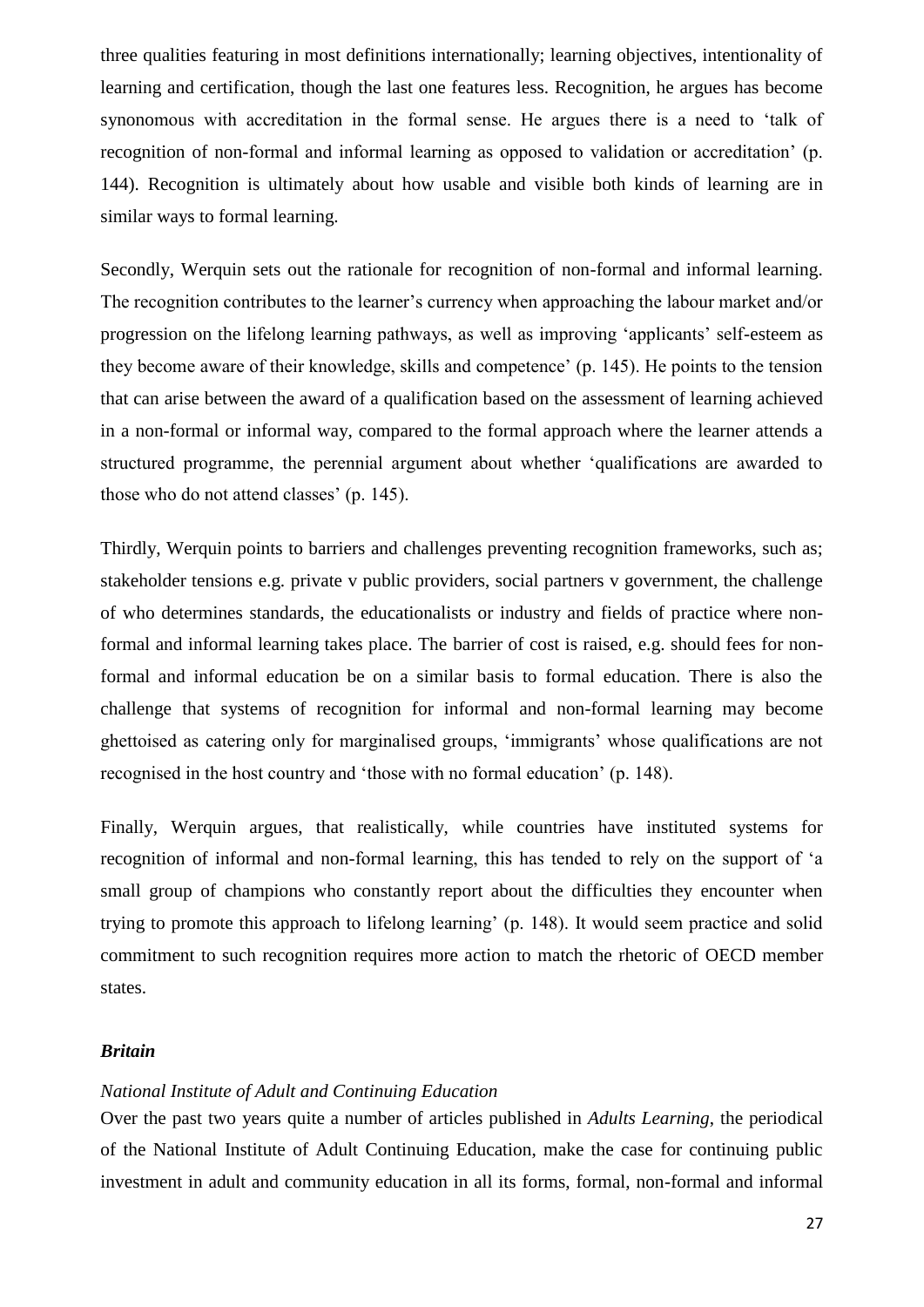(Thomson, 2013; Spear, 2012, Sedgmore et al, 2010). This is seen as especially important in a time of economic and social crisis. The articles have been in response to the UK government's spending reviews since 2010.

### <span id="page-28-0"></span>*More benefit than cost*

Thomson (2013) argues for a rebalancing of the education budget to allocate more to the post 25 year age category, i.e. adult education. The raising of retirement age and increasing older population are proffered as reasons. He refers to the UK Department for Business, Innovation and Skills report *Measuring the economic impact of further education* (DBIS, 2011) in making his case:

vocational qualifications delivered in the workplace, and apprenticeships delivered a return of £35 for every pound spent. Similarly, if spending on offender learning reduces recidivism there will be a saving in the criminal justice system.

(Thomson, 2013, p. 5)

He also acknowledges the difficulties in measuring the 'full value of adult learning' (p. 5) and mentions the New Economics Foundation model, *social return on investment,* as well as NIACE's own econometric approaches, and the Centre for Research on the Wider Benefits of Learning (p. 5). These are discussed further in this literature review. He concludes with a warning to government that cutting public expenditure on adult learning would be 'counterproductive', leading to 'higher costs in other areas of public expenditure such as health, welfare benefits, criminal justice, and social cohesion' (p. 5).

### <span id="page-28-1"></span>*Adult learners' week and employability*

Spear (2012) reflects on the difference which the annual Adult Learners' Week in Wales is making in terms of value and impact in public spending terms. He addresses two questions; firstly, why divert money away from delivery of adult learning to promotion of adult learning at a time when funding is scarce, and secondly, how does adult learners' week get people back into work? (pp. 4-5). Responding to the first, he ably demonstrates the values in terms of partnership and the savings on individual provider budgets through collective advertisement of courses throughout the week. The focus of the campaign is also on those most 'hard to reach groups' (p. 5) and half of the 25,000 participants have 'little or no (prior) learning' (p. 5).

For the purposes of this literature review, Spear's response to the second question is of more relevance. Acknowledging that 'the post-16 policy arena is dominated by the skills agenda, with preparation for work being the main show in town' (p. 5), he argues that it is important to provide a wide variety of 'appealing activities' to encourage people to take up learning again. Taster courses such as 'First Aid for Parents' or 'Healthy Cooking on a Budget' (p. 5) are not to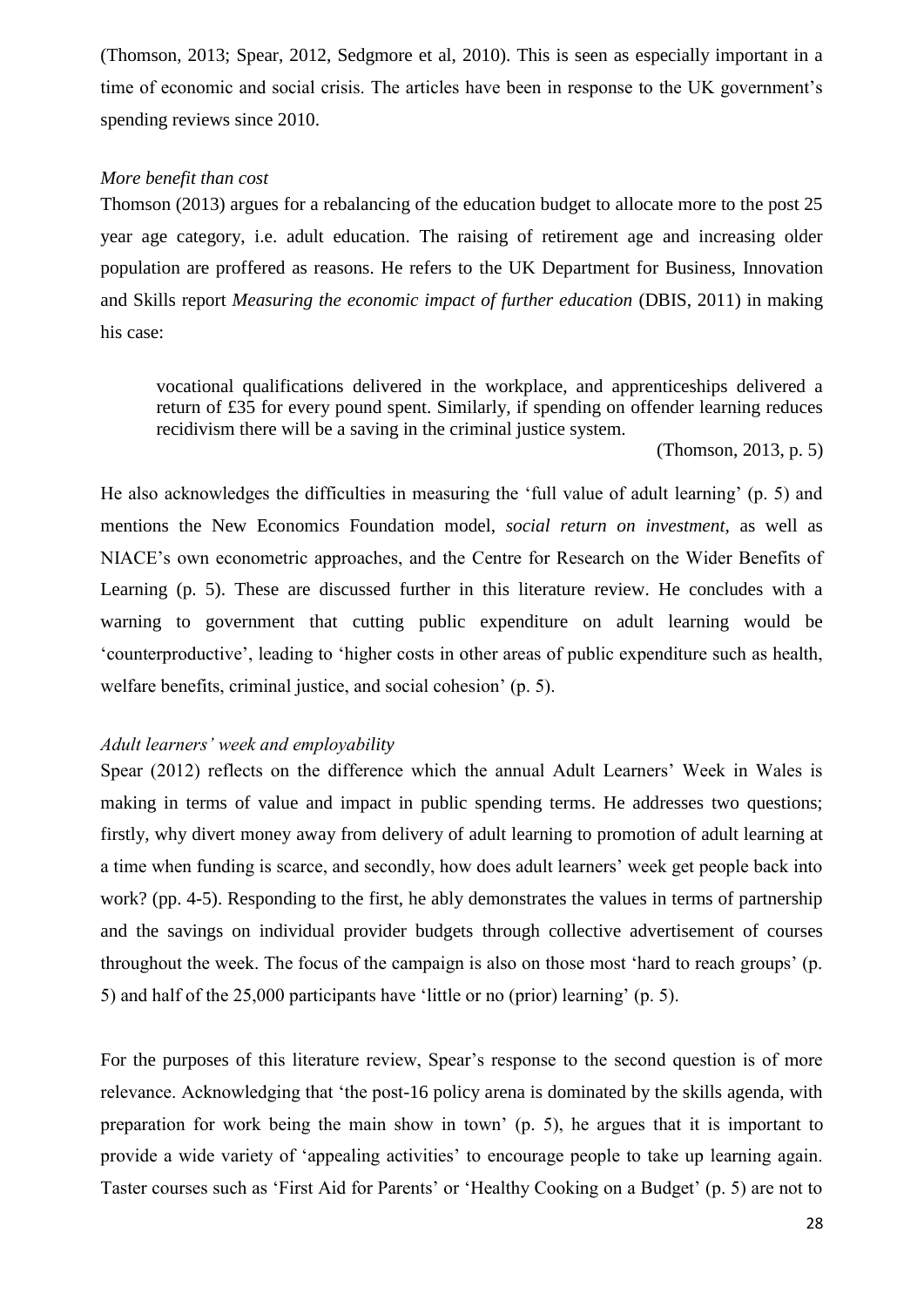be dismissed as they are vital to someone taking the first step back into learning toward employment, 'particularly those who may lack confidence' (p. 5). Developing confidence he asserts is 'a critical employability skill' (p.5).

# <span id="page-29-0"></span>*Safeguarding adult learning from cuts*

Following the 2010 comprehensive spending review (UK Government) which safeguarded or ring-fenced the adult and community learning budget from the overall 25% cut in further education, Sedgmore (2010) welcomed this protection, but expressed some concern at a decision to withdraw free tuition to entry level awards 'a first step on the ladder of employability for many people' (p. 9). Bolshin (cited in Sedgmore et al, 2010) similarly welcomes the protection, but feels the devil may be in the detail of the safeguard. He refers to cuts in adult learning emanating from other government departments, for example projects such as 'Take Part', 'Learning for Community Involvement' or 'Tackling Racial Inequality' (p. 11). Furthermore, cuts in local council budgets could result in closure of local services 'including those for adults, as well as libraries, theatres, museums, village halls and community centres' (p. 11), precisely the venues where adult learning needs to take place. Jarvis, Berkeley and Broughton (2012) point to the importance of locating provision in the community, and this is also a central tenet of community education.

Others express little praise for the UK government's sparing of adult learning, claiming the overall decision to cut further education by 25% represents 'an act of gross vandalism' (Macney cited in Sedgmore et al, 2010). The overall cuts to departmental budgets will hit the 'poorest households hardest, middle-income families and female public servants' (2/3rds of public servants are women)' according to Barber (cited in Sedgmore et al, 2010).

Ward (cited in Sedgmore et al, 2010) also welcomes the decision to maintain levels of funding for adult and community education stating that 'community-based education has an important role in supporting the learning and capacity-buiding that will be needed to deliver the empowered and confident communities promoted in the Big Society vision' (p. 14). The Conservative's big society idea seems as controversial as New Labour's third way. In the UK context could big society mean the opposite to big government? It may imply a divestment of the state's responsibility for its role in communities, especially those impacted by deprivation, poverty, racial conflict and neglect, whilst claiming it is devolving more power to communities away from central government.

### <span id="page-29-1"></span>*Adult learning and dealing with unemployment*

Uden (2009) reflects on the cycles of growth and recession and the impact on unemployment. He argues that in the face of this recession, it is important to know 'who the unemployed are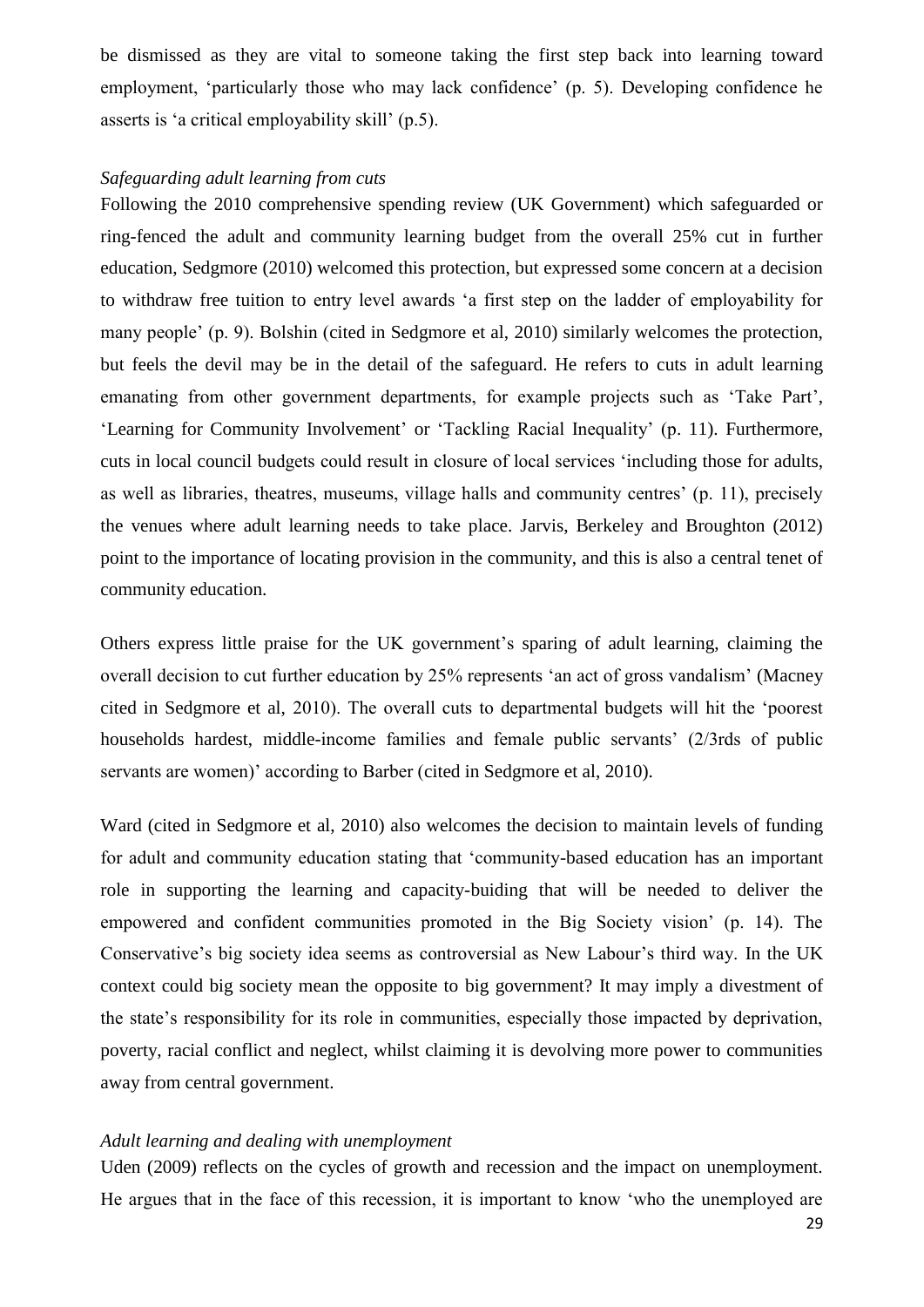going to be this time' (p. 24). The assumption that the unemployed are 'predominantly unskilled' needs to be debunked. Having previously contributed to a REPLAN programme from 1984 to 1991, Uden has some experience of previous unemployment crises. Some aspects have not changed, 'unemployment is a debilitating experience and without help, work habits, selfconfidence, even motivation, can ebb away if it persists over time' (p. 24). Key employability skills may be lost and Uden names these as generally agreed by employers as 'personal and interpersonal skills and basic IT skills' (p. 24). His observations are worth emphasizing:

Learner-centred adult learning is a key way of instilling and maintaining these skills. Employability skills cannot in themselves easily be turned into a curriculum and 'taught'. Adult learning, if allowed to be flexible and learner-centred, can help people gain or maintain these 'softer' skills, which are key to employability.

(Uden, 2010, p. 24)

# <span id="page-30-0"></span>*Measuring the social benefits of adult and community education*

Translating the positive impacts of adult and community education into an econometric format which appeals to decision makers is relatively new and not easily done. Whilst community educators are more convinced by narrative and qualitative testimony from learners themselves about the benefits of community education, much of this new quantitative language will seem unfamiliar and barren. Yet, at a purely pragmatic level, if it contributes to maintaining the level of resources for the most vulnerable groups during hard times, then it is more likely to be embraced, albeit with some reluctance. Four such measurements are considered below.

The first measure outlined in the UK Department for Business, Innovation and Skill's research paper on *measuring the economic impact of further education* (DBIS, 2011) was to assess precisely that by developing a 'model' to assess the impact of further education on 'providing people with the skills they need in the labour market' (p. 2). The calculation in the BIS paper is based on a 'net present value' NPV (p. 5) of the difference between benefits and costs of participating in further education calculated over the person's working life. Benefits are expected to accrue in terms of increased wages and increased employment for those participating in further education compared to those not participating. Costs to be deducted in the calculation include the public funded costs e.g. tuition, a portion of centre overheads, state support for fees and foregone costs e.g. the productivity value of employment time is foregone where time is spent on a course.

Taking the most basic courses 'Basic Skills' and 'Developmental Learning' in a range of FE courses provided in the UK, the NPV for someone who completes this level is £47,000, and the NPV for every one pound of state funding spent providing the course gives a return of £25 (p. 9). The research findings conclude that 'the NPV of qualifications started in 2008/09 is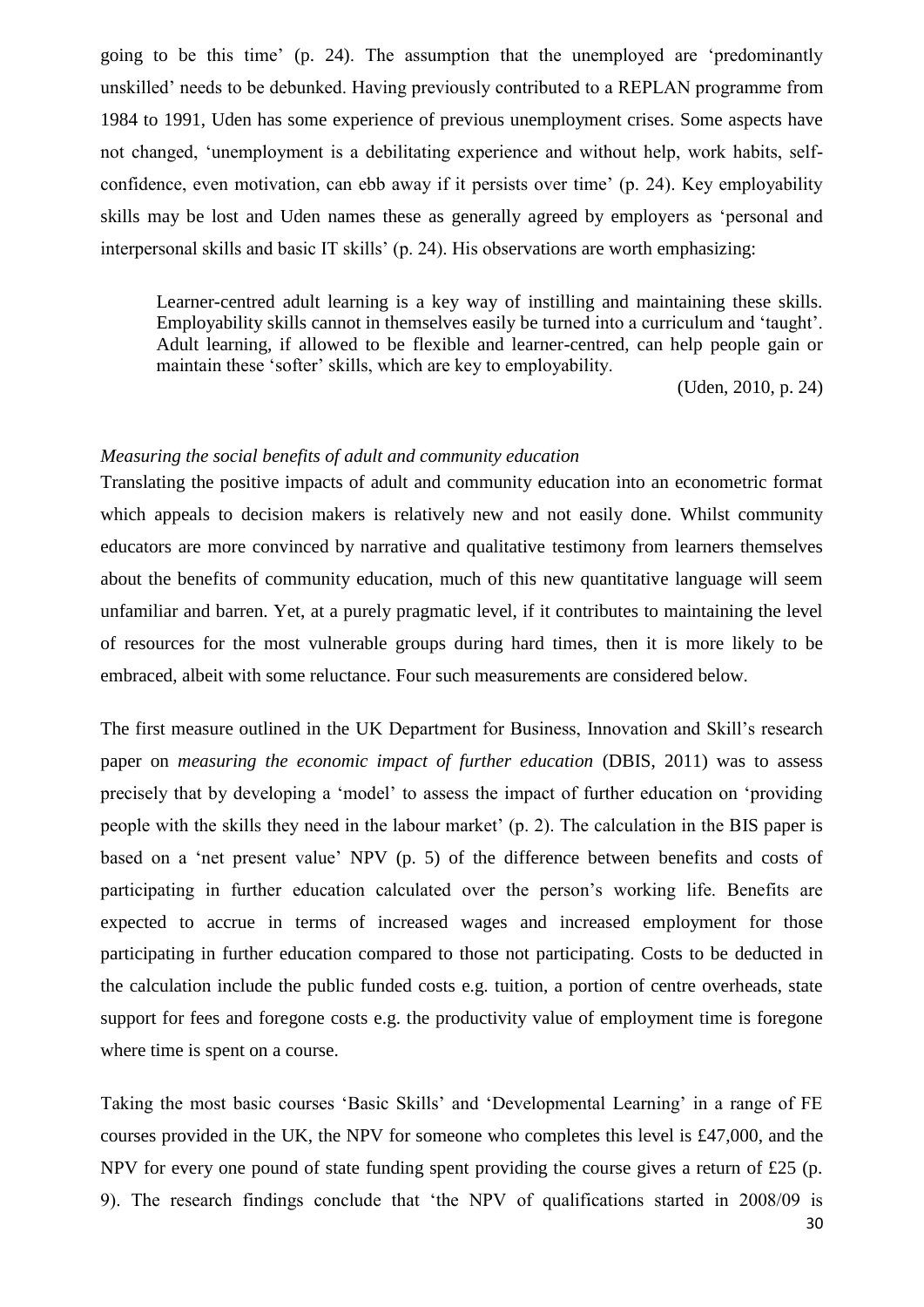estimated to be £75bn over the years in which successful learners remain in the workforce' and represents a return of around '£35-£40 per pound of funding' invested by the state in further education (p. 5).

The second measure comes from the National Institute of Adult Continuing Education in the UK who also embarked on quantifying the value of adult learning in recent years. Fujiwara (2012) presents an analysis of the effect of adult learning on different domains in life. The four domains are; health, employment, social relationships and volunteering (p. 1). He uses a *well-being valuation approach (WV)*. Not only does this study present the model which is similar to the NPV model above, but it also presents the results 'proving' the impact of adult learning.

The Well-being Valuation (WV) approach estimates monetary values by looking at how a good or service impacts on a person's well-being and finding the monetary equivalent of this impact.

(Fujiwara, 2012, p. 1)

For example, the WV method looks at the effect of adult learning on health and 'seeks to measure the impact of the change in health (due to adult learning) on well-being' (p. 1). In this research, Fujiwara analysed standardised data collected as part of the British Household Panel Survey (equivalent to the Quarterly National Household Survey in Ireland). The WV methodology relies on statistical formulae and regression analysis and therefore is unlikely to be useful for community educators who are by and large not statisticians. Fujiwara is enthusiastic about the approach and he states that it 'has gained popularity recently in UK Government policy-making, as demonstrated by the new HM Treasury Green Book guidance on valuation techniques' (p. 3). Provided the model doesn't require the user to understand the complex statistics, but simply to input data to gain output values, then it may be possible to use.

Fujiwara reports that 'adult learning, as measured by people's participation in part-time courses, has positive effects on all four domains' (p. 12). Results are reported in terms of statistically significant positive benefits. Focusing on employment, for our purposes in this literature review, 'taking a part-time course in the previous year has a statistically significant positive effect on the likelihood of someone being employed in the current year' (p. 12). Similarly, taking part in a course increases the likelihood of volunteering by 4% which is also statistically significant. These positive benefits are then converted into monetary values which indicate the gains in monetary terms.

A third measure is drawn from the Matrix Knowledge Group (2009). As part of a series of papers examining the public value of future lifelong learning, the NIACE called on the Matrix Knowledge Group (2009) to prepare its third paper *lifelong learning and well-being* addressing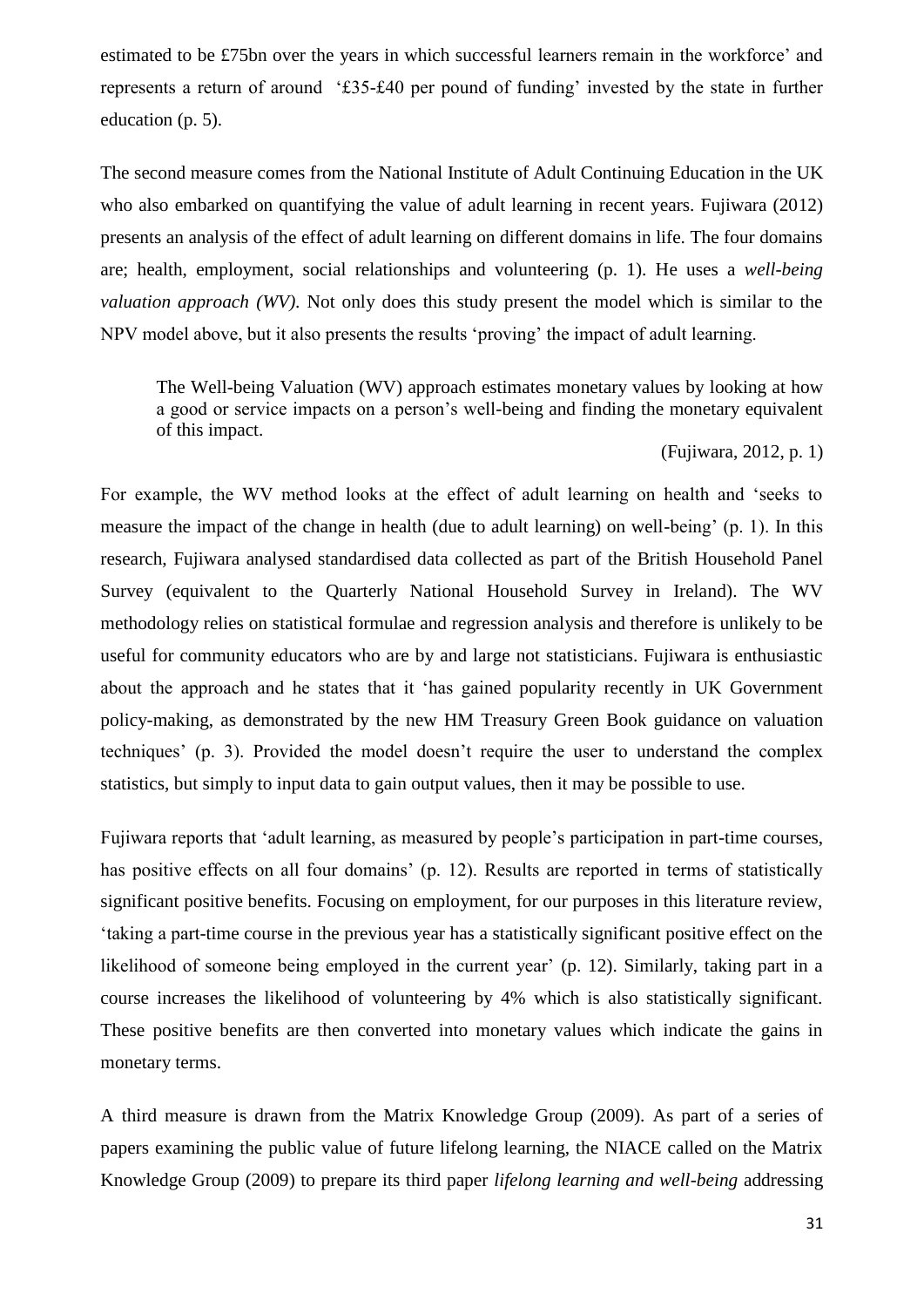the question 'how far learning can contribute to well-being' (p. 1). As a precursor to Fujiwara's work it bears similarities. The authors cite various studies on the relationship between educational qualifications and well-being, however they find 'very little research' specific to lifelong learning and wellbeing (p. 3). In this study they take a subjective definition of wellbeing as a 'psychological phenomenon characterised by feelings of pleasure and displeasure, happiness and sadness, and satisfaction and dissatisfaction' (Dolan & White, 2007, cited in MKG, 2009, p. 4). The Matrix Knowledge Group refer to new ways of measuring social outcomes and putting a monetary value on these outcomes. Again the British Household Panel Survey provides a reliable and recognised data set which can be analysed for valuing lifelong learning interventions. This survey has included questions on formal and informal educational participation for different age cohorts for a good many years now. The survey also includes a general health questionnaire and a life-satisfaction scale. The authors therefore found it possible to carry out correlations between lifelong learning and health for example.

However unlike Fujiwara, the purpose of the Matrix Knowledge Group research is not to present the model, but rather present the results. These confirm for example that people in the 25 to 44 year age group in the UK are the 'most likely' to take part in part-time informal education. A greater proportion of those who are employed take part in both formal and informal learning than those who are unemployed. Participation in part-time informal learning shows that only 5% of those who are unemployed, 3% of those who are inactive, and 5% of those who are retired participate in this form of learning. However, it is clear for those who do participate that levels of well-being are reported as better compared to those who do not participate.

It demonstrates that those in part-time education, either formal or informal, or who have undertaken part-time education at some point in the previous year, have a greater level of well-being than those who are either not in part-time education or have not recently undertaken part-time education.

(Matrix Knowledge Group, 2009, p. 10)

The fourth econometric worth mentioning in this section is the New Economics Foundation's *social return on investment* (Cabinet Office & Office of the Third Sector (UK), 2009). In the UK government's guide on *sroi*, the aim is to provide a standardised method of value that goes beyond financial value to include social and environmental value. Social return on investment is based on social accounting and cost-benefit analysis. While *sroi* is about value rather than money' it nevertheless 'uses monetary values' (p. 8) to represent the value of social, economic and environmental outcomes resulting from activities. It is based on seven principles:

- involving stakeholders
- understand what changes
- value the things that matter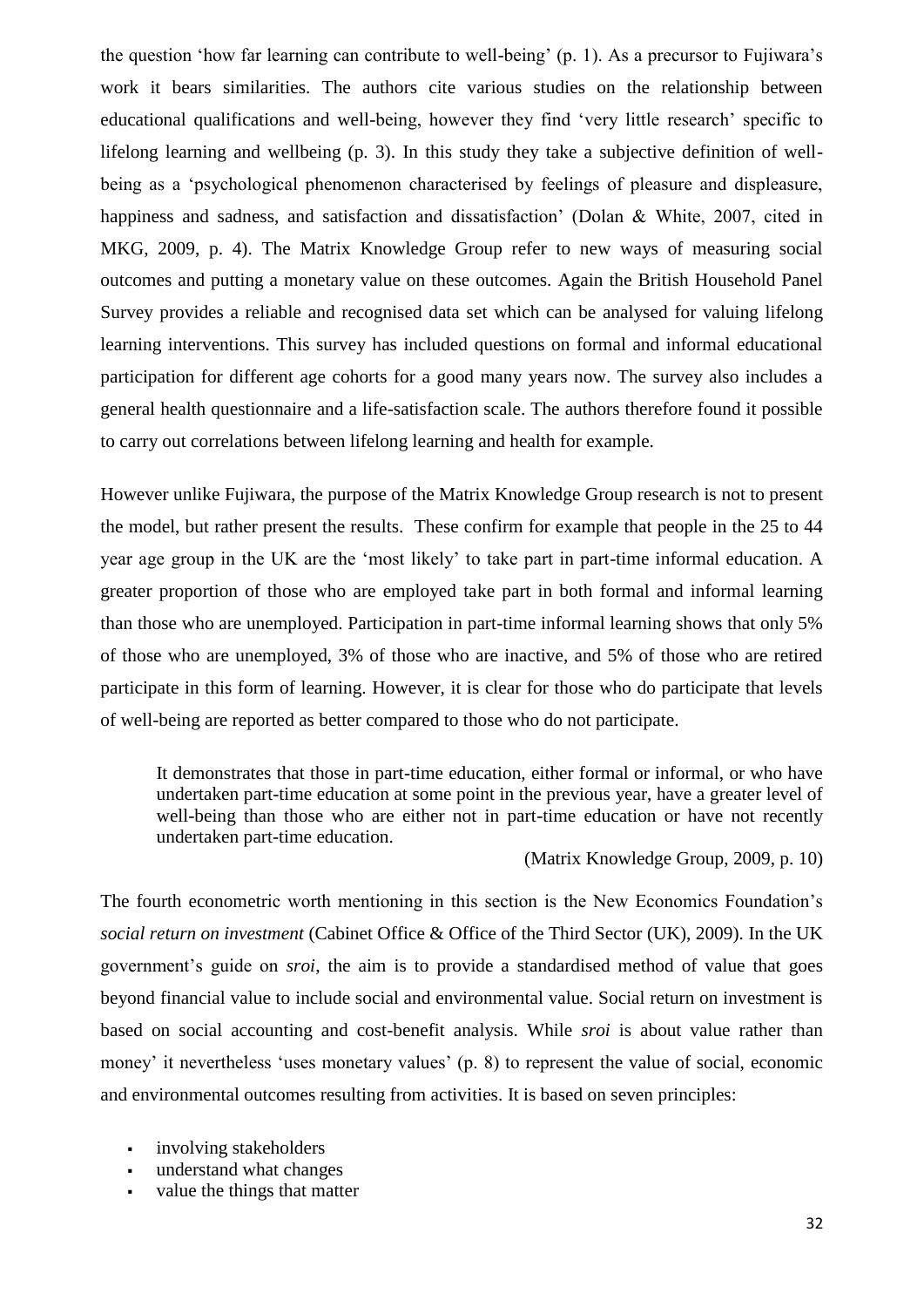- only include what is material
- do not over-claim
- be transparent
- verify the result

# (CO & OTS, 2009, p. 9)

In assessing the impact of an activity such as a community education intervention, the steps in the process will involve establishing inputs, outputs and outcomes and monetising these. The impact can be identified when factors are eliminated which would have occurred anyway had the intervention not been implemented (p. 10). Westerman, Schifferes and Maguire's (2013) case study of *sroi* involving four adult residential colleges in England shows that 'quantifying the unquantifiable' (p. 37) is not impossible.

At EU level there is less evidence of a widely used application to capture the wider benefits of lifelong learning. The Directorate General for Informatics have developed a tool called VAST Reveal the value of your projects (Directorate General for Informatics (EU), 2013).

The significance of these four measures of the social benefits of adult and community education is that they exist at all. Adult and community educators would challenge a culture in education which is fixated with numbers, measurement, measureable outcomes etc. Too much of the lifechanging impact of community education is not easily measured in quantitative ways. In a sector which values the qualitative it is significant that the sector is now proving itself equally innovative in measuring the impacts in terms of market and monetary equivalents as other sectors of the economy.

# <span id="page-33-0"></span>*Employability research: A clear line of sight to work*

The adult and community education sector in the UK has been confronted by similar challenges to that of the Irish sector over the past two decades. The global economic crisis and its specific impact on the UK has had similar though less devastating effects than those experienced in Ireland. The change from a new labour to a conservative-led government has seen some shift of emphasis in social and economic discourse, though critical adult education commentators (Crowther, 2011; Tett, 2010) trace the continuing dominance of an economic purpose paradigm at the heart of education policy and provision. They argue this paradigm narrowly positions education at the service of a 'skills' and 'employability' agenda set by the captains of industry, meeting the needs of the neoliberal market economy.

It is against this backdrop that Williams (2013) reviews the new report of the Commission on Adult Vocational Teaching and Learning, aptly entitled '*It's about work: Excellent adult vocational teaching and learning*' launched in March 2013 (CAVTL, 2013a). Williams, who is head of the commission, calls on all involved to 'raise their game' so as to 'respond to and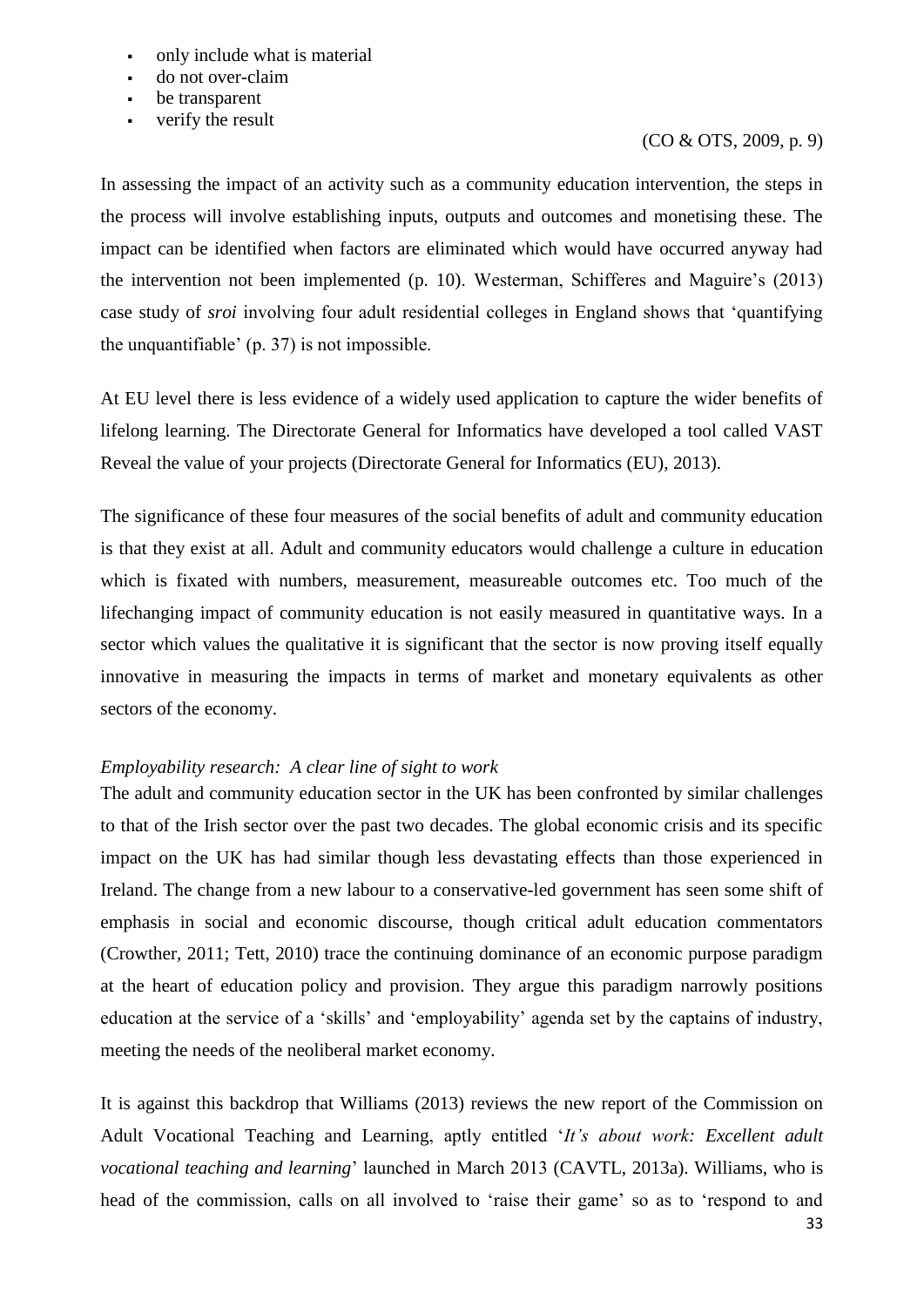prepare us all for changes in work, advances in knowledge and technology, and the increasing demand for people with higher levels of skills' (Williams, 2013, p. 12). The demanding language will irk many in adult education who see government as divesting itself of any responsibility for regulating or shaping the economy. There is some hope however in the commission's regard to the importance of the 'social benefits' of participation in vocational programmes. The report points to two key factors in achieving the above goals, firstly '*a clear line of sight to work*' (p. 12) and secondly, employer-provider collaboration. The latter will pose challenges for non-formal, non-accredited provision such as community education, as clear lines of sight to employment are not easily predicted as an outcome of community education. However, a clear line of sight in the other direction from the workplace often points back to the first step involving a community education course.

# <span id="page-34-0"></span>*The idea of employability*

The dominance of employability as a theme in policy making at EU level has been considered earlier and this idea is also dominant in UK policy. In a recent research paper, Ball (2009) provides some explanation of the origins of the concept of employability in public discourse. Referring to the UK Government skills strategy white paper (DfES, 2003, cited in Ball, 2009, p.39) he reflects the view that rapid changes in the market economy with increasing globalisation, movement of capital and technological advances, has meant the 'job for life' or employment for life has been replaced with the idea of 'employability' for life. In this article, Ball goes on to make the compelling argument that employability serves the interests of capital. In tracing the relationship between labour and capital from the 1970s and 1980s, Ball argues that further education and lifelong learning have become subservient to the 'needs of industry' (Department of Innovation, Universities & Skills, 2007, cited in Ball, 2009, p. 45).

Having unmasked this 'turn' which had not yet been 'recognised' by the mainstream, Ball does not suggest a way for adult and community education to approach this narrow instrumentalist agenda where 'the role of learning is to help workers fit the needs of industry by becoming work-centred, efficient and compliant employees' (p. 52). However, in a later article considered in the practice section of this literature review, Ball (2011) examines adult learning in the UK trade union movement and finds some space for asserting worker rights. This has some relevance for community education in seeking to assert learner rights in shaping the economy rather than being passive and subservient to the needs of the economy.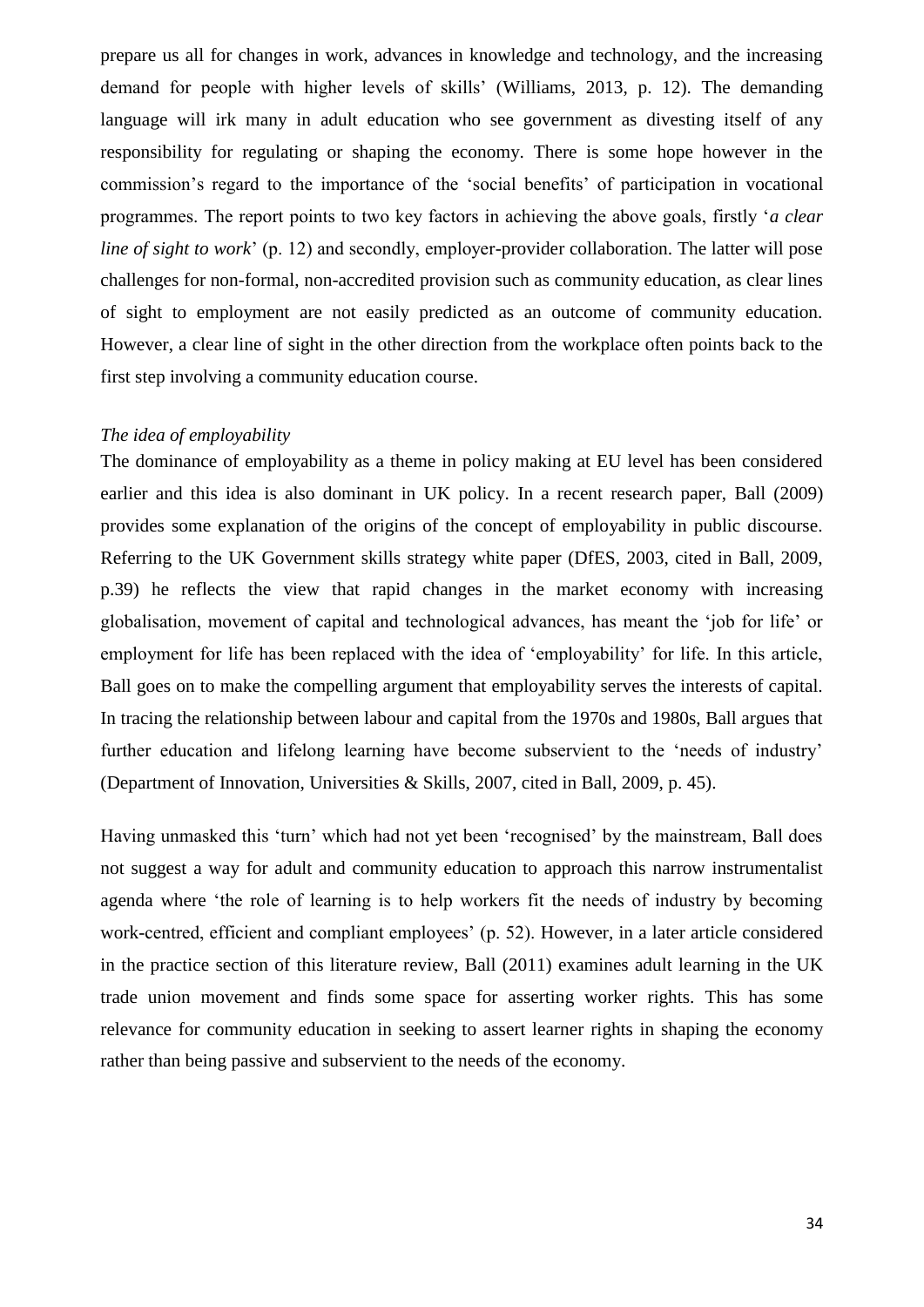### <span id="page-35-0"></span>*Ireland*

# <span id="page-35-1"></span>*AONTAS The National Adult Learning Organisation*

AONTAS commissioned research in 2009 as part of an extensive enquiry into community education practice in Ireland. The research covered both statutory or governmental provision of community education through VECs and non-statutory or non-governmental provision in community education delivered by independently managed groups. The latter includes community development projects and voluntary organizational member groups of AONTAS. In this section the outcomes of both research studies will be examined with particular reference to what the findings say about employability and labour activation.

The first research study (Bailey, Breen and Ward, 2011) examined Department of Education and Skills funded community education through the 33 VECs. This funding came through the *Adult Literacy and Community Education Scheme (ALCES)*. Whilst this research focused on statutory provision delivered through VEC community education facilitators, a non-statutory element, *the Community Strand of the Back to Education Initiative (BTEI)* was also included in the enquiry. The report does draw some comparisons between both, but these are less relevant to the specific purpose of this literature review.

This research was extensive and involved a survey of 683 learners, eleven case studies, surveys of VEC personnel and interviews with key informants (p. 9). In relation to the target groups catered for by DES funded community education (approx 35,000 reported by VECs for this research), between 33% (ALCES) and 39% (BTEI) were 'unemployed' (pp. 47-48). 45% were 'not in the labour market' (p. 48). The respondents to the research indicate their experiences and views concerning a range of community education outcomes considered under the following headings; access persistence and retention, civic and social engagement, health outcomes, progression outcomes, contribution to a fair, just and prosperous Ireland. Whilst employability and labour market outcomes feature across the headings, the most relevant are those concerning progression in chapter nine of the study (pp. 159-173).

45% of respondents reported that the reason they took part in community education courses was 'to improve my employment prospects and get a job' (p. 108). Furthermore the aggregate of responses relating to improving employment prospects and gaining a qualification amount to 'almost half the learners' in the study (p. 109). Nevertheless the report concludes that particular target groups 'lone parents, disadvantaged men, the homeless, younger people with disabilities, Travellers and ethnic minorities, and the unemployed are being less effectively targeted for community education' (p. 43). For those unemployed who are engaged in DES community education provision, what employability outcomes are evident?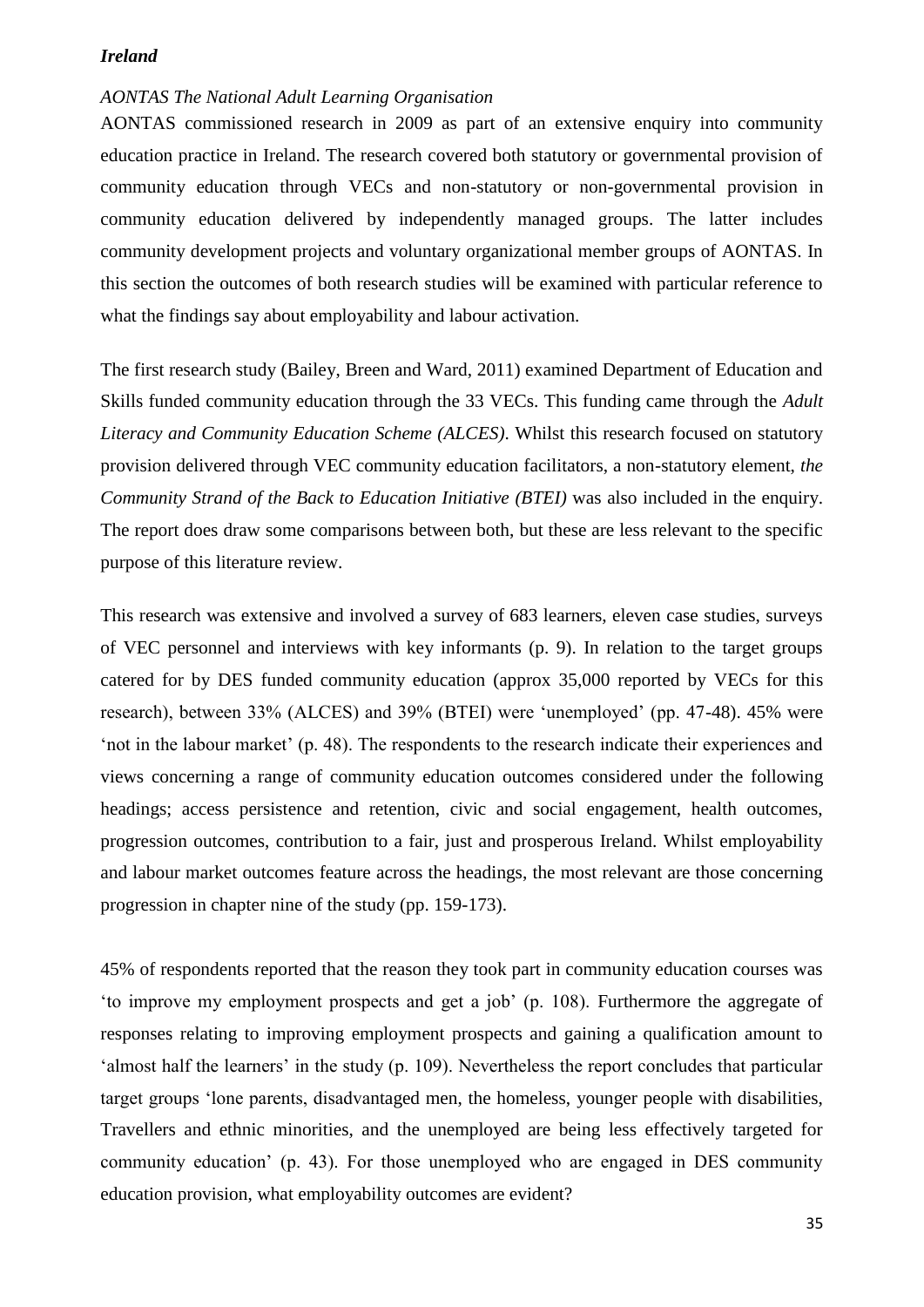This research does not reveal a cohort of learners who prior to taking up a community education course were unemployed and then gain employment after the course. Such a simplistic linear outcome is not traced here. What is significant however is the desire among learners for progression to an accredited course or qualification which will in time lead to a job. Again, the DES-funded community education which is non-accredited and non-formal is viewed as an important building block for progression to 'further education and training' according to 64% of providers and for 'labour market progression' according to 30% of providers (pp. 162-163). An analysis of the learner responses to the survey on what progression they wished for reveals that 'learning a new skill' (70%) and to 'do a non-certified course with this group or centre' (55%) feature highest. However, 23% wanted 'to get a job because I am unemployed', 16% wanted to 'get a better job' and 33% wanted to 'get advice on employment/education' (p. 164).

A conclusion not drawn from the study itself, but suggested here is that even though community education does not specifically set out to place a participant in a job at the end of a course, it is clear that participants are choosing community education with these employability outcomes in mind.

The second AONTAS research study (Bailey, Ward and Goodrick, 2011) examined the outcomes and impact of what is termed the 'social action model of community education' (p. 22). Both studies refer to the definitions of community education with reference to Lovett's (2003) typology (cited in Bailey et al, 2011, p. 22). It is accepted that there is a community service approach and a social or structural change approach in community education. It is claimed in this later report that DES-funded community education shows evidence of a more community service approach whereas independently-managed providers show evidence of a social change or social action approach in their work (p. 22). It is not intended in this literature review to engage in debate about what is the more authentic approach in community education or who is doing it, since the settings and circumstances are often complex. As the report acknowledges, 'all four models are evident in the implementation of ALCES funded community education' (p. 23) whereas independent groups affiliated to AONTAS tend to pursue a 'social action model'. It might be expected that there would be less evidence of employability or labour activation outcomes in this second study, however this is not the case.

This research involved 285 learners, 27 centres and interviews with key informants. According to the findings, the main motivation for taking up community education in independently managed centres is 'the desire to improve self-confidence' (p. 8). Whilst claiming to 'hold the space' (p. 20) which is diminishing for a social model of community education, the report calls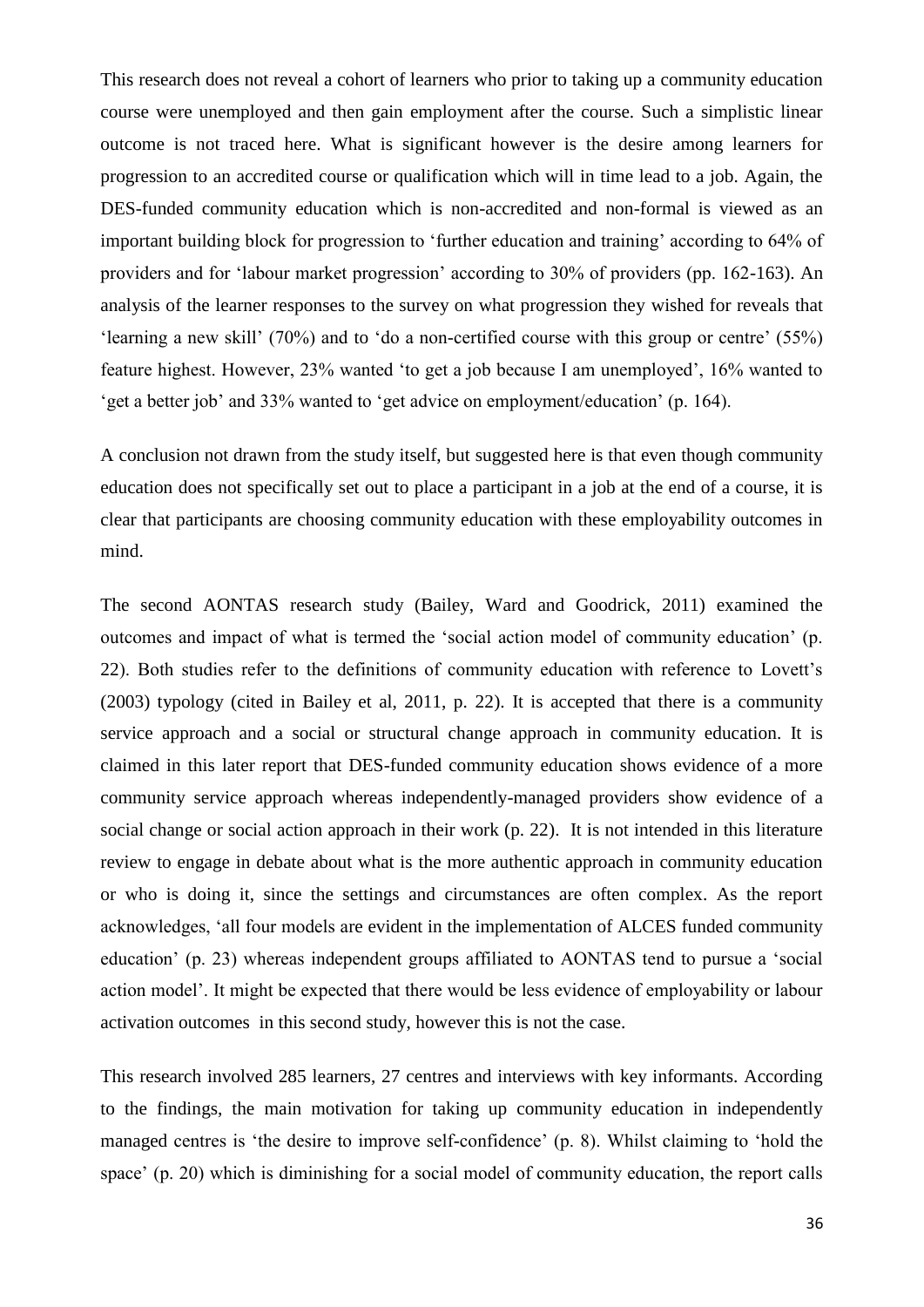for 'a distinct funding line for community education' (p. 11). While the report would seem to favour the social action model delivered by independently-managed groups over DES-funded community education, what seems more urgent is the need to continue to fund, resource and recognise community education in whatever form given the valuable outcomes it achieves.

22% of the sample of 285 learners surveyed were unemployed, with 16% who were long-term unemployed (p. 28). The top courses provided by the centres were social, personal and vocational in content reflecting learners' needs 'to improve self-confidence and to gain qualifications and improve employment prospects' (p. 80). Furthermore 'bridging to the labour market' is important to learners who believe courses should lead to accreditation (p. 80). In response to questions regarding reasons for participation in community education, '70% of (220) learners wanted to improve their employment prospects' (p. 71).

While the independently-managed centres see community education as an intervention for social change to challenge exclusion, to empower disadvantaged communities to create structural and social change, it is clear from learners' perspectives that 'getting a job' and 'gaining a qualification' are desirable outcomes and are not incompatible with the objectives of a social action model of community education. However, overall, the report concludes that structural change outcomes are less apparent (p. 9) than would be wished for in a social action model of community education, i.e. the structures and systems which create poverty, unemployment and labour class inequality remain.

#### <span id="page-37-0"></span>*National Economic and Social Forum NESF*

*Labour market vulnerability* is a theme which the National Economic and Social Forum addressed in a 2006 report. The report drew on findings of two case studies carried out under the same theme in an urban and rural setting, North Dublin and Donegal / Sligo (Duggan and Loftus, 2005)*.*

From a research and policy perspective, the NESF report (2006) *creating a more inclusive labour market* is noteworthy because it was written at a time of unprecedented economic growth and high employment during the boom, yet there were many individuals and groups excluded from the labour market. The labour market vulnerability experienced by these groups persisted despite jobs growth. The report points to Ireland's poor record on equality 'one of the highest levels of market income inequality' (p. ix) and '51 out of 56 countries in terms of equality of economic opportunity for women' (p. xiii) among the reasons why particular groups experience labour market vulnerability. The earlier research report (Duggan and Loftus, 2005) identify the groups affected; 'the long term unemployed, lone parents, ex-drug users, ex-offenders, members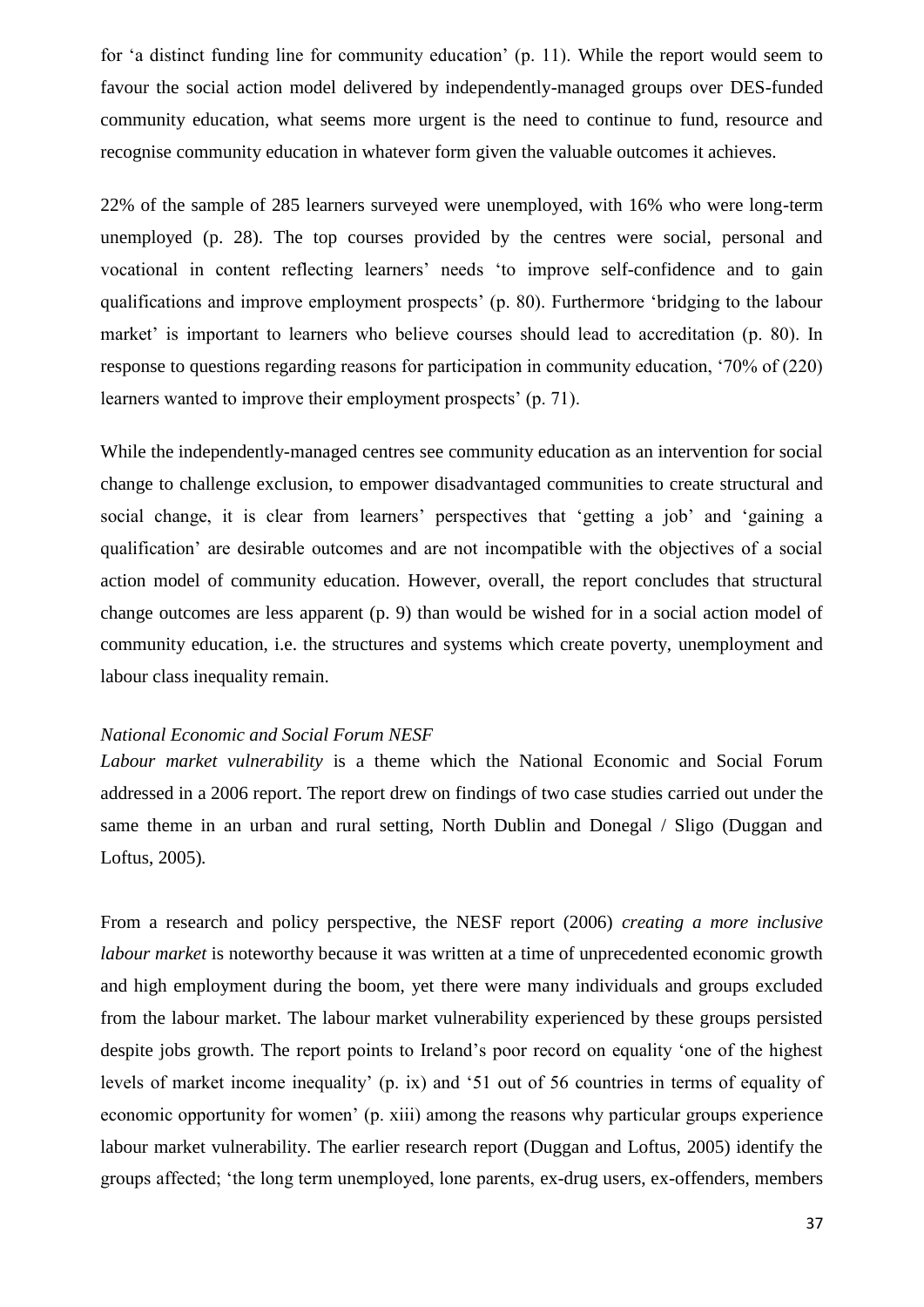of the Traveller community, asylum seekers and refugees, people with disability, women returners' (pp. 14-15).

A key issue which the NESF report raised was the issue of 'discrimination and prejudice' on the part of employers (p. xi). This is a theme which is not adequately addressed in current labour market activation strategies. The INOU conference report (2012) referred to earlier described how 'many employers have not traditionally regarded the public employment service as their first choice as a source from which to recruit staff' (p. 29).

The NESF report goes on to say that unemployment also contributed to 'low self-esteem' (p. xi) and job loss in the 'manufacturing' sector (p. x) created a cohort of people with 'low-skills' and/or 'obsolete skills' (xii) who were labour market vulnerable.

The response recommended by the NESF included 'an expansion of part-time, flexible opportunities by training and education providers for both those at work and those seeking work with a focus on courses leading to qualifications' (p. xvii). Furthermore, education and training aimed at improving 'the employability of people' (p. xvii) needs to happen at times and locations which suit learners.

In the years following 2006, community education continued to work with the most vulnerable groups in the midst of an economic boom, and the statistics presented in this literature review bear this out with an average 50,000 participants annually. Flexible learning at times and places to suit the community group is a hallmark of community education in Ireland. Unfortunately, very little has changed in the intervening years for the cohort of people who had always experienced labour market vulnerability, and community education continues to reach out to these individuals and groups.

### <span id="page-38-0"></span>*National Economic and Social Council NESC*

The role of the National Economic and Social Council is to provide advice to the Taoiseach on 'strategic issues for Ireland's economic and social development' (NESC, 2013). Over the past twenty years, the council has undertaken research and evaluation on key policies and programmes undertaken by the state and is therefore well placed to assess the impact of the economic boom and recession alike. One such study *Supports and services for unemployed jobseekers* (NESC, 2011) includes chapters on employability and activation respectively. The financial constraints impacting on public policy are stated at the outset:

'the recession is bringing policy makers, operating within exceptionally tight fiscal constraints, to want a much improved evidence base for identifying what training or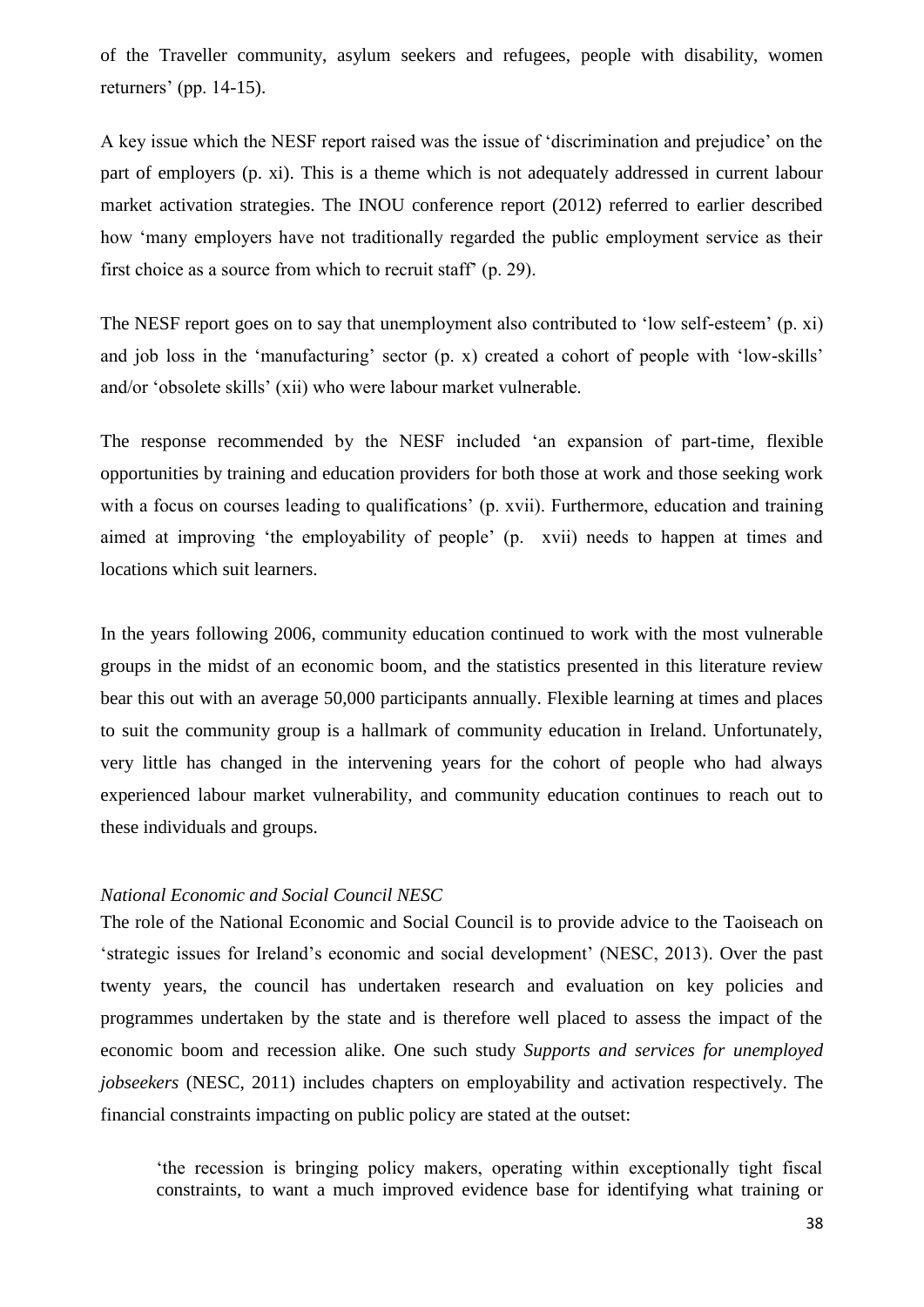education delivers best and for whom, and to seek better outcomes from given levels of public spending on Further Education and Training (FET).

# (NESC, 2011, p. 9)

This report also comments on the quality of 'labour market intelligence' in the sense that jobseekers are 'entitled to courses' where not only content, but also 'teaching methods' and 'pedagogies' are relevant to 'how the world of work is evolving' (p. 10). Surveys of skills needs in the economy therefore needs to be reliable, comprehensive and relevant. The NESC study argues that 'only a co-ordinated approach on the part of employers, educational and training providers, labour market experts and policy-makers will deliver what unemployed people really need and want' (2011, p. 10). Such collaboration needs to happen on assessing jobs potential in alternative strategies such as climate change, preventive and primary health, responsible tourism and sustainable agriculture to name but a few.

The national skills strategy may need to emerge as creative and innovative rather than passive and reactive to the market 'out there'. In that context, community education is at the fore in supporting sustainable communities with innovative responses to disadvantage and poverty. Some examples are included in the practice sections of this review.

# <span id="page-39-0"></span>*Research on active citizenship in Ireland*

Returning to active citizenship, a central tenet of EU policy and Irish policy, research is lacking on the contribution which citizenship in the form of voluntary activity has made to the labour market. For example, it is clear that the generation of employment in the community development sector during the 1990s and 2000s has been largely due to the voluntary commitment of volunteer members of management committees in the 100plus family resource centres and 150plus formerly independent community development projects. Of course the state did provide the funding, but it was dependent on there being a voluntary management committee in place in each project to draw down the funding. This funding was envisaged as sustainable and created on average 2 to 3 posts in each centre. In time volunteers themselves gained skills and capacity to apply for positions in the centres. Community educators and support workers had a role in supporting and training volunteer members of management committees.

Academic research on citizenship takes the broader political view of citizenship involving more than volunteering. Gaynor (2011) is critical of the narrow portrayal of active citizenship espoused by the Taskforce on Active Citizenship in Ireland. Her main argument is that the taskforce equate active citizenship with volunteering, helping out, self-help and self-reliance. Active citizenship is therefore depoliticised and robbed of its political and critical dimensions which locate the problems of poverty and disadvantage (to which active citizenship is often aimed at alleviating) in structural inequalities of wealth distribution, injustice and lack of power.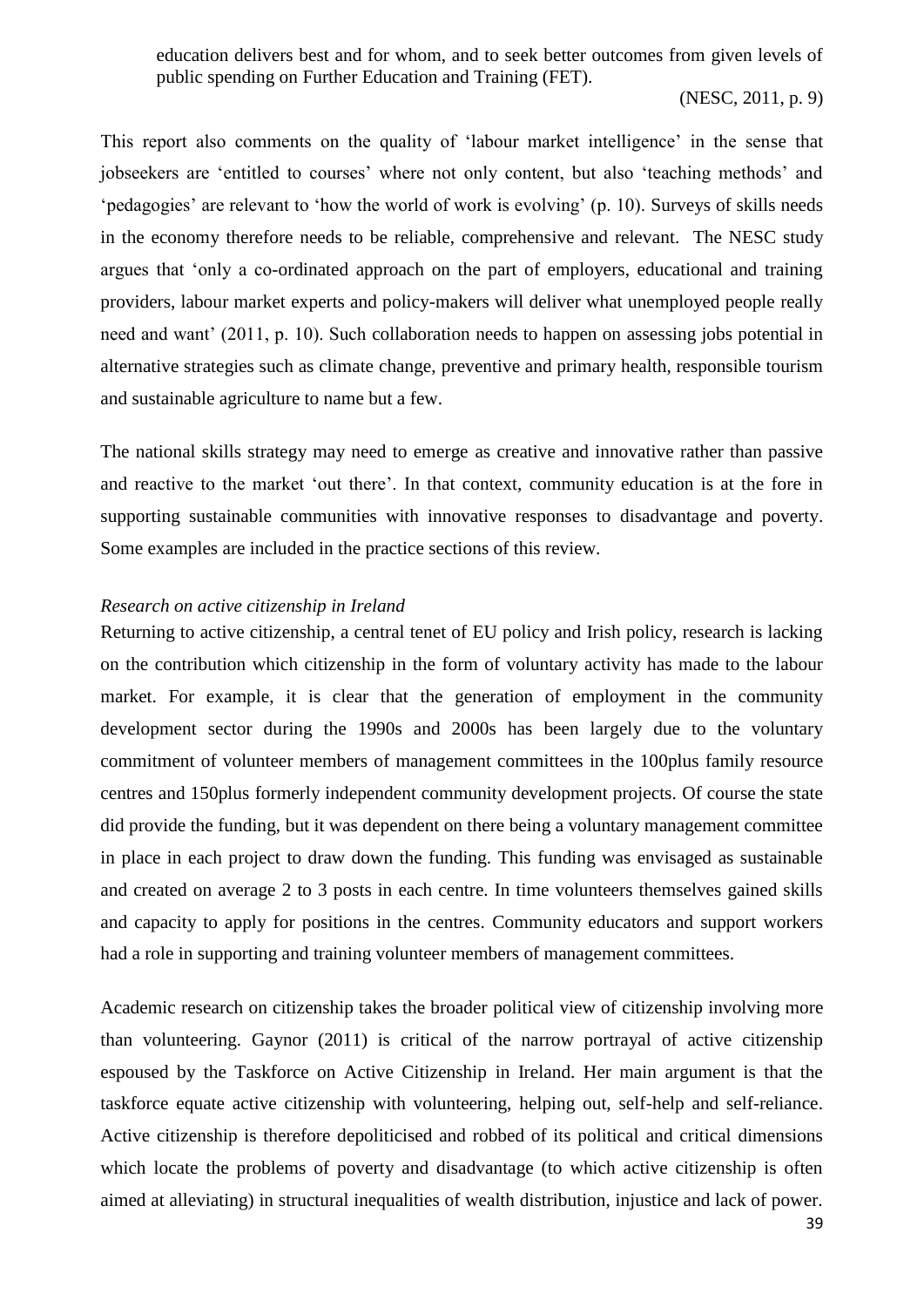Gaynor provides a detailed analysis of the meaning of active citizenship, including communitarian, and civic republican traditions. A more active political engagement 'that recognises the agency of people and communities to shape their own futures' (p. 33) is envisaged in the civic republican tradition. She also unpacks social capital and community development, challenging 'apolitical' (p. 32) conceptions of these as well.

Social capital, she argues is a particular favourite in Irish government and state circles in recent times, particularly the concept as understood by Putnam (2000). Putnam described social capital as the value of social networks between homogenous groups (bonding) and heterogeneous groups (bridging). Stronger social networks can translate into reduced isolation, exchange of favours and safer communities. However, Putnam's version of social capital fails to differentiate between affluent and deprived communities.

Gaynor resurrects Bourdieu's more critical, Marxist conception of social capital. Whereas Putnam usefully describes the decline of civic participation and volunteering, in terms of personal and community loss to the 'stock' of social capital, with negative consequences for networks and well-being in society, Bourdieu views social capital as unequally distributed in society, along similar lines to wealth (economic capital). Social and cultural capital can be accumulated and reproduced in the field of power from generation to generation, in similar ways to material or financial capital. Those with more stock of social capital tend to keep it in their families and communities and pass it on to the next generation. Essentially, Bourdieu's version of social capital is about the dynamic reproduction of inequality (Bourdieu, 1996).

Regarding active citizenship, Gaynor, is very critical of the dominant idea behind active citizenship in Ireland. She concludes that the taskforce on active citizenship is an effective cover for the state to appear to be doing something about addressing issues in community. Problems of poverty caused by structural inequality are to be solved by self-help. Through volunteering, communities themselves need to 'get on with it' (p. 39). Why would the state leave the alleviation of poverty for active citizens to sort out?. Gaynor argues the answer lies in money. The reliance of the state on attracting foreign direct investment has resulted in the diversion of financial resources to attract foreign multinationals to locate in Ireland (e.g. low corporation tax). This implies less funding to spend on social protection and combating poverty in poor communities.

In the practice section, we will consider a number of good practice examples from the community education field which demonstrate the positive contribution of active citizenship which moves beyond policy aspiration and critical commentary toward effective action.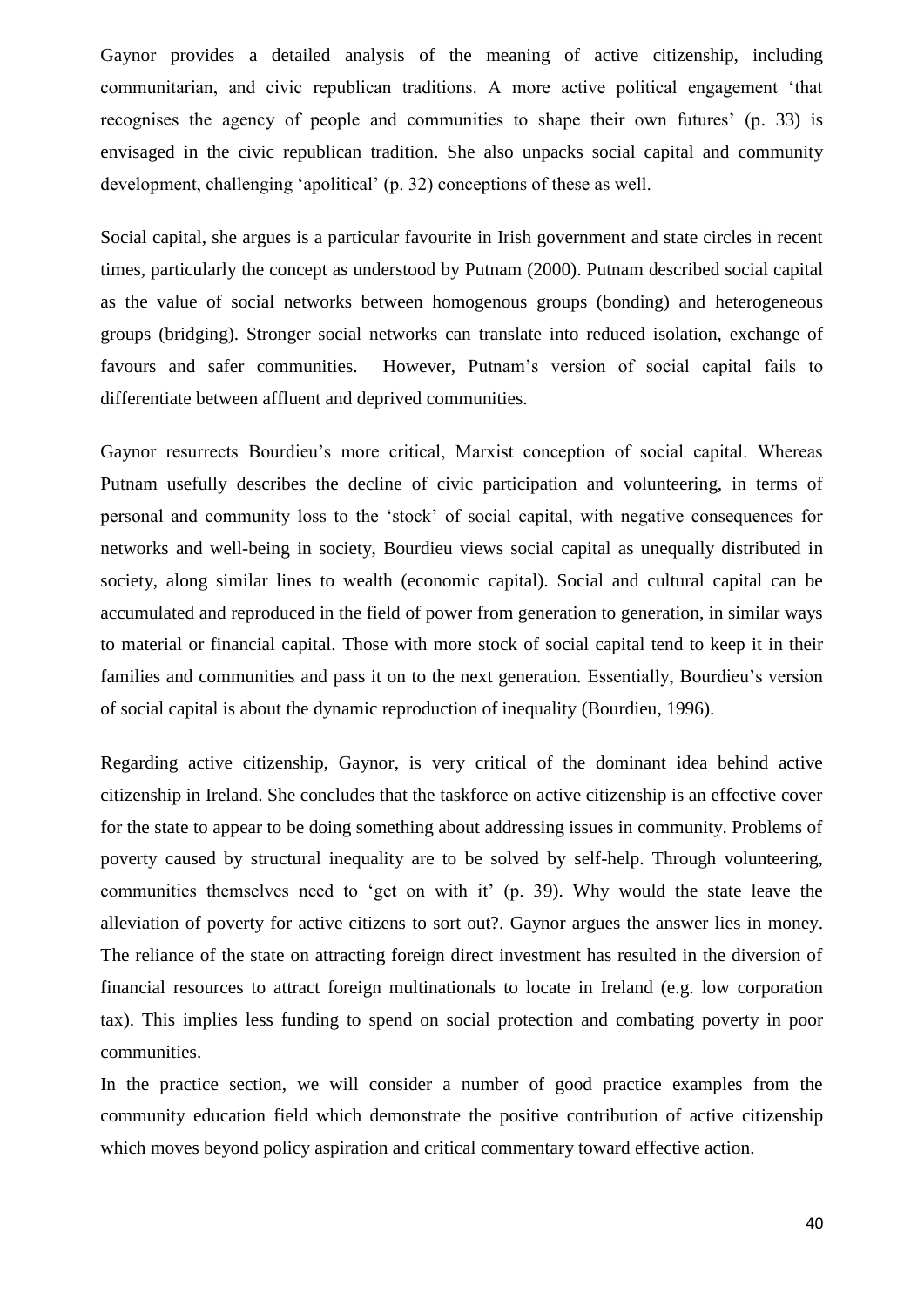# <span id="page-41-0"></span>*Conclusion*

This part of the literature review has examined EU, UK and Irish research papers, academic journals and periodicals on further education and training with a view to its impact on employability and active citizenship. What emerges is a clear picture that FET in its various forms including non-formal and informal learning contributes in positive ways not only to social objectives but also to employability objectives. The research also indicates that considerable work continues in the sector in relation to measurement of these outcomes.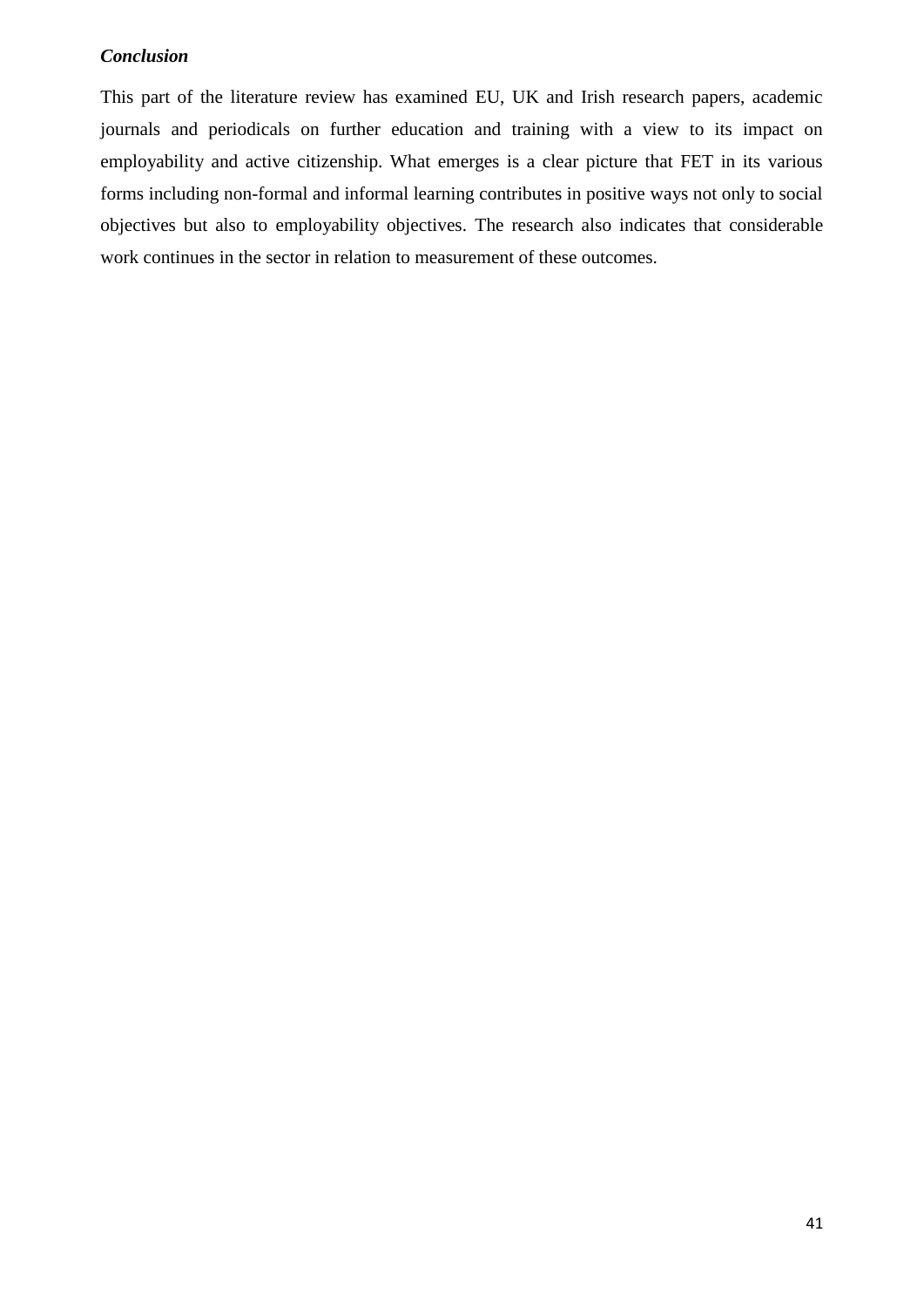#### <span id="page-42-0"></span>**4. PRACTICE**

### <span id="page-42-1"></span>*Introduction*

At the outset, it must be acknowledged that there is a dearth of documented practice examples in the literature of adult and community education, particularly where the practice demonstrates a connectedness to employability or labour market outcomes. Practitioners are usually heavily engaged in planning, co-ordinating and recruiting for courses as well as evaluation and reporting at the conclusion of courses. Much of the documented practice may therefore be used for reporting purposes to funders and may form part of funding applications. Therefore documented practice has not tended to appear in the public domain in research papers. This is not to excuse the need for practitioners to document good practice examples which demonstrate what works in terms of empowerment, collective action, political and structural changes, as well as personal and employability benefits of community education.

As stated earlier, the Community Education Facilitators Association (2011) have called for the establishment of 'systems that will measure outcomes, track progression and set down qualitative indicators' along with 'an ongoing research budget' (p. 14). CEFA also cite European backing for such research in the *Action Plan on Adult Learning 2007-2010* (European Commission, 2007). The action plan 'outlined the need for a research infrastructure to support practice-to-policy feedback' (CEFA, 2011, p. 11).

This section presents a small sample of evidence drawn from researchers, community educators and academics of good practice examples of how community education has been supporting individuals to prepare for entry or re-entry into the labour market. This work is being done at a collective community level and also empowers individuals to realise their potential as active citizens. Much of this education work has used a non-formal and informal learning approach. As outlined in previous sections, non-formal and informal learning is gaining significant recognition across the EU as an important strategy for lifelong learning which contributes to employability and active citizenship.

The aim of this part of the literature review has been to trawl the literature for good practice examples which adhere to authentic values of empowerment and community-based approaches inherent to community education. In assessing what works, quantitative and qualitative evidence is assembled where possible. Some of the examples do not explicitly describe a strictly community education intervention per se, however inferences are drawn where a community education approach is evident in the practice example. Examples are drawn from work in Ireland, Scotland, England and Canada.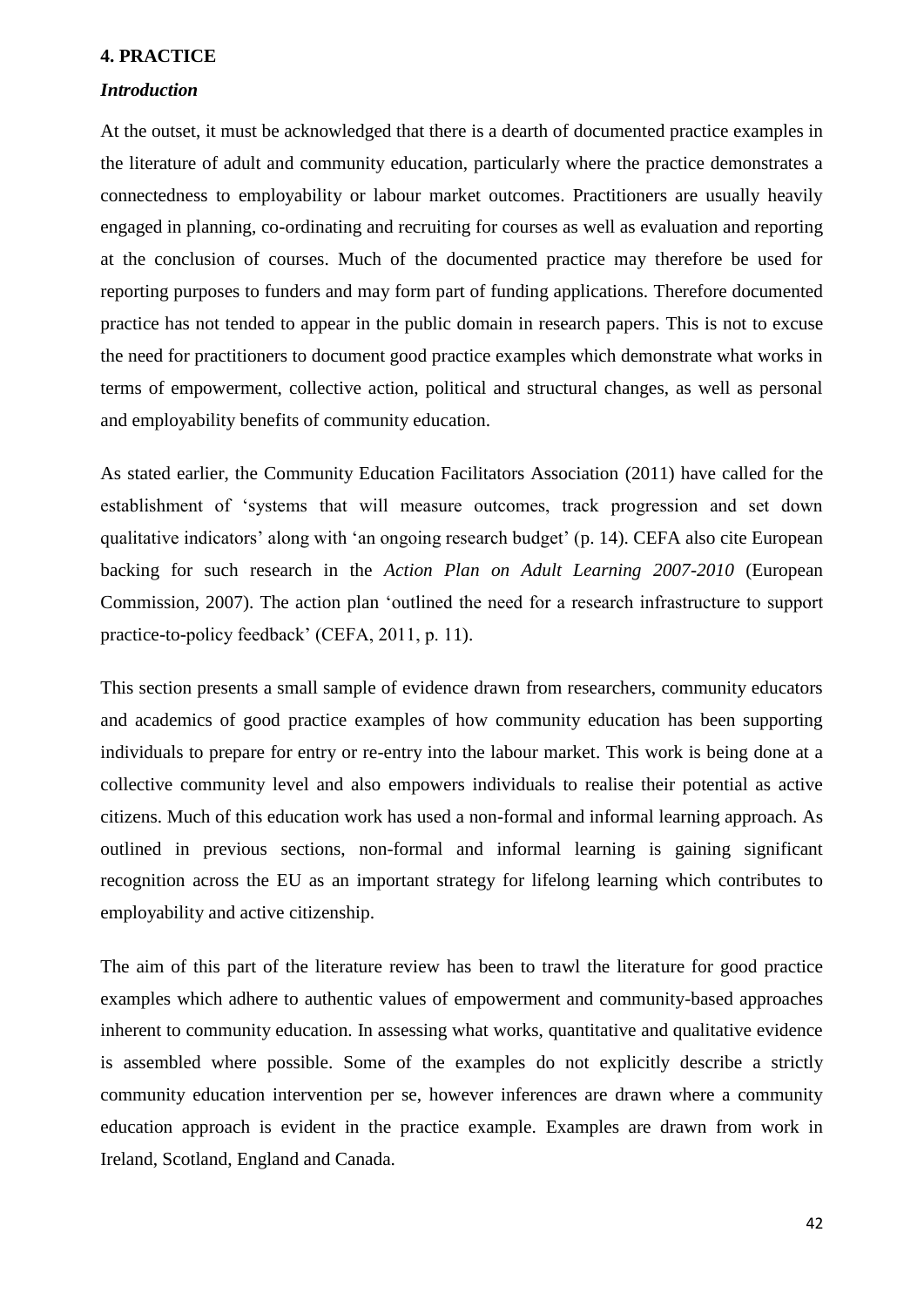# <span id="page-43-0"></span>*Employable*

### <span id="page-43-1"></span>*Women's community education, community employment and labour activation*

Patterson and Dowd (2010) document a case study of women's community education in the Irish context of the economic crisis and how the project contributes to labour activation whilst retaining the core philosophy and approach which is unique to women's community education. This community-based women's project supports women 'trapped in a cycle of welfare dependency and isolation' (p. 121). The centre runs a FÁS funded community employment scheme specifically designed using a women's community education approach. Women have the opportunity to gain valuable workplace experience in the nursery / childcare facility of the project as well as the reception areas. They also participate in learning designed to meet their needs. The educational approach is described as:

a potent collective education process that supports the empowerment of women and seeks to address the socio-political aspects of women's experience through collective activism.

### (Patterson & Dowd, 2010, p. 123)

The positive outcomes for participants are reflected in expressions such as having 'space to develop confidence and learn or re-learn skills', 'I didn't feel intimidated – the atmosphere made all the difference', and testimony to the value of the 'collective' approach, 'we helped each other, and encouraged each other' (p. 128). Clearly, there is value in women's community education designed and delivered by women and for women in the community. This contrasts with the experience of 20% of trainees who reported higher stress levels associated with assessments on accredited courses (p. 128).

The success of the programme is reflected in the progression rate into external employment which is 70%. (20 of the 34 women participants). This is significant for women who were previously long term unemployed.

At the outset the authors refer to the bulk of education and training provision being provided directly by FÁS and VECs (p. 121), however, their account demonstrates the value of statutory and community engagement at the community grassroots level. The article also points to the value of a third sector approach to employment generation which is neither exclusively public nor exclusively private.

# <span id="page-43-2"></span>*Community education participants 'giving back' to communities*

The City of Galway VEC community education programme participated in collaborative research funded by Grundtvig involving a number of providers across Europe. The outcome of the research was the production of a *good practice manual* documenting *experiences and*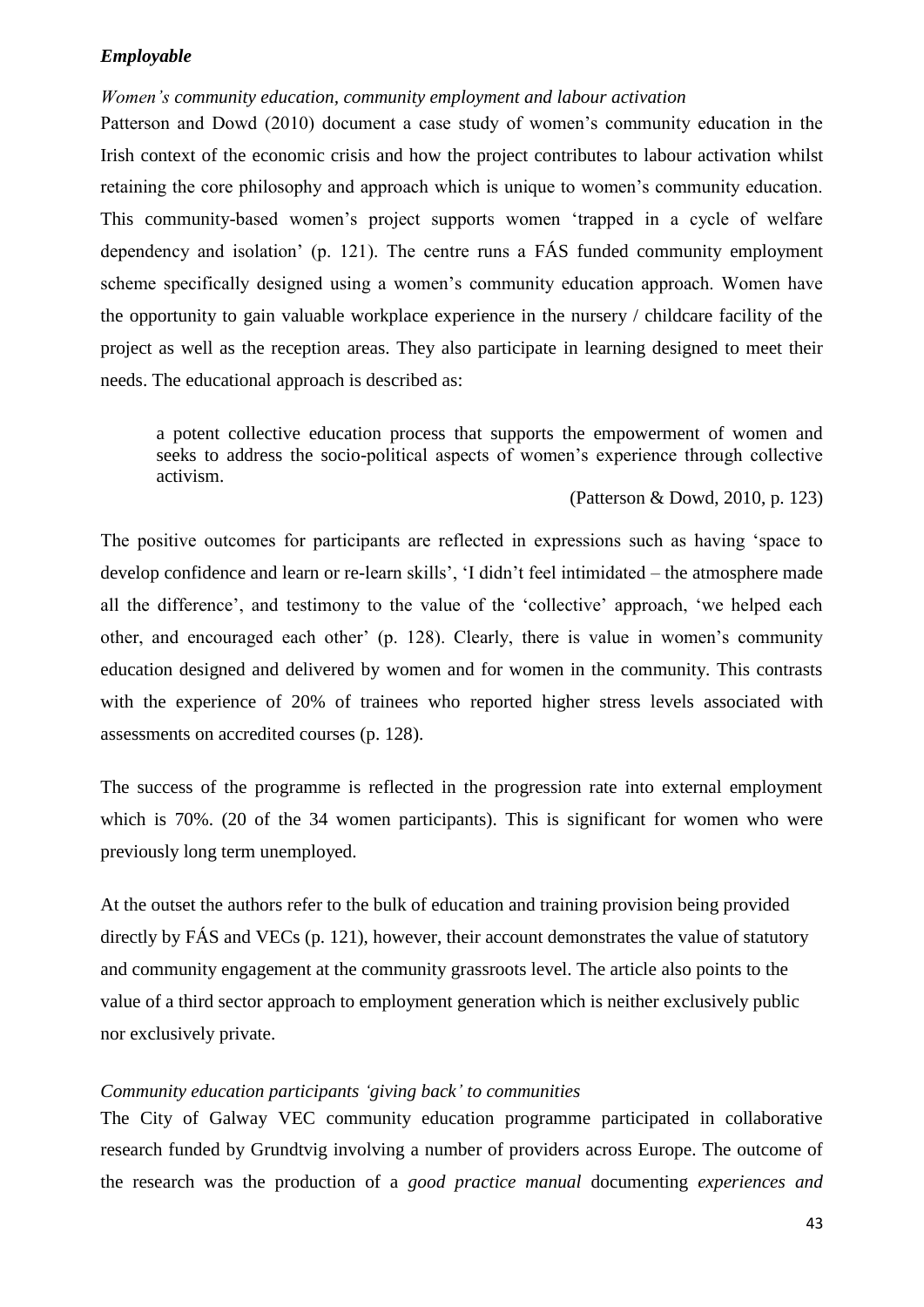*methodologies in the training of vulnerable individuals, groups and communities.* All partners identify a number of best practice examples in their work with vulnerable adults. City of Galway VEC adopt a 'bottom-up' approach which involves learners as 'full partners' in community education. A direct impact in terms a labour or employment dividend arises from an initiative of the City of Galway VEC in the development of the Diploma in Community Development and Community Education in cooperation with the university, NUI Galway. Since the course was established '80 people from vulnerable communities have now trained as community educators and are actively engaged in working back in their communities' (Grundtvig Partnerships, 2012, p. 11).

Another Grundtvig partner based in Portugal APDES, a not-for-profit organization working with 'unemployed people, prisoners, drug addicts and sex workers amongst others' (p. 4) describes how their training has a positive impact by including peer educators in the drug rehabilitation and harm reduction programmes. These educators had themselves overcome addiction and acted as a 'role model' (p. 10) to recovering users. Their involvement had the effect of 'promoting new employment opportunities for drug users' (p. 15).

# <span id="page-44-0"></span>*Community education participant testimonies*

Every year as part of its Adult Learners' Festival, AONTAS, the Irish National Adult Learning Organization hosts a lobby for learning day. In 2013, this event focused on 'the role of community education in serving the needs of people most distant from education and training, and the labour market, and as a valid form of activation' (AONTAS, 2013, p. 2). The seminar involved a cross section of community education learners and providers. Key policy makers including the Minister for Training and Skills, Mr. Ciaran Cannon, T.D. participated in the event. The lobby for learning day considered community education's contribution under a number of themes including; community education as an essential labour activation measure, a second chance at education and training, offering tailored supports, offering choice and leading to employment, as well as generating social purpose objectives such as better civic engagement and better health (AONTAS, 2013).

Some of the testimony of community education participants provides further evidence of the important role which community education plays in preparing people for the workplace. These testimonies quoted below reflect the importance of community education in confidence building, personal development and improved self-esteem as well as providing a stepping stone to the labour market and a future career or course of studies. These testimonies are presented under a number of headings below.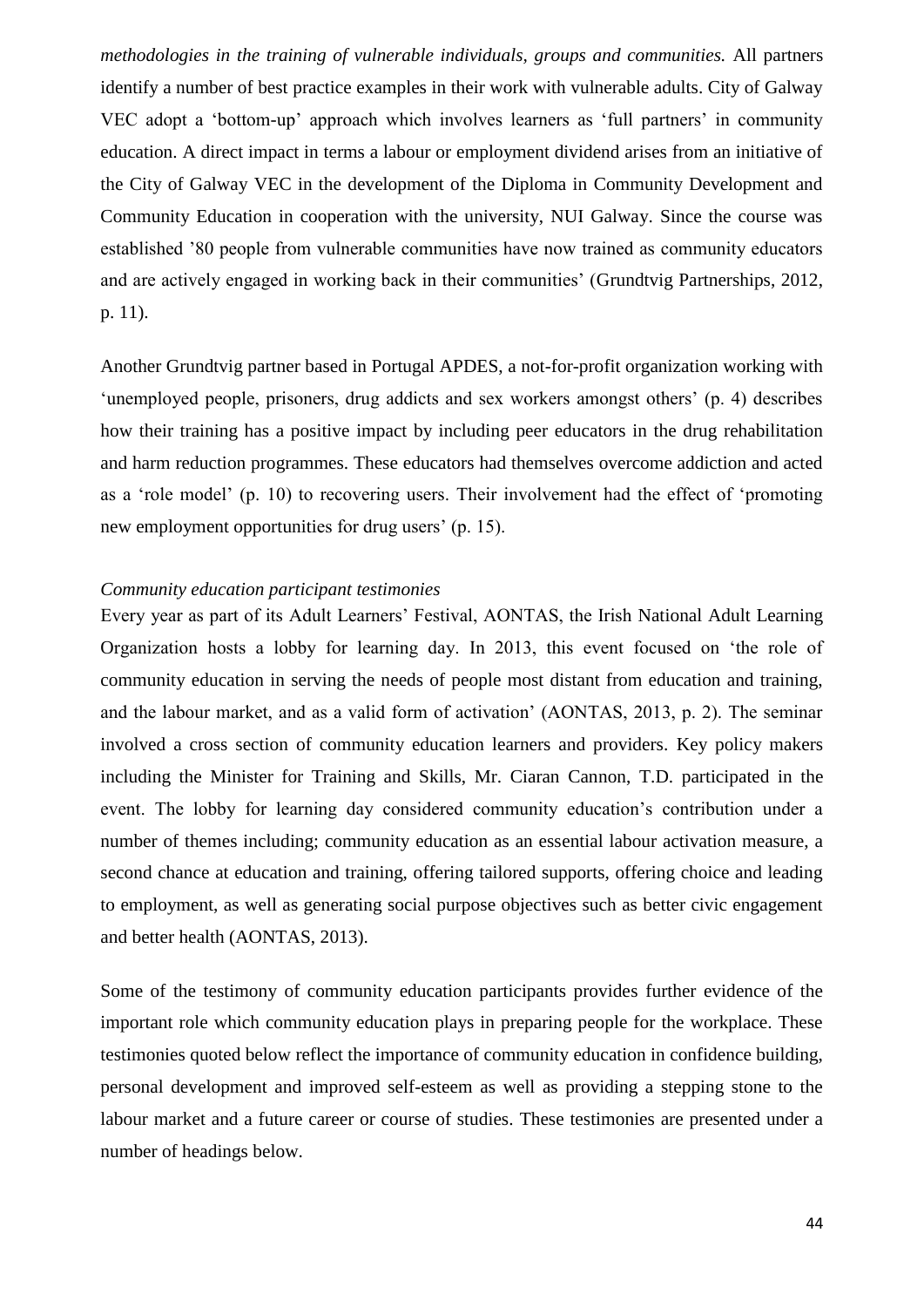# *Employment:*

*Learners talked about how community education has assisted them in reaching their goals of achieving qualifications which can lead to good quality employment both within and outside the sector (p. 4).*

*Without community education supports such as personal development and mentoring I wouldn't have gained the confidence to secure employment (p.8).*

*I was brought back into the work environment through community education, I now have a full time job and my life couldn't be better. (p. 8).*

*Confidence and self-esteem:*

*My confidence was diminished to the stage where it was almost impossible to apply for positions as I would get another rejection. My mentor has supported me to keep going and not get discouraged. (p. 5)*

*After feeling isolated with low self-esteem community education offered me a new lease of life. (p. 5)*

*A stepping stone:*

*I needed the time to try out courses and test my own abilities before I could take on something more serious. (p.5)*

*Community education gave me more choices about what I wanted to do. I completed a few taster courses to help me decide which course to take on, I am now doing a course I love and I plan to apply for my Master's next year. (p. 6)*

# <span id="page-45-0"></span>*A trade union model for community-based learning for employability*

Earlier we considered the idea of employability described by Ball (2009) and his misgivings about employability from an adult critical education perspective. In a later article on labour and trade unions (Ball, 2011), there are signs that new arrangements in trade unionism with the appointment of union learning representatives (ULRs) across the UK heralds an opportunity for trade unions to assert worker confidence once again, and to take back some control. This represents a shift because 'organised learning in the workplace has historically been the responsibility of employers' (Felstead et al., 2002 cited in Ball, 2011, p. 50). In Ball's study, URLs have clearly increased the uptake in work-based learning with 615,000 course places accessed since 1998, half of which '336,225 occurred between 2006 and 2008' (p. 55) when URLs were appointed. It is also clear that the majority who took up learning options were workers with lower educational attainment.

it is beyond doubt that in workplaces with URLs there has been an increase in participation by those traditionally excluded.

(Ball, 2011, p. 57)

Whilst this article documents positive developments in engaging non-traditional learners in workplace learning, there are some lessons applicable for the community-based learning. The scope for partnership between those in work and those out of work is enormous. Historically,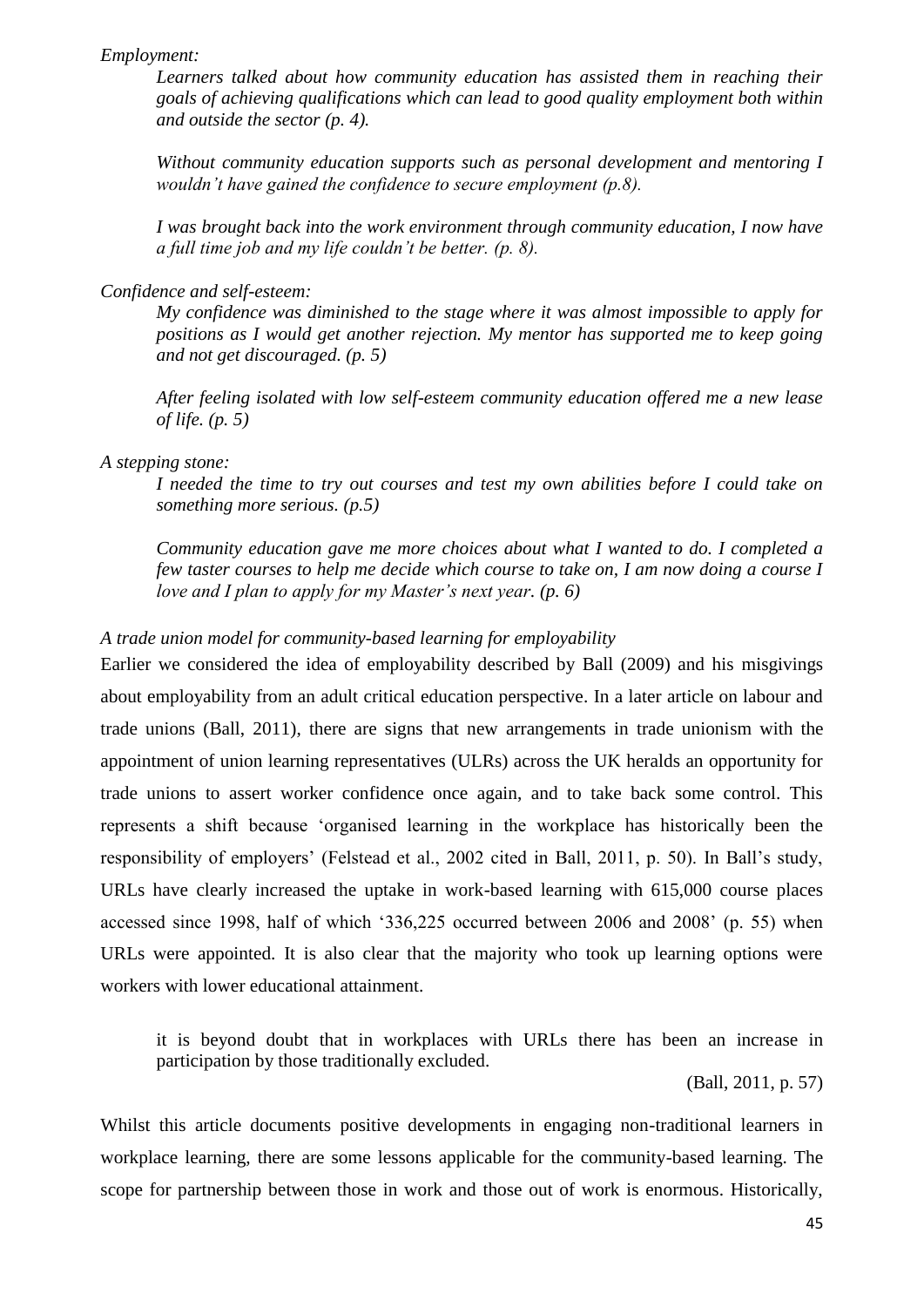community education drew inspiration from trade unionism in its development in Dublin City (Kelleher & Whelan, 1992, p. 4). Similar partnerships are worth tapping into where workers engaging in workplace learning could bring this experience to bear in their local communities among those who lack the confidence to 'try a course'.

# <span id="page-46-0"></span>*Active in the Labour Market*

# <span id="page-46-1"></span>*Responding to participant learning needs*

Slevin's (2009) account of her community work in one of the most deprived areas of the state, along the border of east Donegal is a good example of how to balance the longer term social change objectives of community education, on the one hand, with the very practical labour market skills training, on the other. The area was particularly disadvantaged, being close to the border, 'the unemployment rate in St. Johnston was 19.2%, more than double the national average' (p. 49). Bear in mind, this was 2006 during the economic boom. Whist the national picture of Ireland in 2006 portrayed a booming economy and low joblessness, there were many areas where deprivation and unemployment were particularly severe.

Slevin describes community education work with a group of unemployed men on the 'Accelerate Programme, a minibus driver training programme with a difference' (p. 55). The minibus driver training programme was not solely that, it also incorporated first aid, child protection, passenger assistance training as well. The Accelerate programme also included FETAC level 3 communications and basic computers and was run in the local Family Resource Centre with funding from FÁS, the VEC and Department of Social and Family Affairs.

Slevin describes the ethos underpinning her work as a community educator which is shared with community development. Community development aims to bring about 'social change linked to social justice, using a process that is collective, participative and empowering' (Lloyd, 2000) cited in Slevin, 2009, p. 50). Recalling Connolly's (1996) assertion that adult education and community development are interdependent, Slevin sees 'conscientisation' (p. 52) as a vital foundation for her work. This awakening of people's awareness to ask such questions as why there is unemployment in their area and why the area has been forgotten can lead the community to question social, political and economic structures. Ultimately communities take collective action to change these structures.

Slevin is first to acknowledge that the Accelerate programme poses 'a contradiction' (p. 56). On the face of it the course appears to be more oriented to meeting the needs of the economy, i.e. trained bus drivers, than empowering people for collective action as described above. However,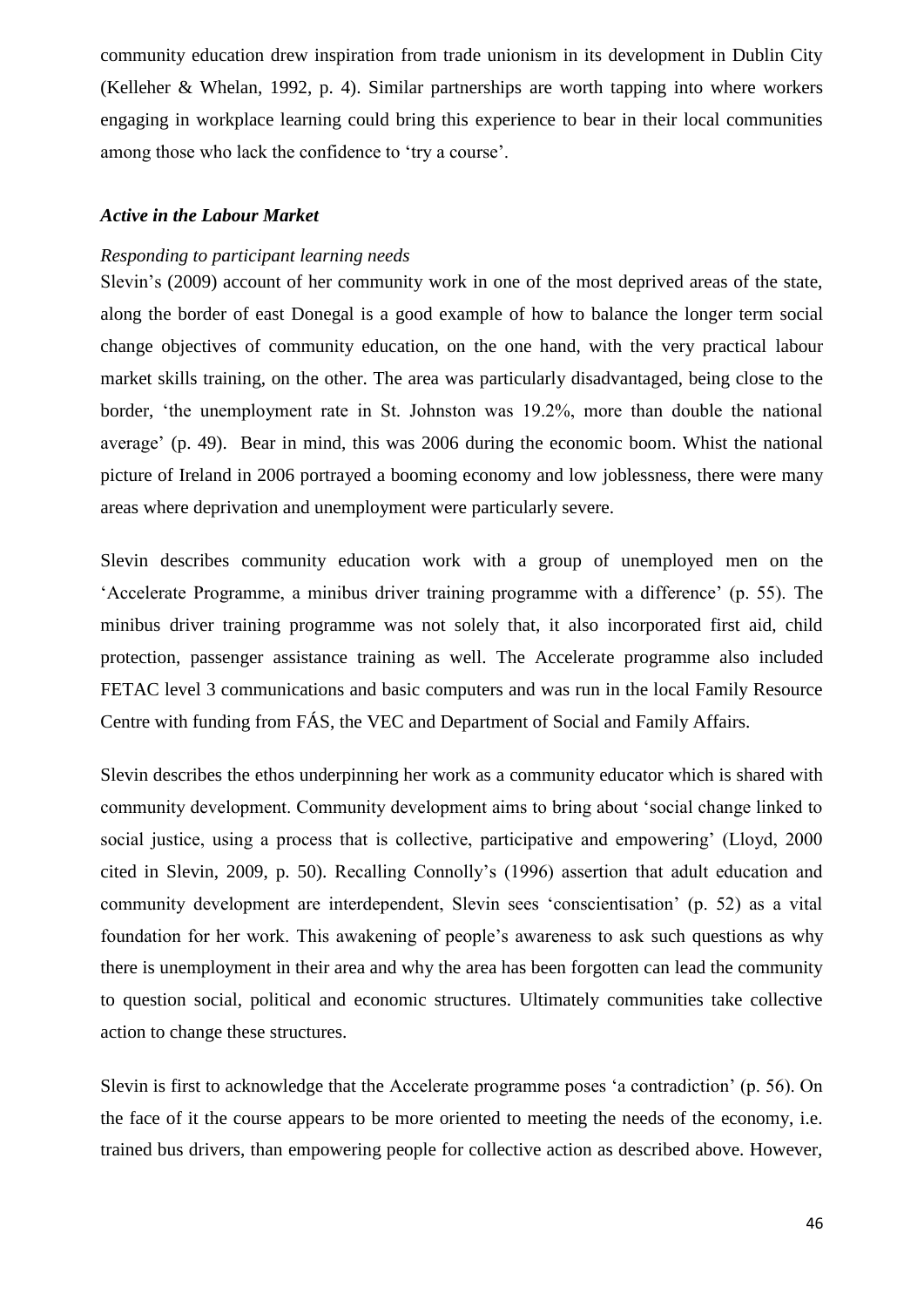she argues that before collective action for social change is realised, people must first be engaged through courses which address their individual felt needs.

Community education starts where people are at, identifying their needs and working with learners from that base. Empowerment is a clear objective of community education and this usually starts with careful foundation work. There is often a practical dimension to the community education provided. The minibus driver training course described by Slevin is one way to engage men in what will lead to benefits in varied ways to support their re-entry into the labour market.

Community educators and activists operating from a community development model often have to reconcile their critical perspectives with the needs of communities and recognise that personal and social change is slow and requires innovative approaches. (Slevin, 2009, p. 58)

What Slevin is pointing to here is the dilemma which community educators experience in reconciling the desire to bring about transformation of the root causes of unemployment, on the one hand, and responding to the immediate desire of learners to find work in the shorter term. The tension lies between the immediate needs of the men on the programme to gain skills for work whilst at the same time the need to change socio-economic structures and policies which create and maintain unemployment and poverty. The first need is easier to identify whereas the second is harder to realise. In this case men needed practical skills for employment, while at the same time the community needed support and empowerment to overcome its marginalisation as a border community. Community educators, like community development workers, negotiate these diverse demands in the work.

The evaluation of the programme demonstrated the success of the programme and it reaffirmed the importance of building community education programmes around the needs of the participants, not delivering a one size fits all programme.

(Slevin, 2009, p. 57)

Slevin's account affirms empowerment for social justice as the goal of community education. Crucially, this starts by responding to people's needs. The immediate need in a jobless community is to find work. Slevin's account shows that while striving for social justice, it is possible to respond in creative ways to support people in deprived areas to prepare for employment as well.

# <span id="page-47-0"></span>*Individual, collective and political outcomes in community education*

In an earlier research study on community education in Donegal, Galligan (2008) documents the experience of providers and participants involved in programmes with a 'clear social justice focus and a social change agenda' (p. 5). This study is included in this section as it speaks to practice enquiry also.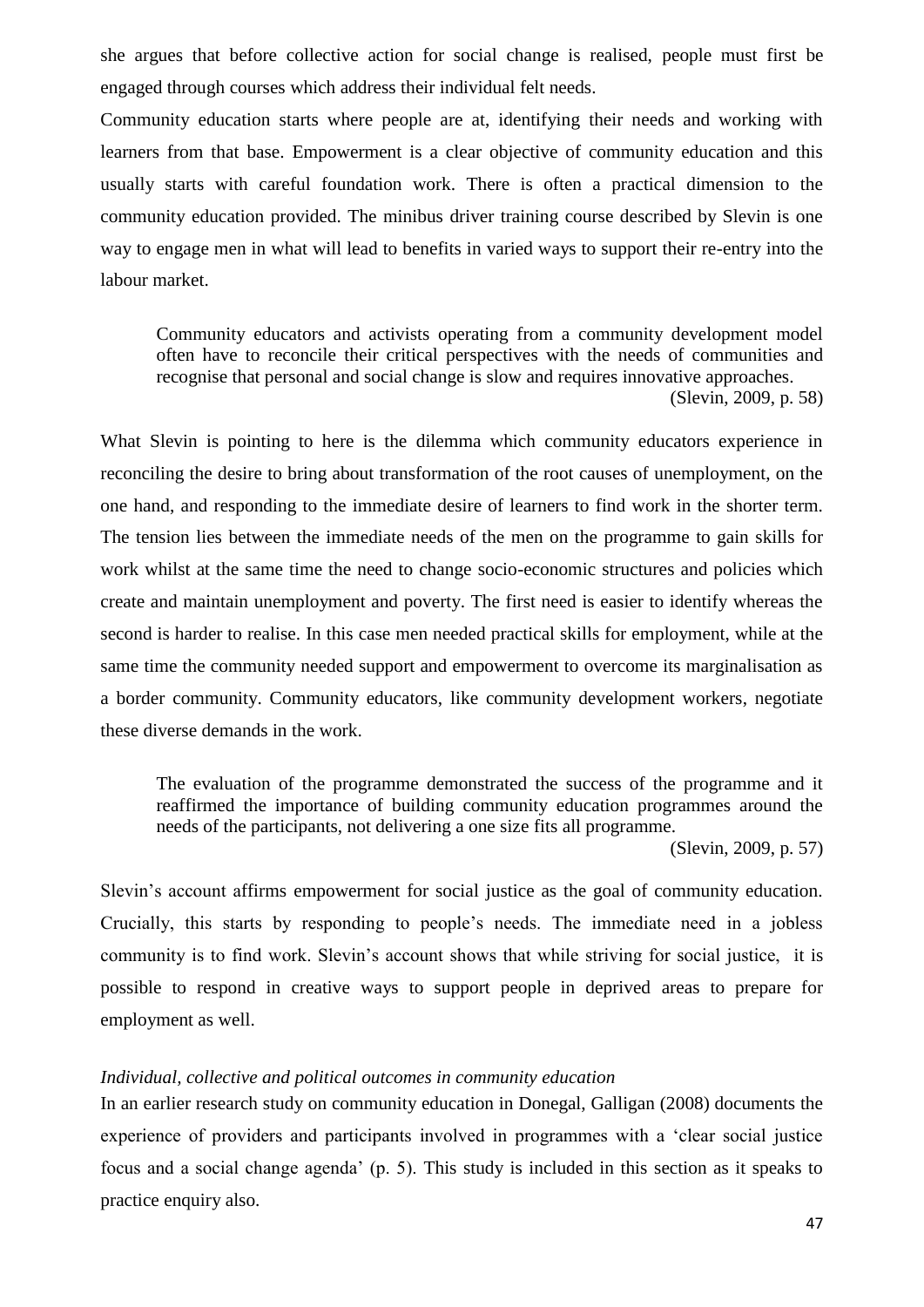The approach of community educators is really important in the work. Outreach work or 'neighbourhood work' is where the community educators 'connect with local communities' (p. 5), encouraging those who may be afraid or need support to come along to join others in the centre. One group using this approach found it effective in recruiting 'hard to reach' women participants, however 'fewer (groups) engage in neighbourhood work and door-to-door calls' (p. 47).

Galligan sounds a word of caution regarding a narrow focus on the labour market:

Policy makers' emphasis on social inclusion via the labour markets rather than creating social solidarity may also be impacting upon the kind of community education being delivered.

(Galligan, 2008, p. 8)

The 'radical agenda' which features strongly in women's community education is, she argues, in danger of getting lost by using community education as 'an access route to the labour force' (p. 25).

However, the research points to a range of outcomes which fit two different meanings of community education. All groups view community education as delivering 'individual and collective benefits' such as improved skills for the workplace, whereas fewer groups are concerned with 'political' and 'collective action' for social change (p. 55). The impact of community education reported by participants and providers reflect a broad spectrum; improved individual confidence, raising of the skills level, positive gains for family life, strengthening of leadership in the community and awareness of structural inequality where this is a focus. The individual and collective benefits featured more strongly than the political outcomes of community education yet there is 'crossover between the different layers' (p. 37). Among the individual outcomes, 'progression to further education and employment (17 responses)' featured alongside 'self-development (37 responses)' as important reasons for engaging with community education (p. 36).

# <span id="page-48-0"></span>*Community education and health interventions*

Co. Sligo VEC participated in another Grundtvig collaboration *community education across borders* (Grundtvig, 2010) which documents the programmes and methodologies in adult and community education in border areas and interfaces across the EU. Co. Sligo VEC based in one of the six southern border counties in Ireland participates in a number of EU cross-border programmes such as the EU Programme for Peace and Reconciliation. One example of the work with which Co. Sligo VEC is involved is the Sligo Traveller Women Heath Care Progamme. The aim of the course is 'to prepare Traveller participants to avail of primary health care training and to become skilled primary health care/ community health workers within their own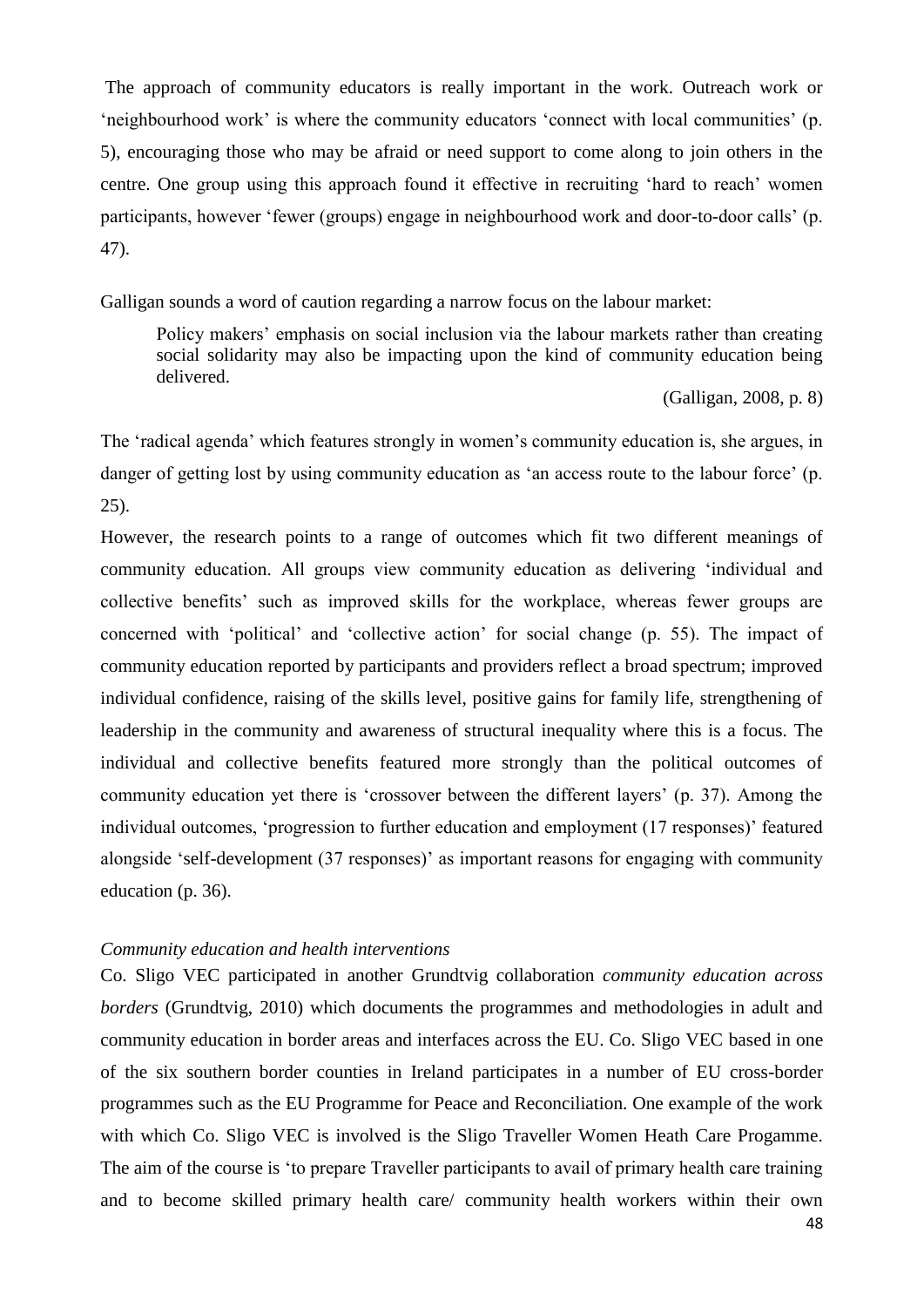community in county Sligo' (p. 16). In labour market terms, the outcome of the course therefore has a direct employment outcome. The social outcome includes better health gain for Traveller women and the Traveller community in general. The Traveller primary health care intervention has been developed in a number of health regions across Ireland.

#### <span id="page-49-0"></span>*Building confidence and self-esteem*

Evoy and McDonnell (2011) describe a number of outcomes of the City of Waterford VEC's community education work with community centres and participants. The research report draws on qualitative data generated from 83 people in focus groups and interviews involving 13 learners and 7 CWVEC staff. It also draws on quantitative data from questionnaires returned by 64 learners (p. 25). A high proportion of the respondents were aged 66 or older (56%), therefore it is unsurprising that few (14%) felt that 'getting a job' was a relevant outcome for this group who likely include retired people (p. 44). At the same time, the employment potential of community education is confirmed by a majority of respondents (85%) who confirmed that 'their self-esteem and confidence has improved' and they had gained 'new skills' (p. 38). As we have seen in the Cedefop research self-esteem and self-confidence are important pre-requisites for accessing employment. The Waterford research cautions against losing the space occupied by community education:

The focus is going back on 18-35, unemployed, men and everything is moving in the direction of labour market outcomes….this space is in danger, under threat.' (VEC/ Partner Organisation).

(Evoy & McDonnell, 2011, p. 47)

The general point here is to focus supports on learners prior to their taking up employment. Achieving gains in self-esteem and self-confidence contributes to employability. It is also worth pointing out that older people are not immune from job-loss and many older people do wish to continue to work in later life.

### <span id="page-49-1"></span>*Empowering the adult returning to education*

Carey (2012) describes her experience as a learner who started in community education and progressed to achieving a major award and employment. Patricia's story is illustrative of the positive impacts being achieved from that first step into community education. Patricia had negative experiences in her prior secondary education. One teacher had commented that she 'would amount to nothing' (p. 27). A community education computer class was provided locally in a block of flats in a converted premises. Being locally-based this was a major benefit for the community. At the suggestion of Dun Laoghaire VEC Community Education Service, Patricia progressed through BTEI accredited courses to achieving awards at levels 3, 4 and 5 and gained work with the Irish Wheelchair Association. Not only that, the impact of her learning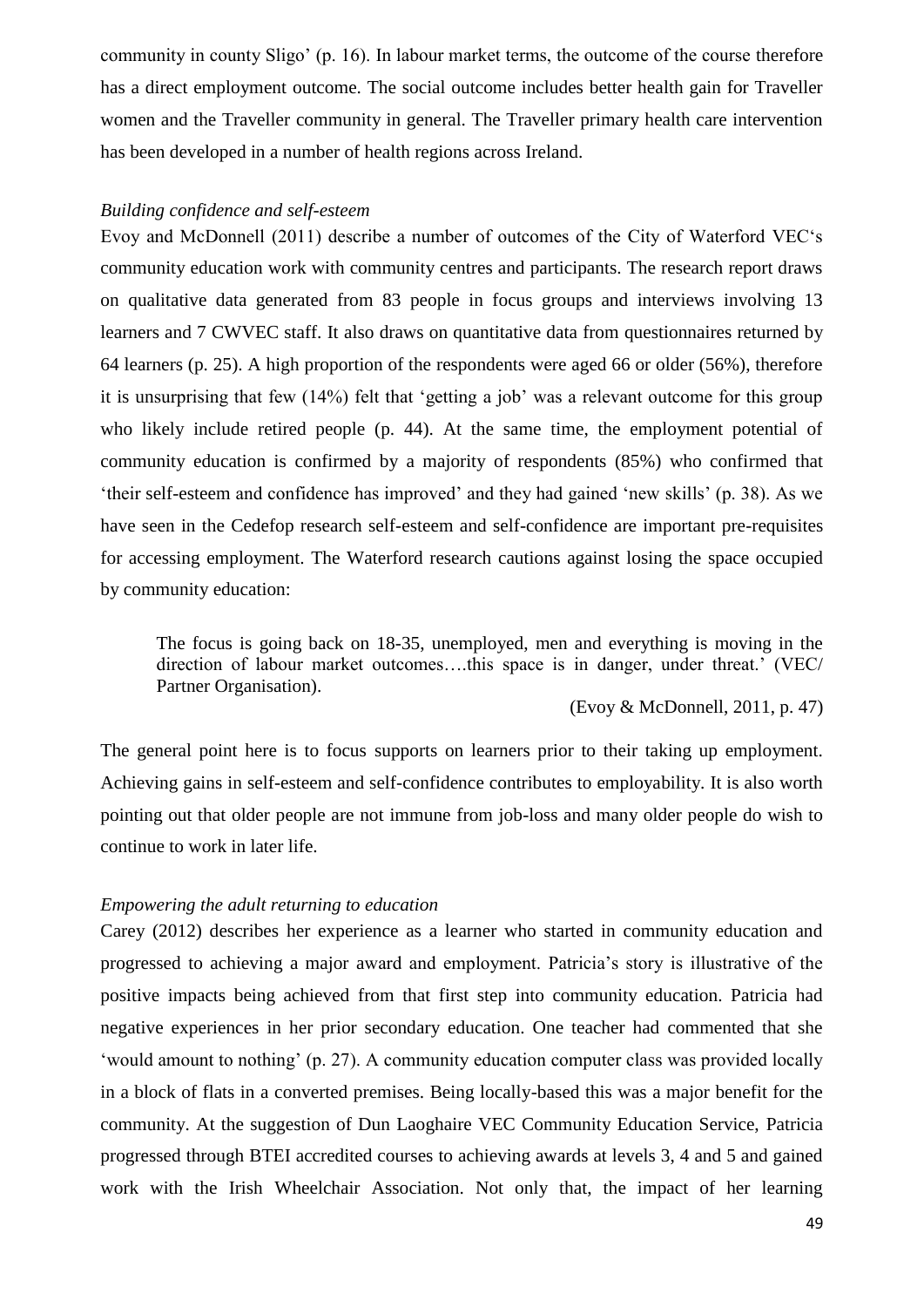encouraged her sister and mother to return to learning as well. She also passes on her learning as a mentor supporting other learners with their assignments. Community education therefore has an important facilitative role which enables participants to progress to further education and ultimately the workplace.

# <span id="page-50-0"></span>*Practice example: A clear line of sight to work*

Further to Williams' article (2013) reviewed earlier on the Commission on Adult Vocational Teaching and Learning's report '*It's about work: Excellent adult vocational teaching and learning*', a number of supplementary papers (CAVTL, 2013b) provide evidence of good practice in courses leading to employability outcomes. Two examples under the 'clear line of sight to work' criteria expressed by the commission are worth mentioning for their relevance to adult community education. First, a photography tutor explains:

Some pursue photography as a career…but a lot of students would actually be doing the course for personal development and their own interests…maybe it's not realistic to think about working as a photographer as a full time job, so you might end up doing wedding photography but you have another job that you do…part of the week. (CAVTL, 2013b, p. 9)

Secondly, a construction tutor emphasises that it is important to know many adult learners 'may have had difficult employment experiences' in the past:

For a lot of my students it's the first time that they've had…someone actually pat them on the back and say 'good job'. It (the course) gives them self-esteem; it gives them a bit of routine; it gives them some achievement, it actually puts them back on the map, if you like, and accepted by people.

(CAVTL, 2013b, p. 9)

Again the role of the community education tutor who has empathy and understanding of where participants are coming from is a vital element of what makes community education work.

# <span id="page-50-1"></span>*Active and Politicized Citizens*

Having already considered policy and research on active citizenship, we now turn to practice. Under the Lisbon Convention, active citizenship and employability were accorded equal importance as goals of the European Union. In the context of the economic downturn in Ireland, there would seem to be greater emphasis placed in government policy documents on employability. Given the close alignment of the aims of active citizenship with those of community education, the question arises if active citizenship actually contributes to employability and vice versa. Apart from the contribution made by volunteering which was identified earlier, some further answers may lie in practice.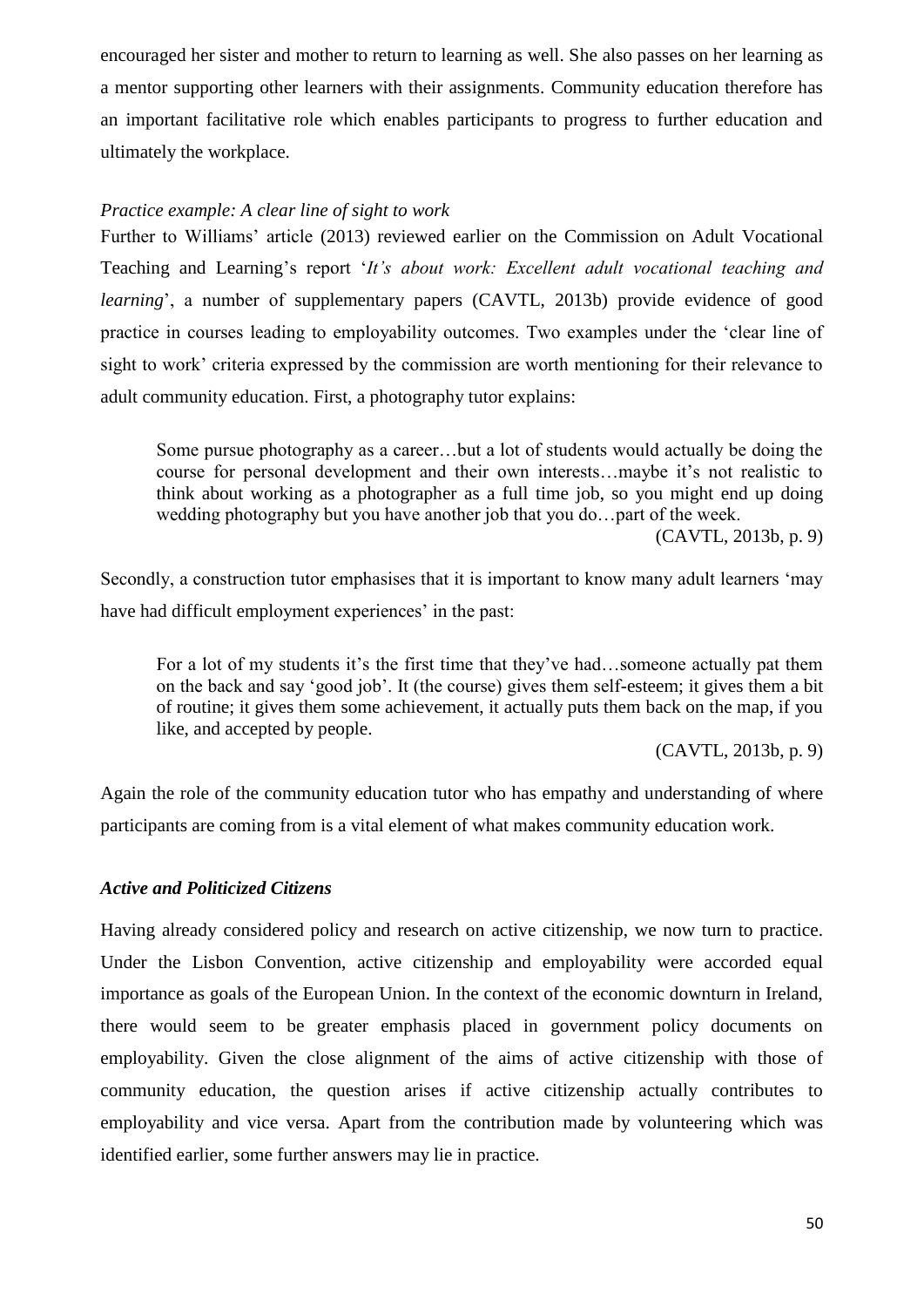# <span id="page-51-0"></span>*Where to now for active citizenship in Ireland?*

What lessons can community educators take from the state's objectives for active citizenship on the one hand (STAC, 2007; 2008), and critical commentary on these ideas on the other? (Gaynor, 2011). An example from practice demonstrates some positive possibilities. The Limerick Community Education Network, Limerick City Adult Education Services and Limerick Regeneration Agencies produced a research study (2011) on the social value of community-based adult education. One of the findings related to active citizenship (p. 52). Learners demonstrated increased confidence in being able to participate at a political level through 'voting in the recent election' and 'lobbying' for maintenance of local community education (p. 52).

Community education can certainly contribute to re-inserting political consciousness and 'conscientisation' (Freire, 1970) into active citizenship through its educational work in disadvantaged communities. There is less research on the direct benefits accruing to employability as a result of active citizenship. This is another avenue which requires specifically focused research.

### <span id="page-51-1"></span>*Volunteering and informal learning in Canada*

Mündel and Schugurensky (2008) draw on their Canadian experience to document the informal learning achieved by adults resulting from volunteering in community organisations in Canada. Their account describes three kinds of learning; instrumental skills, learning to work with others, and learning about the role volunteering in society (p. 50). Their research involved two case studies of volunteer organisations, one a group of housing cooperative committees and the other a variety of community-based organisations. Findings are drawn from interviews with 82 volunteers.

Volunteers named their instrumental learning achievements variously, as; 'how to prepare budgets', learning about 'legislation on eviction or pollution', learning to work with office equipment and 'computers' and 'managerial skills' (pp. 52-53).

Learning to work with others was evidenced by volunteers developing their 'people skills', 'knowledge of decision-making', 'openness toward people with diverse ideas and backgrounds' (p. 53). The findings also refer to;

Non-formal educational activities, such as workshops and conferences, that offered volunteers important learning opportunities.

(Mündel & Schugurensky, 2008, p. 53)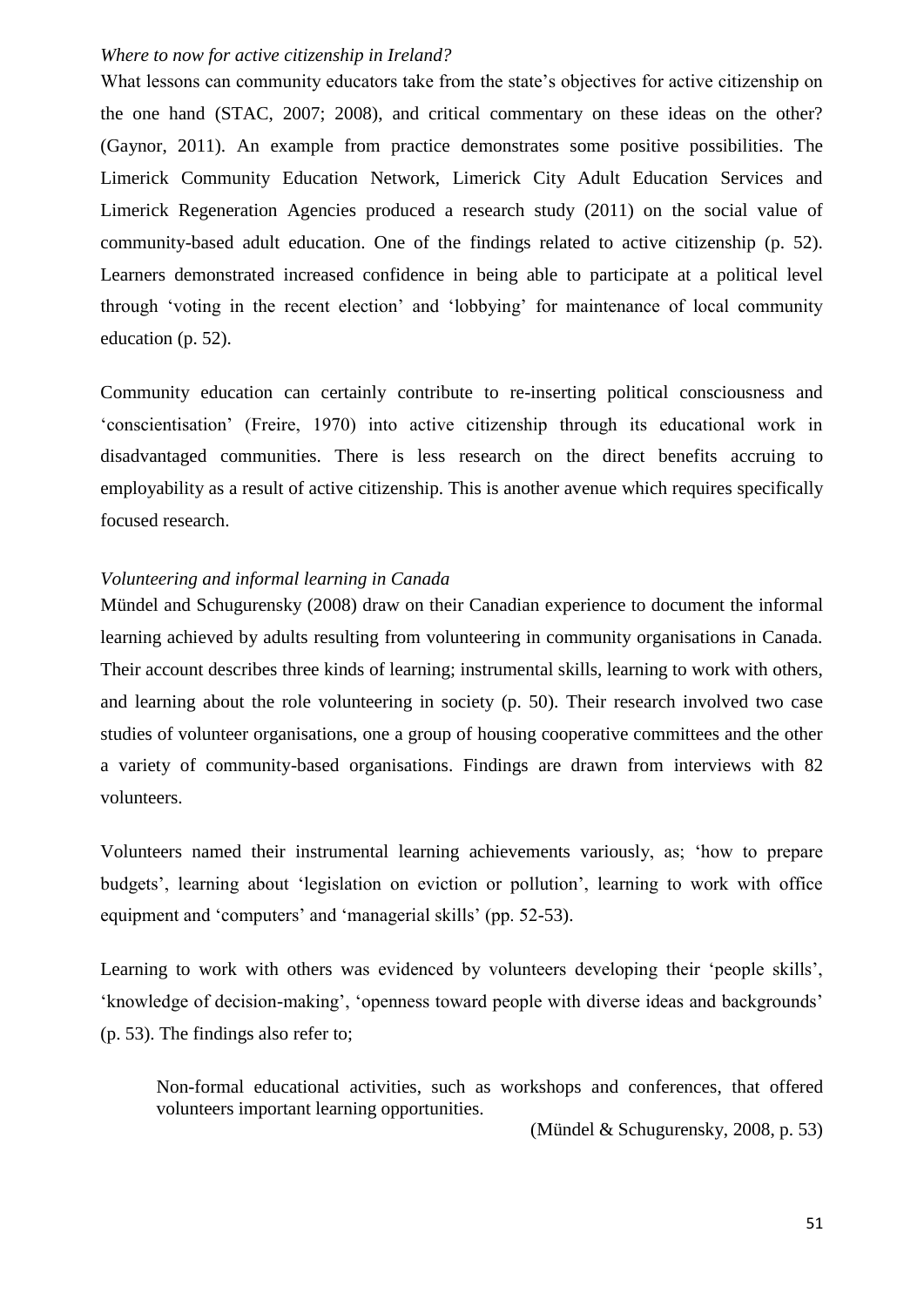Much of the learning experienced was unplanned and 'incidental' (p. 54). Volunteering with others also helped individual volunteers to 'disconfirm their own prejudices and challenge their stereotypes' (p. 54).

Learning about the role of volunteering and its role within society indicated more than incidental learning, but rather a more explicit form of learning achieved by reflection and evaluation of the volunteering experience (p. 55). The raising of political consciousness about an issue such as the right to housing, is gained through a 'series of deliberately educational activities' (p. 56) allied to the volunteering.

Most of the volunteers could articulate their learning relative to making changes in their co-op but far fewer could articulate how to make changes to policy at the municipal, provincial or federal level.

(Mündel & Schugurensky, 2008, p. 56)

The Canadian article concludes with recommendations which call firstly, to make learning explicit through sharing experiences, secondly, by providing spaces such as workshops to do this, and thirdly, to set up mentoring systems between experienced and new volunteers (p. 58).

# <span id="page-52-0"></span>*Non-formal and Informal Learners*

### <span id="page-52-1"></span>*Identifying and valuing non-formal and informal learning*

Smith (2013) reports on her involvement as a member of Knockanrawley Resource Centre in a Grundtvig project aimed at producing 'innovative training modules for practitioners' in the whole area of non-formal and informal learning 'in their communities' (p. 6). Knockanrawley focused on peer mentoring and developed a DVD and workbook containing guidelines for practitioners to use with groups for the purpose of identifying and validating their non-formal and informal learning. 62 learners and 9 tutors in the Knockanrawley Resource Centre gave 'very positive' feedback about the learning tools which motivated them to 'learn more in their lives and validate it' (p. 7).

The development of practical tools to help people identify the outcomes of informal and nonformal learning is a good example of policy implementation in this area. The recognition of nonformal and informal learning, so much a feature of community education provision is taken seriously at EU level as we have seen. Systems for its recognition are encouraged. EU policy calls on member states to 'have in place, no later than 2018…arrangements for the validation of non-formal and informal learning' (Council, 2012, p. 3). In Ireland where there is at least an emerging validation system (Colardyn & Bjornavold, 2004, p. 72), this system equates to the British model of accreditation of prior learning, APL (p. 72). Coughlan (2010) reaffirms this in his EU inventory report on Ireland: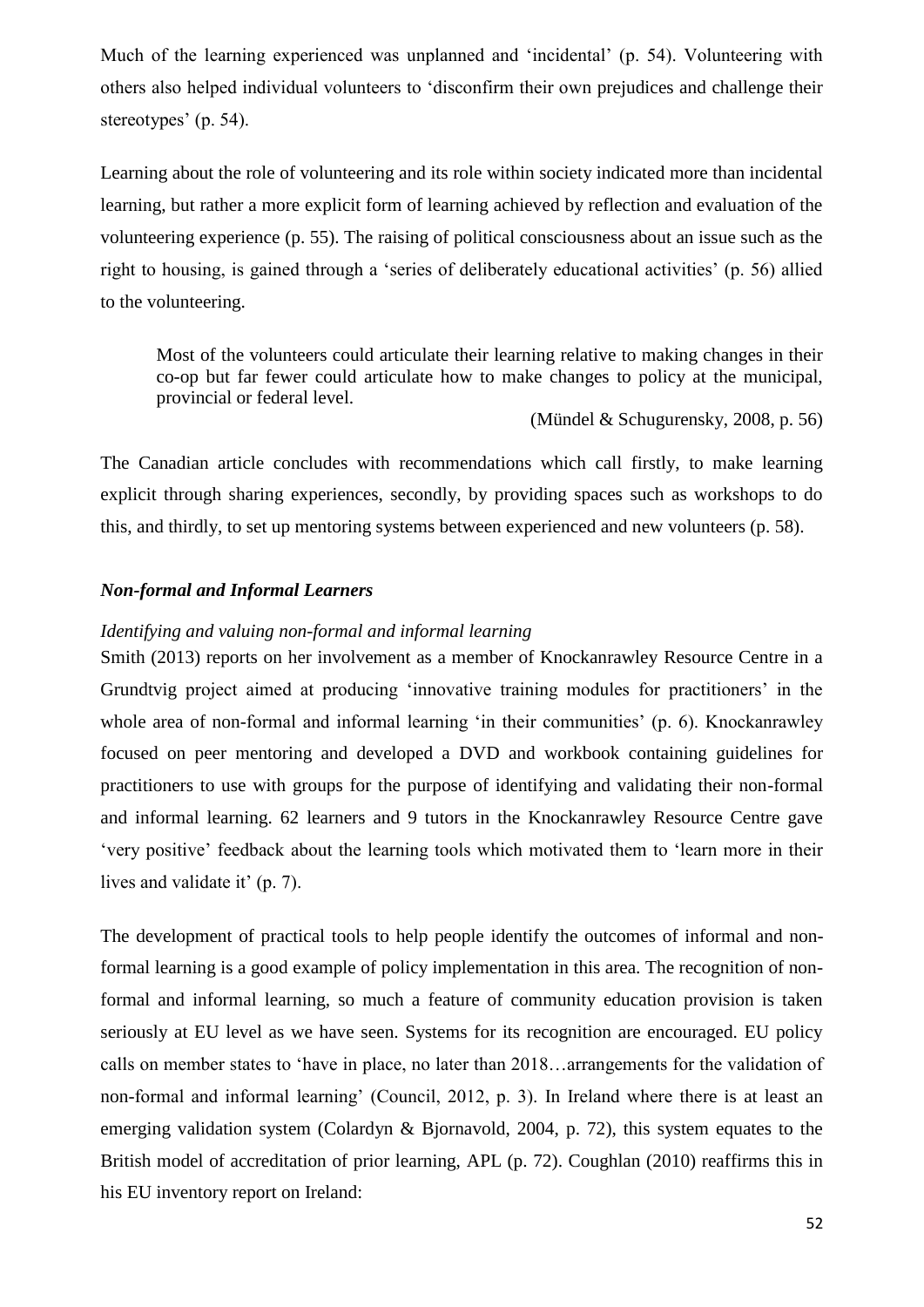The term 'recognition of non-formal and informal learning (RNFIL)' is not widely used in Ireland and is usually taken to be included in the wider term 'recognition of prior learning (RPL)'.

(Coughlan, 2010, p. 1)

Clearly EU policy is moving toward established systems to recognise informal and non-formal learning given its important contribution to social and economic development in the Europe. Ireland may need to take a leaf out of the EU book in this area.

# <span id="page-53-0"></span>*Recognition of non-formal and informal learning: A practice perspective*

Jackson and Whitwell (2011) draw on a small scale research study in a local authority community education setting to explain why non-accredited learning in an informal setting is to be valued. They share a contemporary writer's fear of going down the road of a 'certified rather than a learning society' (Marks, 2000 cited in Jackson & Whitwell, 2001, p. 129). The research setting in Yorkshire is affected by rural and urban deprivation. The sample included 87 nonaccredited art courses and 9 accredited art courses. Two students from each course were randomly selected and sent questionnaires. A 60% response rate was recorded. 25 one to one interviews were undertaken lasting 45mins each. The findings from questionnaires and interviews point to the value derived from participation in non-accredited learning. These include:

- a. The majority of participants had not progressed beyond minimum school leaving age (16 yrs).
- b. Respondents had attended other classes apart from art, e.g. yoga, line dancing, information technology and French.
- c. The most frequently cited reason for uptake of their chosen course was 'to increase their skill or knowledge' (p. 134).
- d. Many undertook the course because they had time to do so because 'children had left home' or 'retirement'.
- e. Art participants were 'very aware of the social nature of the classes' (p. 135). We have seen this in the context of social capital (Putnam, 2000) in that forming networks is a key benefit facilitated by community education.
- f. Asked whether accreditation would have affected their choice of course, there was a mixed response, some associating accreditation with 'pressure' and 'restriction' (p. 136).

The experience of participants from a number of practice settings in this Yorkshire study further affirms the value of non-accredited community-based learning. The findings bear similarities to the testimonies of participants at the AONTAS Adult Learners' Festival event described earlier (AONTAS, 2013).

# <span id="page-53-1"></span>*Social and economic benefits of informal community education*

Tett (2010, pp. 60-65) provides a good practice example of community education as radical empowerment. A course on 'Health Issues in the Community' involving people throughout Scotland was developed to address structural inequalities in health: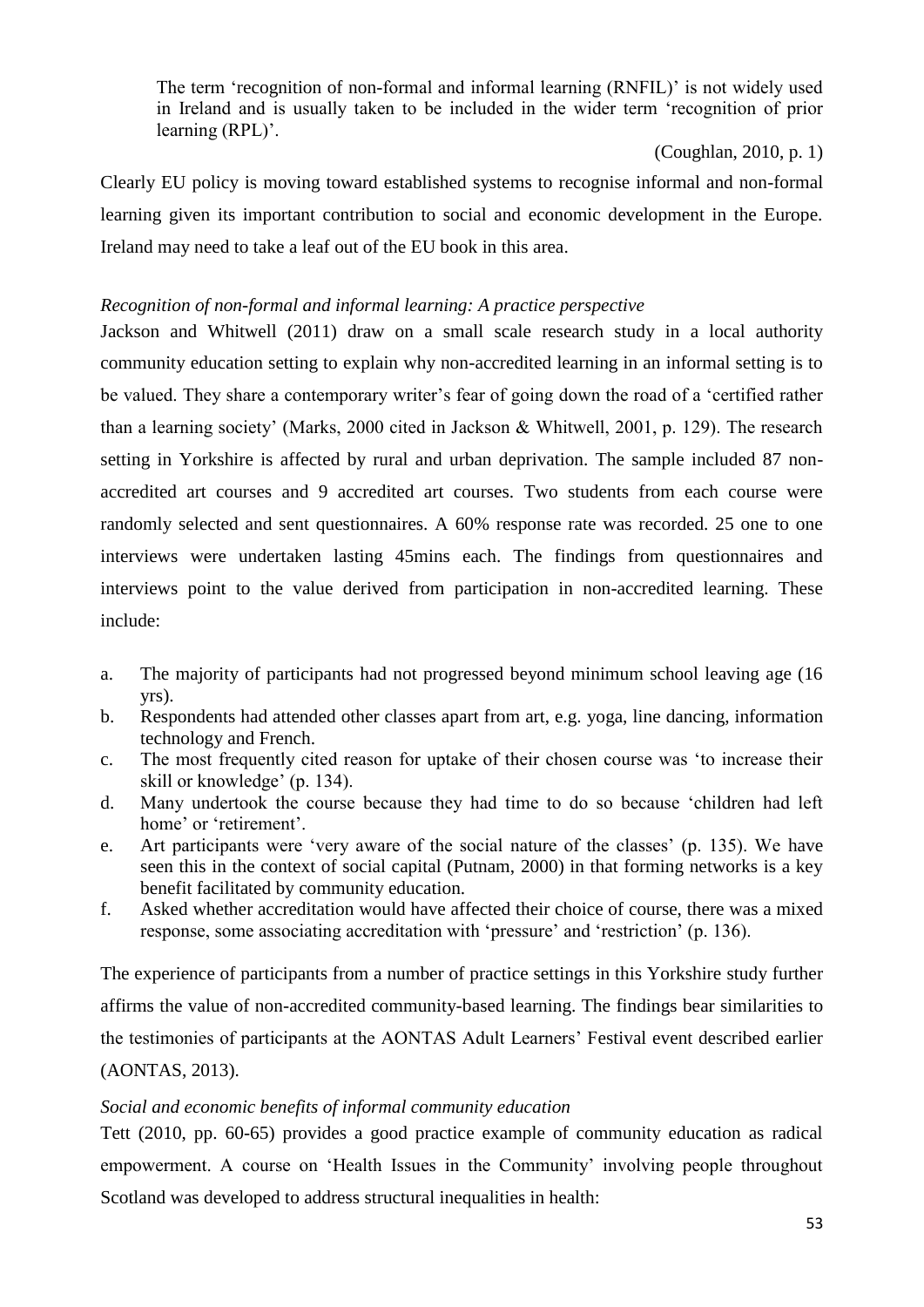In Scotland life expectancy for those born in 2001 was predicted to be 74.6 years for men and 79.8 for women in the more affluent areas compared to 69.2 for men and 76.5 for women in the least affluent areas.

(MacIntyre, 2007 cited in Tett, 2010, p. 60)

The course which is locally based enabled people to come together to 'build a curriculum' (p. 61) around their health issues. By bringing people together in a collective community education process, 'private' health issues were unmasked to reveal a 'public' dimension (Jones, 1999b, cited in Tett, 2010, p. 62). The view that most health problems are contributed to by structural factors such as 'poverty, unemployment, pollution, poor housing and power imbalances' is supported by research (p. 61). Clearly better off people with higher incomes can access and afford health services more easily. Taking poor housing as an example, one group who participated in the course gained the confidence to successfully campaign collectively for 'better insulation, cladding, soundproofing and heating for their houses' (p. 62). Another group focused on healthy diet and affordability of healthy foods. The high costs of fresh fruit and vegetables in the town shopping centre were prohibitive for poor families, so they decided to buy directly from a local farmer and sell them in the community at a cheaper price. They also produced information leaflets on health eating (p. 63). These examples illustrate the radical approach to community education; curriculum design to meet the expressed needs of the community leading to awareness raising and collective action for social change.

Whilst Tett does not deal here with the economic dividend of this community education intervention, there are now tools discussed earlier which can be used to demonstrate this value, for example, the New Economics Foundation's *Social Return on Investment* model (Cabinet Office & Office of the Third Sector (UK), 2009). In monetary terms, the modest cost of the community education course could be measured against savings in expenditure on public health treatment. The surplus savings represent a dividend for the state. Furthermore, while there is no explicit intent here to demonstrate employability impact of such courses, nevertheless there is potential employability enhancement through participation in the courses. Elsewhere, primary health care in the community has employed local people to promote health education and information in their local communities thus preventing health problems. As already referred to, an example in Ireland is the primary health care initiative involving the Traveller community and the Health Service Executive (Pavee Point, 2005).

## <span id="page-54-0"></span>*Conclusion*

The sample of practice examples drawn upon for this part of the literature review sought to provide evidence of the employability, labour market preparedness and active citizenship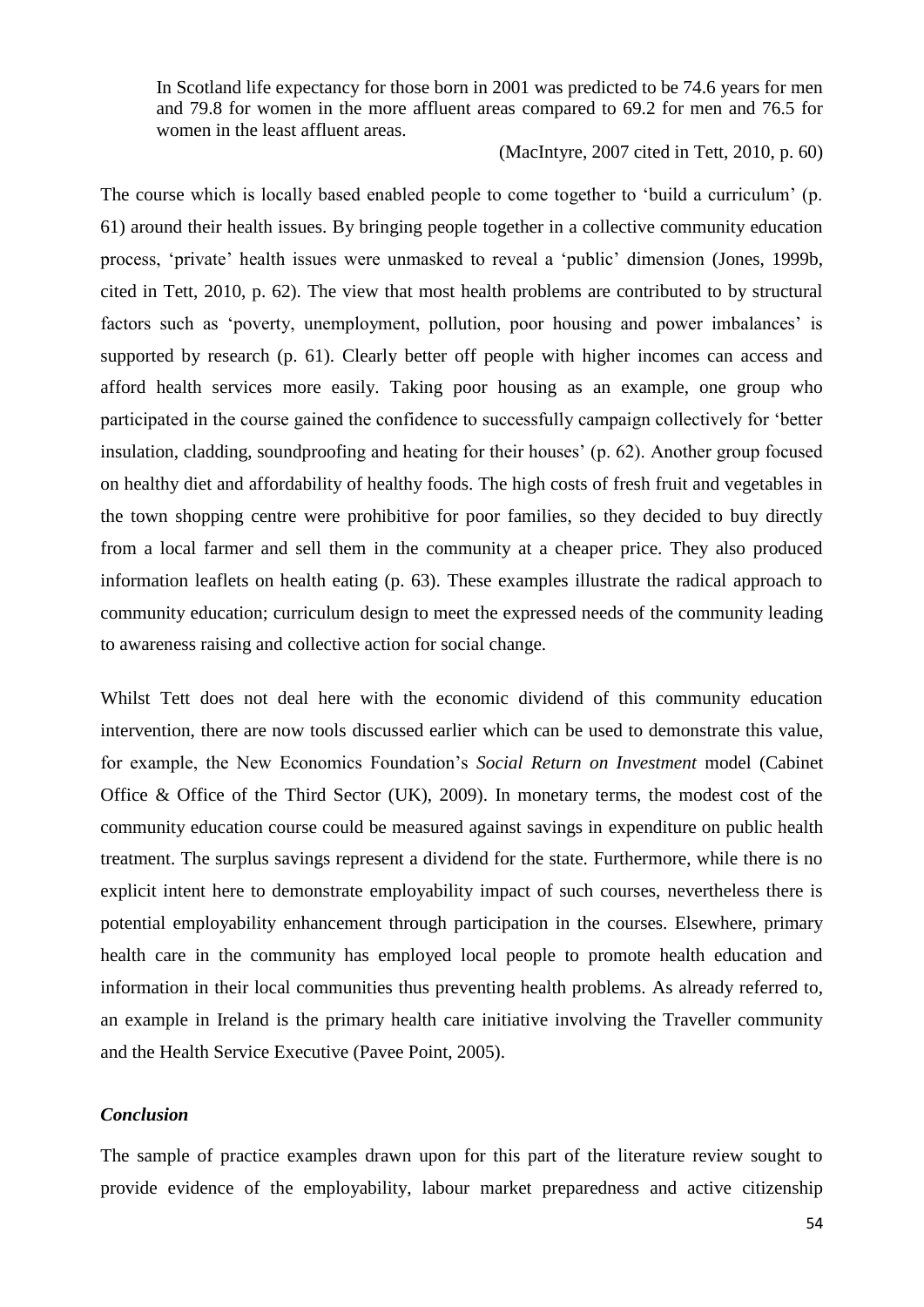benefits gained from participation in community education. The sample covers a range of practice in Ireland, the UK and internationally. The sector would benefit from the publication of more practice case studies and a research hub would certainly contribute in this regard.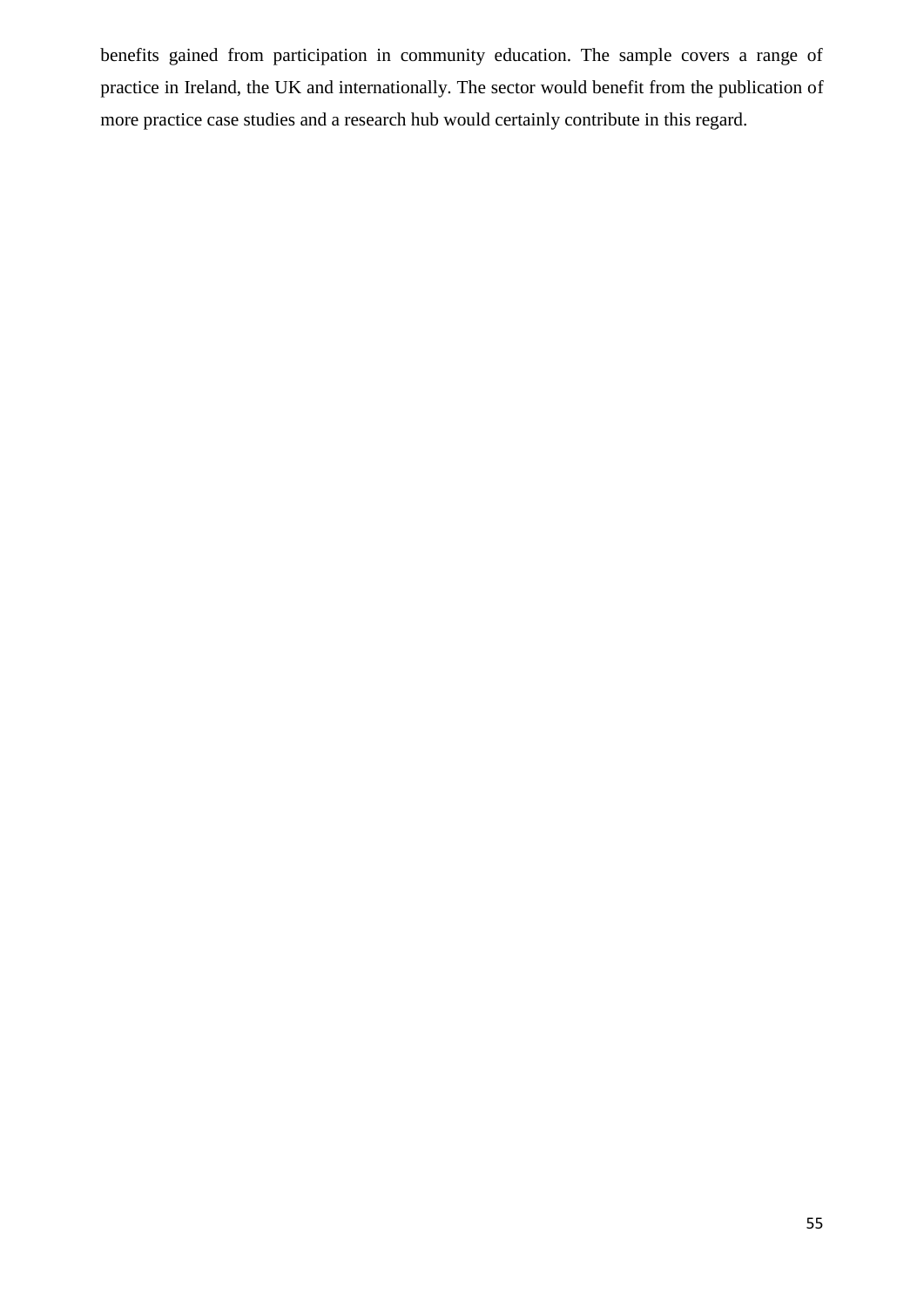# <span id="page-56-0"></span>**5. CONCLUSION**

This literature review has sought to assemble a range of policy, research and practice papers from EU, International, UK and Irish sources, which address the question *In what ways does community education meet the labour activation and employability challenge of the current unemployment crisis in Ireland?* A number of conclusions emerge from the literature.

# <span id="page-56-1"></span>*Policy*

At the level of policy, it is clear that there is strong recognition at EU level for the contribution which non-formal and informal learning makes to participants' employability and labour market readiness as well as their involvement as active citizens in shaping the social Europe. Irish policymakers are somewhat behind the curve compared to the EU when it comes to recognising and valuing informal and non-formal learning such as community education. This is reflected in the fact that 'Ireland lags considerably behind leading countries in LLL participation rates' (Cedefop, 2013c, p. 3). The statistics presented in this review support this argument. However, there are signs that Ireland is embracing the EU agenda of lifelong learning. The Expert Group on Future Skills Needs (2007, p. 99) recognised the need to engage higher numbers of adults in lifelong learning.

It is against the backdrop of an unemployment crisis in Ireland and labour market activation policies that the community education sector seeks to maintain the space ascribed to it in *Learning for Life* the White Paper on Adult Education (DES, 2000). The dual meaning of community education as both an extension of education into the community and individual and collective empowerment for social change, gives it focus and flexibility. In terms of policy, the Community Education Facilitators Association, the Department of Education and Skills, and AONTAS have stated policy positions on community education which reflect this meaning. Community education is described as 'a continuum of personal development, community development, social analysis and political participation' (CEFA, 2011, p. ii). It is focused on meeting the needs of marginalised groups and communities and therefore forms part of social justice work and aligns closely with community development. It is a participative and collective educative process.

In seeking to stay true to its mission defined in policy, community education as a sector must also pay heed to current reality. In Ireland that reality is recession and unemployment, though there are signs of recovery. In the midst of the current economic crisis, governments across Europe including Ireland could make the mistake of reducing education down to a purely economic purpose, jobs-driven focus. European lifelong learning policy and Irish lifelong learning policy would suggest such a choice would be a mistake. Community education is not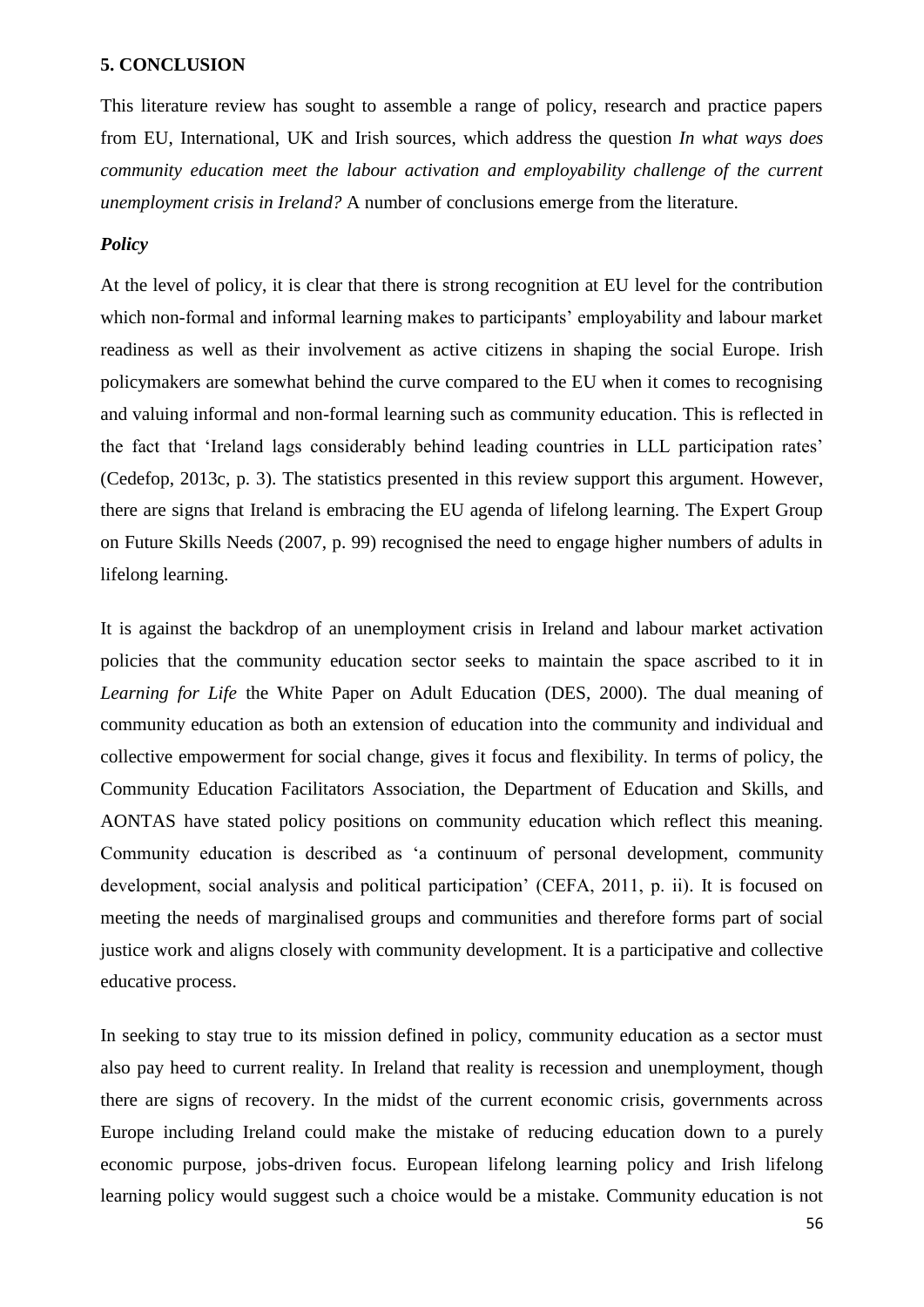anti-jobs. If anything community education is actually quite effective in supporting people to grow in confidence and self-esteem and gain skills which support their access to the labour market in the future.

# <span id="page-57-0"></span>*Research*

In a time of budgetary constraints across the EU and in Ireland, it is usual to give a higher priority to frontline services over research. Yet in other sectors of the economy, research and development (R&D) is an economy in itself. This literature review has attempted to assemble research which points to the positive impacts which community education makes as the first building block for disadvantaged adult learners to engage with the labour market.

The research papers considered here from Cedefop at EU level, NIACE at UK level and AONTAS in the Irish context among others, cover important avenues of enquiry. These include; recognition of non-formal and informal learning, measuring the wider benefits of lifelong learning, research on employability and active citizenship. These research papers trace the positive impacts which non-formal and informal learning including community education hold for participants accessing the labour market.

Specific research still needs to be done. In particular there is a need to document good practice in the field of community education, particularly in relation to employability, labour market activation and active citizenship. Whether we accept or resist the box-ticking in education and training, the demand for evidence of the impacts of interventions such as community education is unlikely to dissipate. Some of the tools being developed by the sector, such as social return on investment *(sroi)*, are illuminating the wider benefits of non-formal and informal learning. The community education sector requires dedicated resources to strengthen its research capacity in Ireland on a par with other sectors of the education system here.

### <span id="page-57-1"></span>*Practice*

Policy and research affirms that not only formal education but also non-formal and informal learning taking place in local communities has an important place on the education landscape. The evidence from practice demonstrates this also. The connections between social exclusion and labour market vulnerability are clearly linked. The issues of low self-esteem and lack of self-confidence are clear barriers to people from disadvantaged groups and communities entering the labour market. On the other side, the INOU conference report (2012) noted that employers 'have not traditionally regarded the public employment service as their first choice as a source from which to recruit staff' (p. 29). The NESF study (2006) also referred to 'discrimination and prejudice' on the part of employers and this must be challenged as well. The unemployed will play their part by enrolling on courses. Employers need to play their part too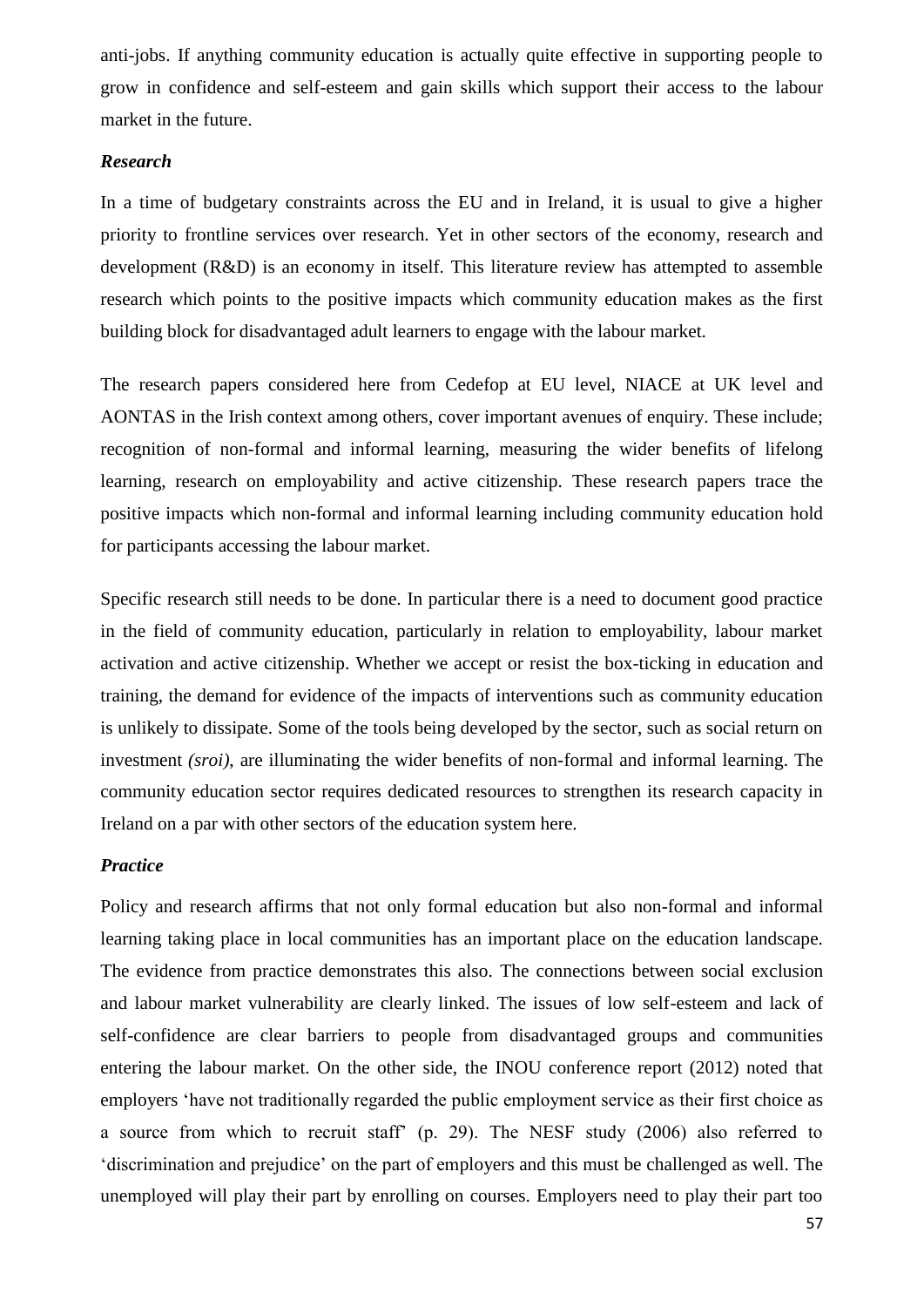by providing meaningful jobs. There are many incentives now for employers to create jobs, including JobsPlus (Department of Social Protection, 2013b).

Community education has a clear set of principles and practices which are effective in addressing the barriers experienced by participants. The first steps for disadvantaged learners in returning to learning and engaging with the world of work are often first taken in local community education centres. It is if anything, an important stepping stone in the continuum of education and training. The small sample of practice studies presented here demonstrate the effectiveness of community education in supporting people with re-entry to the labour force in very practical and meaningful ways. As stated above, there is a need for more research and recording of these important lessons. What is presented here is but a sample of the ordinary yet vibrant changes which community education facilitators, tutors, community workers, trainers and learners are collectively achieving in their work on the ground. These narrative accounts make concrete the lines of policy and research.

In conclusion this literature review has attempted to assemble in one place the current policy, research and practice snapshots of community education as it relates to the ongoing crisis of jobless communities in 2013 Ireland. Like other sectors, the community education sector is adapting to the challenge posed by current labour market activation policy and the employability agenda dominating education and training at this time. At the same time, the sector retains its commitment to a core ethos which seeks deeper structural change to a more sustainable economy and society informed by the values of community solidarity, equality and justice. Such a vision, if allowed to flourish, may create a world of work, end labour market exclusion and empower citizens.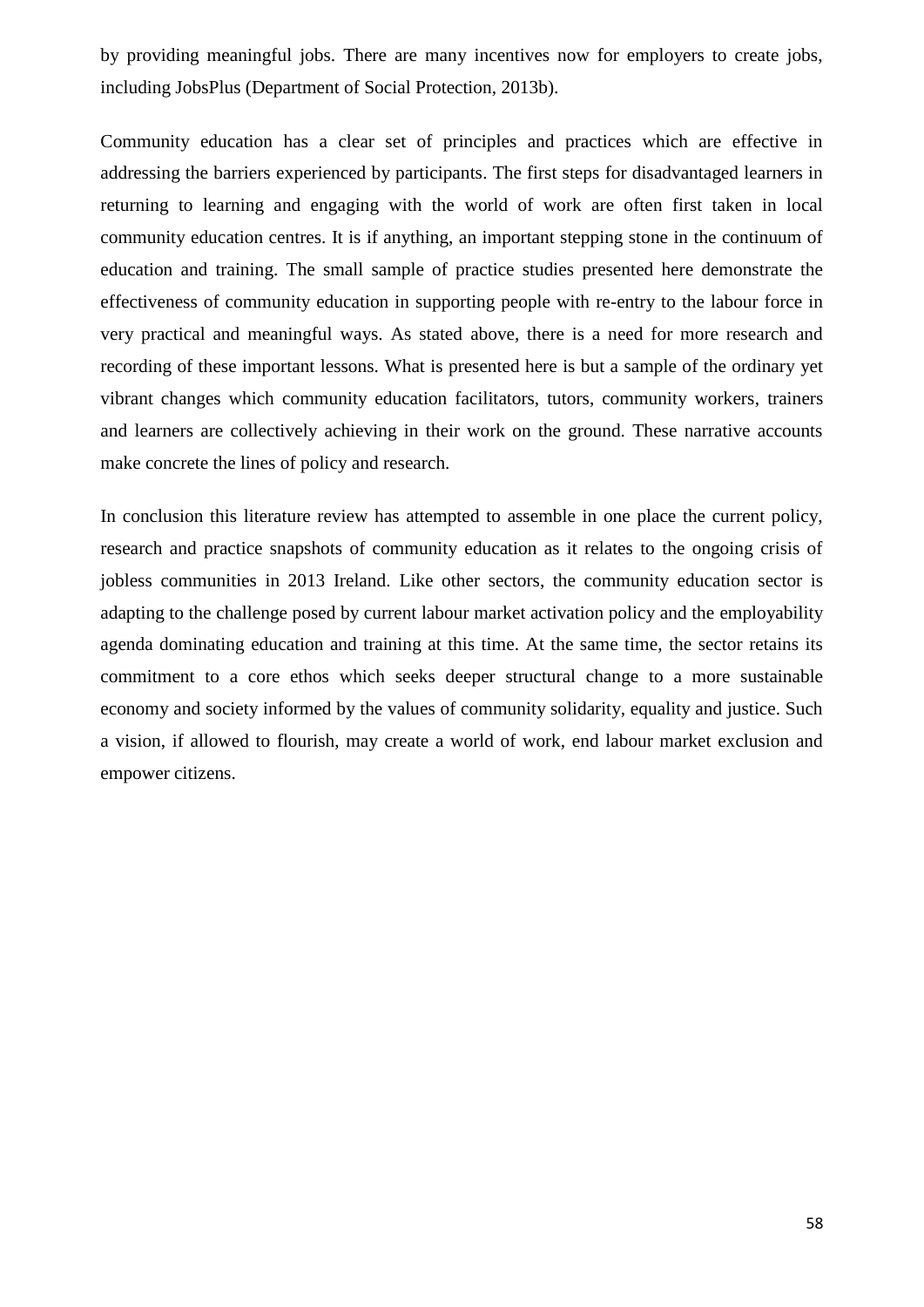# <span id="page-59-0"></span>**6. REFERENCES**

- Active Citizenship Office (2008) *Active citizenship in Ireland: Progress report 2007-2008 and Annual plan 2008-2009.* Retrieved July 8, 2013, from: [http://www.wheel.ie/sites/default/files/ActiveCitizenship%20Plans%20for%202008%20and%](http://www.wheel.ie/sites/default/files/ActiveCitizenship%20Plans%20for%202008%20and%202009.pdf) [202009.pdf](http://www.wheel.ie/sites/default/files/ActiveCitizenship%20Plans%20for%202008%20and%202009.pdf)
- AONTAS, National Adult Learning Organisation (2013) *Community education: A strategy for success.* Retrieved September 28, 2013, from: <http://www.aontas.com/download/pdf/lflfinalwebsite.pdf>
- Bailey, N., Breen, J., & Ward, M. (2011). *Community education: More than just a course, Exploring the outcomes and impact of Department of Education and Skills funded community education.* Dublin: AONTAS. Retrieved July 8, 2013, from: [http://www.aontas.com/download/pdf/community\\_education\\_more\\_than\\_just\\_a\\_course.pdf](http://www.aontas.com/download/pdf/community_education_more_than_just_a_course.pdf)
- Bailey, N., Ward, M. & Goodrick, M. (2011). *Sowing the seeds of social change: The outcomes and impact of a social action model of community education, Research report AONTAS 2011*  Retrieved July 20, 2013, from:

[http://www.aontas.com/download/pdf/sowing\\_the\\_seeds\\_of\\_social\\_change.pdf](http://www.aontas.com/download/pdf/sowing_the_seeds_of_social_change.pdf)

- Ball, M. (2011). Learning, labour and union learning representatives: Promoting workplace learning. *Studies in the Education of Adults, (43)*1, 50-60.
- Ball, M. (2009). Learning, labour and employability. *Studies in the Education of Adults, (41)*1, 39-52.
- Bayr, M. & Schwartz, R. (2012). The impact measurement of adult education. *Adult Education and Development, 78.* Retrieved July 8, 2013, from: [http://www.iiz](http://www.iiz-dvv.de/index.php?article_id=1322&clang=1)[dvv.de/index.php?article\\_id=1322&clang=1](http://www.iiz-dvv.de/index.php?article_id=1322&clang=1)
- Belém Framework for Action, CONFINTEA VI Sixth International Conference on Adult Education (2010). Harnessing the power and potential of adult learning and education for a viable future. *Adult Education and Development, 75.* Retrieved July 8, 2013, from[:http://www.iiz-dvv.de/index.php?article\\_id=1113&clang=1](http://www.iiz-dvv.de/index.php?article_id=1113&clang=1)
- Bertotti, M., Harden, A., Renton, A. & Sheridan, K. (2012). The contribution of a social capital enterprise to the building of social capital in a disadvantaged urban area of London. *Community Development Journal, 47*(2), 168-183.
- Bourdieu, P. (1996). *The state nobility*, Cambridge, UK: Polity Press.
- Brady, B. (2006) Tiger, tiger, burning bright. *Adults Learning*, *18*(2), 19-20.
- Cabinet Office & Office of the Third Sector (UK) (2009). *A guide to social return on investment.* Retrieved July 7, 2013, from: [http://www.neweconomics.org/publications/entry/a](http://www.neweconomics.org/publications/entry/a-guide-to-social-return-on-investment)[guide-to-social-return-on-investment](http://www.neweconomics.org/publications/entry/a-guide-to-social-return-on-investment)
- Camors, J. (2011). Non-formal continuing education: The Uruguayan experience. *Adult Education and Development, 77.* Retrieved July 8, 2013, from: [http://www.iiz](http://www.iiz-dvv.de/index.php?article_id=1281&clang=1)[dvv.de/index.php?article\\_id=1281&clang=1](http://www.iiz-dvv.de/index.php?article_id=1281&clang=1)
- Carey, P. (2012). Inspiring learners. *Explore, 21*(May 12), p. 27.
- Central Statistics Office (2013) *Latest headline figures: Live Register 2013.* Retrieved July 3, 2013, from: [http://www.cso.ie/en/media/csoie/releasespublications/documents/latestheadlinefigures/lreg\\_ju](http://www.cso.ie/en/media/csoie/releasespublications/documents/latestheadlinefigures/lreg_jun2013.pdf) [n2013.pdf](http://www.cso.ie/en/media/csoie/releasespublications/documents/latestheadlinefigures/lreg_jun2013.pdf)
- Central Statistics Office (2010) *Quarterly national household survey : Lifelong learning quarter 3 2008.* Retrieved July 5, 2013, from:

[http://www.cso.ie/en/media/csoie/releasespublications/documents/labourmarket/2008/qnhs\\_lif](http://www.cso.ie/en/media/csoie/releasespublications/documents/labourmarket/2008/qnhs_lifelonglearningqtr32008.pdf) [elonglearningqtr32008.pdf](http://www.cso.ie/en/media/csoie/releasespublications/documents/labourmarket/2008/qnhs_lifelonglearningqtr32008.pdf)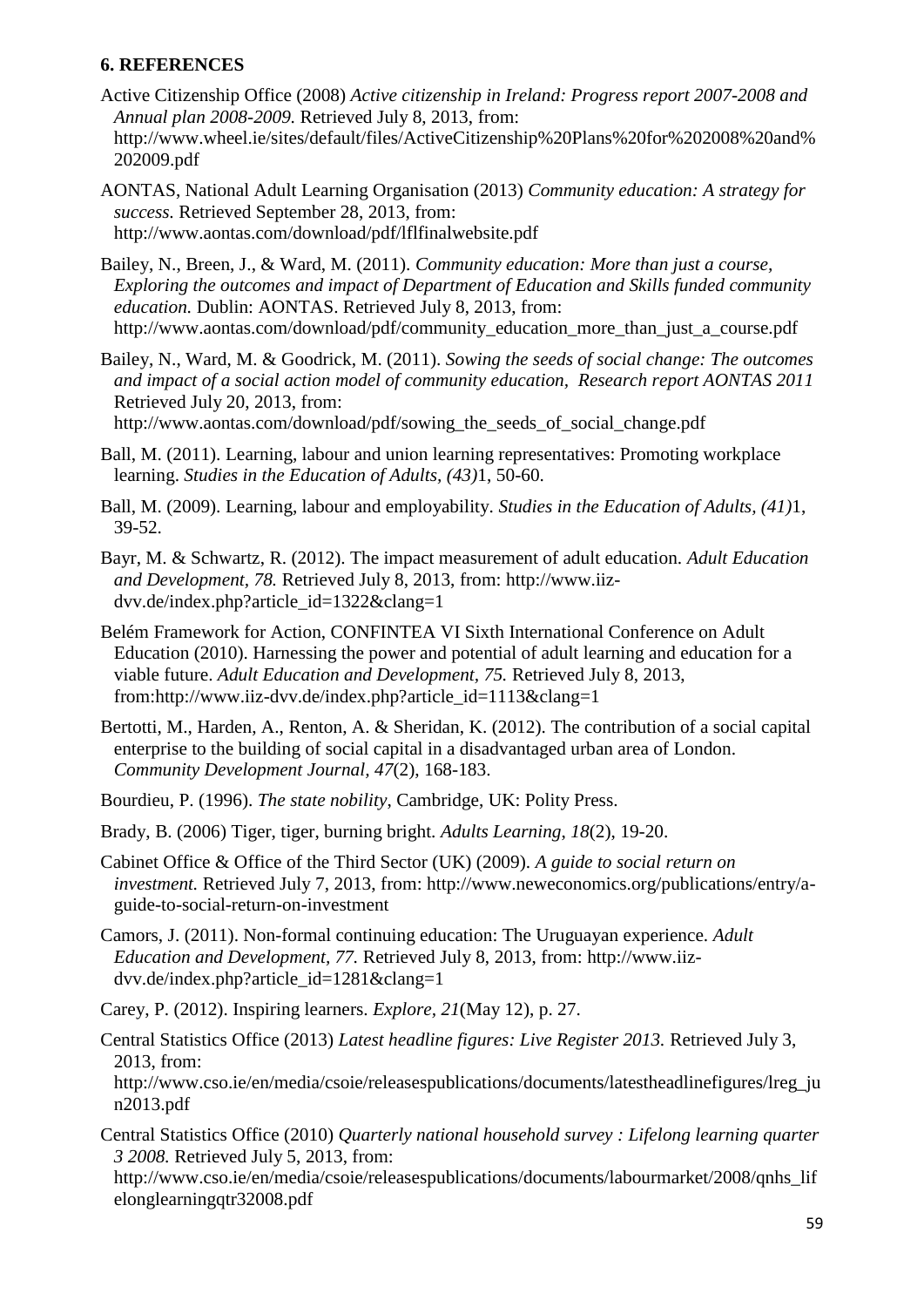Clark, W. (2012). It's about more than getting a job. *Adults Learning*, *23*(4), 45-47.

- Colardyn, D. & Bjornavold, J. (2004) Validation of formal and, non-formal and informal learning: Policy and practices in EU member states. *European Journal of Education, 39*(1), 69-89.
- Commission on Adult Vocational Teaching and Learning (2013a). *It's about work: Excellent adult vocational teaching and learning.* Retrieved July 10, 2013, from: <http://repository.excellencegateway.org.uk/fedora/objects/eg:5937/datastreams/DOC/content>
- Commission on Adult Vocational Teaching and Learning (2013b). *It's about work: Excellent adult vocational teaching and learning. Evidence review – Supplementary paper 1.* Retrieved July 10, 2013, from:

<http://repository.excellencegateway.org.uk/fedora/objects/eg:6706/datastreams/DOC/content>

- Community Education Facilitators' Association (2011). *Community education, enhancing learning, fostering empowerment, contributing to civic society: Position paper. Retrieved July* 8, 2013, from: [http://www.cefa.ie/uploads/1/5/8/8/15883224/cefa\\_ce\\_position\\_paper.pdf](http://www.cefa.ie/uploads/1/5/8/8/15883224/cefa_ce_position_paper.pdf)
- Connolly, B. (2007). Beyond the third way: New challenges for adult and community education. In Connolly, B., Fleming, T., McCormack, D., & Ryan, A. (Eds.) (2007). *Radical learning for liberation 2*. (pp. 110-130). Dublin: MACE (Maynooth Adult and Community Education).
- Coughlan, D. (2010) *European inventory on validation of non-formal and informal learning 2010: Country report: Ireland*. Brussels, DG Education & Culture, CEDEFOP. Retrieved June 26, 2013, from:<http://libserver.cedefop.europa.eu/vetelib/2011/77464.pdf>
- Council of the European Union (2012) *Council recommendation on the validation of non-formal and informal learning.* Brussels: Official Journal of the European Union C 398 20 December 2012. Retrieved June 24, 2013, from: [http://eur](http://eur-lex.europa.eu/LexUriServ/LexUriServ.do?uri=OJ:C:2012:398:0001:0005:EN:PDF)[lex.europa.eu/LexUriServ/LexUriServ.do?uri=OJ:C:2012:398:0001:0005:EN:PDF](http://eur-lex.europa.eu/LexUriServ/LexUriServ.do?uri=OJ:C:2012:398:0001:0005:EN:PDF)
- Council of the European Union (2011) *Council resolution on a renewed European agenda for adult learning.* Retreived June 24, 2013, from: [http://eur](http://eur-lex.europa.eu/LexUriServ/LexUriServ.do?uri=OJ:C:2011:372:0001:0006:EN:PDF)[lex.europa.eu/LexUriServ/LexUriServ.do?uri=OJ:C:2011:372:0001:0006:EN:PDF](http://eur-lex.europa.eu/LexUriServ/LexUriServ.do?uri=OJ:C:2011:372:0001:0006:EN:PDF)
- Council of the European Union (2009) *Council conclusion on a strategic framework for European cooperation in education and training ('ET 2020').* Brussels: Official Journal of the European Union C 119, 12 May 2009. Retrieved June 24, 2013, fro[mhttp://eur](http://eur-lex.europa.eu/LexUriServ/LexUriServ.do?uri=OJ:C:2009:119:0002:0010:EN:PDF)[lex.europa.eu/LexUriServ/LexUriServ.do?uri=OJ:C:2009:119:0002:0010:EN:PDF](http://eur-lex.europa.eu/LexUriServ/LexUriServ.do?uri=OJ:C:2009:119:0002:0010:EN:PDF)
- Council of the European Union (2005) *Presidency conclusions: European Council Brussels, 22- 23 March 2005.* Retrieved June 24, 2013, from: [http://www.consilium.europa.eu/uedocs/cms\\_data/docs/pressdata/en/ec/84335.pdf](http://www.consilium.europa.eu/uedocs/cms_data/docs/pressdata/en/ec/84335.pdf)
- Council of the European Union (2004) *Common European principles for the identification and validation of non-formal and informal learning*. Brussels: General Secretariat of the Council 9600/04, 18 May 2004. Retrieved June 24, 2013 from: [http://ec.europa.eu/education/lifelong](http://ec.europa.eu/education/lifelong-learning-policy/doc/informal/validation2004_en.pdf)[learning-policy/doc/informal/validation2004\\_en.pdf](http://ec.europa.eu/education/lifelong-learning-policy/doc/informal/validation2004_en.pdf)
- Council of the European Union (2000). *Presidency conclusions: Lisbon European Council, 23- 24 March 2000.* Retrieved June 24, 2013, from: [http://www.consilium.europa.eu/uedocs/cms\\_data/docs/pressdata/en/ec/00100-r1.en0.htm](http://www.consilium.europa.eu/uedocs/cms_data/docs/pressdata/en/ec/00100-r1.en0.htm)
- Crickley, A. & McArdle, O. (2009). Community work, community development: Reflections 2009*. The Irish Journal of Community Work, 1,* 2009. Retrieved July 10, 2013, from: [http://www.irishcommunitywork.com/2010/issue-1/community-work-community](http://www.irishcommunitywork.com/2010/issue-1/community-work-community-development-reflections-2009/)[development-reflections-2009/](http://www.irishcommunitywork.com/2010/issue-1/community-work-community-development-reflections-2009/)
- Crowley, N. (2013). Lost in austerity: Rethinking the community sector. *Community Development Journal, 48*(1), 151-157.
- Crowther, J. (2011). Too narrow a vision. *Adults Learning,* 23(2), 14-15.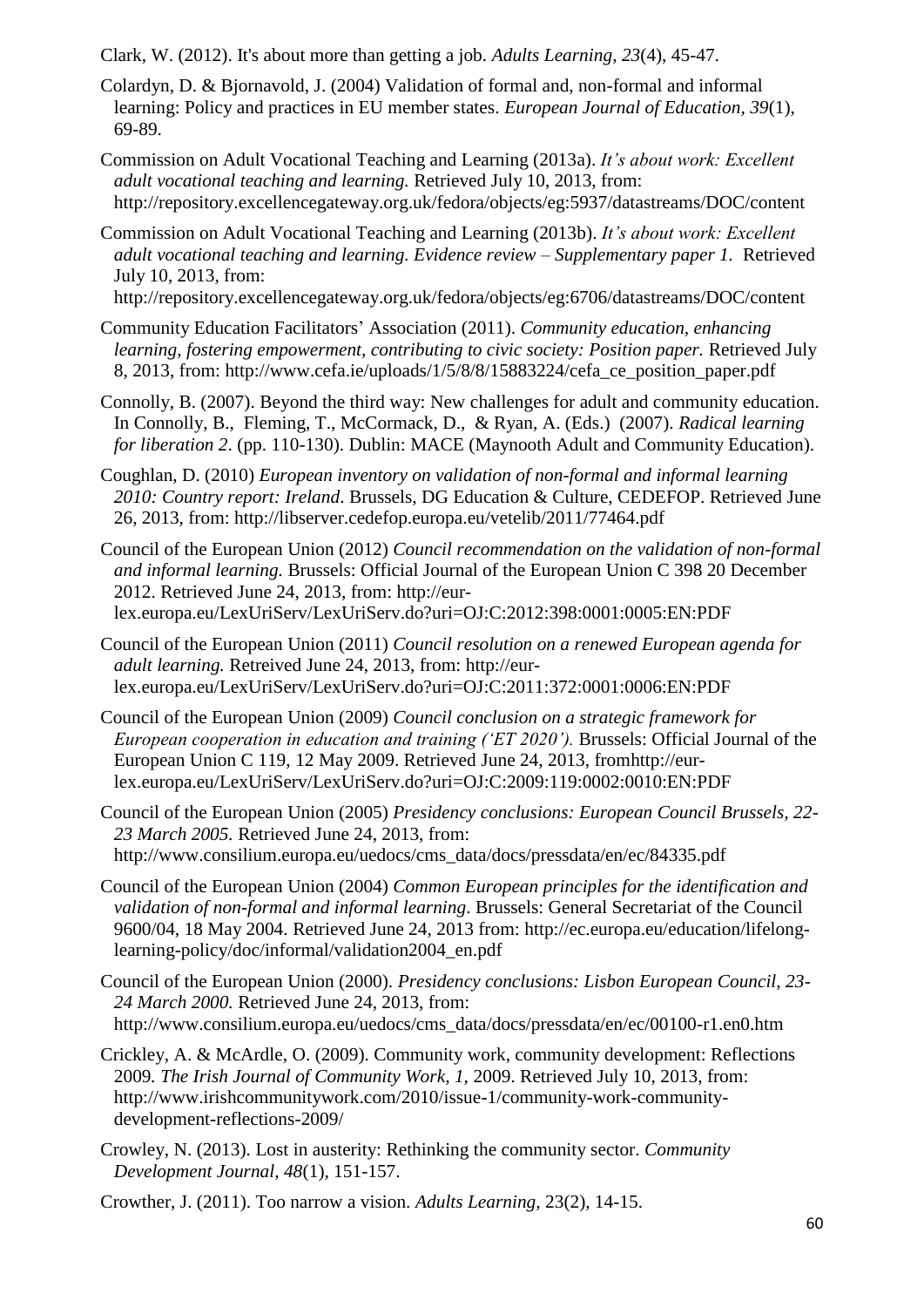Crowther, J., Tett, L., & Edwards, V. (2007). Better together?. *Adults Learning*, *19*(1), 24-26.

- Department for Business, Innovation & Skills (UK), (2011). *Measuring the economic impact of further education: BIS research paper number 38. Retrieved July 10, 2013, from:* [https://www.gov.uk/government/publications/further-education-economic-value-of-post-19](https://www.gov.uk/government/publications/further-education-economic-value-of-post-19-qualifications) [qualifications](https://www.gov.uk/government/publications/further-education-economic-value-of-post-19-qualifications)
- Department of Education & Science, (2000). *Learning for life: White paper on adult education*, Dublin: The Stationary Office, Government Publications
- Department of Education & Skills (2012). *Community education programme: Operational guidelines for providers.* Retrieved July 8, 2013, from: [http://www.education.ie/en/Schools-](http://www.education.ie/en/Schools-Colleges/Services/Further-Education-and-Training/Adult-Literacy/Community-Education-Operational-Guidelines-to-VECs.pdf)[Colleges/Services/Further-Education-and-Training/Adult-Literacy/Community-Education-](http://www.education.ie/en/Schools-Colleges/Services/Further-Education-and-Training/Adult-Literacy/Community-Education-Operational-Guidelines-to-VECs.pdf)[Operational-Guidelines-to-VECs.pdf](http://www.education.ie/en/Schools-Colleges/Services/Further-Education-and-Training/Adult-Literacy/Community-Education-Operational-Guidelines-to-VECs.pdf)
- Department of Education & Skills (2009). *Education statistics 2008-09.* Retrieved July 10, 2013, from: [http://www.education.ie/en/Publications/Statistics/web\\_stats\\_08\\_09.pdf](http://www.education.ie/en/Publications/Statistics/web_stats_08_09.pdf)
- Department of the Environment, Community and Local Government (2012) *Final report of the local government/local development alignment steering group.* Retrieved Aug 2, 2013, from: [http://www.environ.ie/en/Publications/LocalGovernment/Administration/FileDownLoad,3130](http://www.environ.ie/en/Publications/LocalGovernment/Administration/FileDownLoad,31308,en.pdf) [8,en.pdf](http://www.environ.ie/en/Publications/LocalGovernment/Administration/FileDownLoad,31308,en.pdf)
- Department of Jobs, Enterprise and Innovation (2013) *Action plan for jobs 2013.* Retrieved July 22, 2013, from:<http://www.djei.ie/publications/2013APJ.pdf>
- Department of Jobs, Enterprise and Innovation (2012) *Action plan for jobs 2012.* Retrieved June 24, 2013, from:<http://www.djei.ie/publications/2012APJ.pdf>
- Department of Social Protection (2013a) *Pathways to work 2013: 50 point plan to tackle longterm unemployment.* Retrieved July 22, 2013, from: <http://www.welfare.ie/en/downloads/Pathways-to-Work-2013.pdf>
- Department of Social Protection (2013b) *JobsPlus.* Retrieved Oct 28, 2013 from: <http://www.welfare.ie/en/Pages/jobsplus.aspx>
- Department of Social Protection (2012) *Pathways to work: Government policy statement on labour market activation.* Retrieved June 24, 2013, from: <http://www.welfare.ie/en/downloads/pathwaystowork.pdf>
- Department of Social, Community & Family Affairs (2000) White paper on a framework for supporting voluntary activity and for developing the relationship between the state and the community and voluntary sector. Retrieved July 8, 2013, from: http://www.environ.ie/en/Community/CommunityVoluntarySupports/PublicationsDocuments/ FileDownLoad,26791,en.doc
- Department of the Taoiseach (2011) *Programme for government.* Retrieved July 4, 2013, from: [http://www.taoiseach.gov.ie/eng/Publications/Publications\\_Archive/Publications\\_2011/Progra](http://www.taoiseach.gov.ie/eng/Publications/Publications_Archive/Publications_2011/Programme_for_Government_2011.pdf) [mme\\_for\\_Government\\_2011.pdf](http://www.taoiseach.gov.ie/eng/Publications/Publications_Archive/Publications_2011/Programme_for_Government_2011.pdf)
- Directorate General for Infomatics (EU) (2013). 'VAST Reveal the value of your projects'. Retrieved Oct 30, 2013 from: [http://ec.europa.eu/dgs/informatics/doc/vast\\_guidelines\\_v3\\_11.pdf](http://ec.europa.eu/dgs/informatics/doc/vast_guidelines_v3_11.pdf)
- Duckworth, V. & Tummons, J. (2010). *Contemporary issues in lifelong learning.* Berkshire, UK: McGraw Hill Professional Publishing.
- Duggan, C. & Loftus, C. (2005). *A study of labour market vulnerability and responses to it in Donegal / Sligo and North Dublin.* Dublin: Work Research Co-operative. Retrieved July 1, 2013, from: [http://files.nesc.ie/nesf\\_archive/nesf\\_research\\_series/nesf\\_rs\\_01.pdf](http://files.nesc.ie/nesf_archive/nesf_research_series/nesf_rs_01.pdf)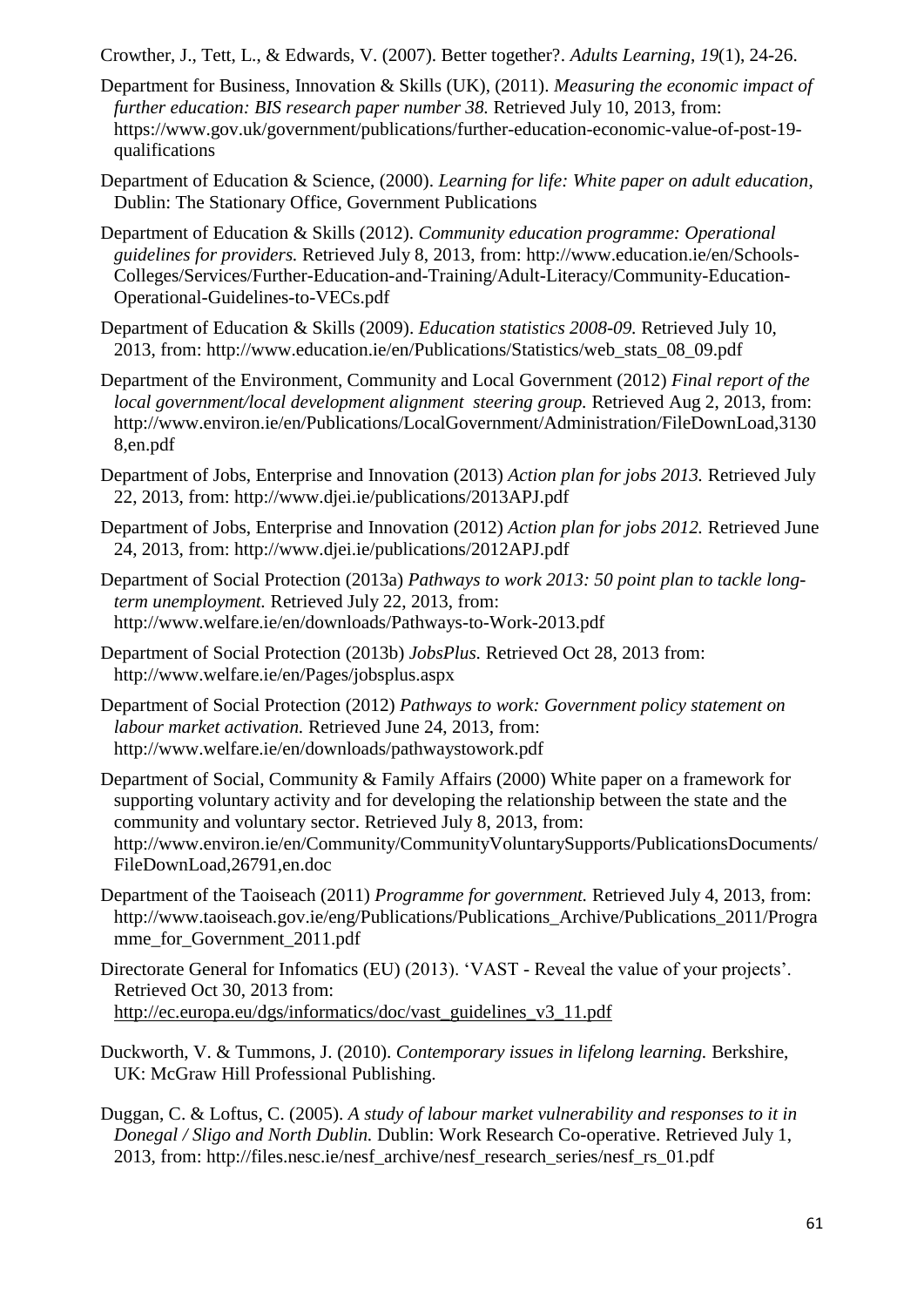- Ebner, G. & Samlowski, M. (2012). The European dimension of adult education in practice: The European Association for Education of Adults (EAEA). *Adult Education and Development, 79.* Retrieved July 8, 2013, from: [http://www.iiz-dvv.de/index.php?article\\_id=1370&clang=1](http://www.iiz-dvv.de/index.php?article_id=1370&clang=1)
- Emejulu, A. (2013). Searching for the state and the market in American community development: Reflections on editing Community development in the steel city. *Community Development Journal, 48*(1), 158-162.
- Europa (2013a) *The Lisbon Special European Council (March 2000): Towards a Europe of innovation and knowledge.* Retrieved 5 July, 2013, from: [http://europa.eu/legislation\\_summaries/education\\_training\\_youth/general\\_framework/c10241\\_](http://europa.eu/legislation_summaries/education_training_youth/general_framework/c10241_en.htm) [en.htm](http://europa.eu/legislation_summaries/education_training_youth/general_framework/c10241_en.htm)
- Europa (2013b) *A new start for the Lisbon Strategy (2005).* Retrieved 5 July, 2013 from: [http://europa.eu/legislation\\_summaries/employment\\_and\\_social\\_policy/community\\_employm](http://europa.eu/legislation_summaries/employment_and_social_policy/community_employment_policies/c11325_en.htm) ent policies/c11325 en.htm
- European Centre for the Development of Vocational Training (Cedefop) (2013a) *Benefits of vocational education and training in Europe for people, organisations and countries.*  Luxembourg: Publications Office of the European Union. Retrieved 5 July, 2013, from: [http://www.cedefop.europa.eu/EN/Files/4121\\_en.pdf](http://www.cedefop.europa.eu/EN/Files/4121_en.pdf)
- European Centre for the Development of Vocational Training (Cedefop) (2013b) *Empowering vulnerable adults to tackle labour market challenges.* Luxembourg: Publications Office of the European Union. Retrieved 5 July, 2013, from: [http://www.cedefop.europa.eu/EN/Files/4122\\_en.pdf](http://www.cedefop.europa.eu/EN/Files/4122_en.pdf)
- European Centre for the Development of Vocational Training (Cedefop) (2013c) *Spotlight on VET in Ireland.* Luxembourg: Publications Office of the European Union. Retrieved 5 July, 2013, from: http://www.cedefop.europa.eu/EN/Files/8044\_en.pdf
- European Centre for the Development of Vocational Training (Cedefop) (2011)*Vocational education and training is good for you: The social benefits of VET for individuals.*  Luxembourg: Publications Office of the European Union. Retrieved 5 July, 2013, from: [http://www.cedefop.europa.eu/EN/Files/5517\\_en.pdf](http://www.cedefop.europa.eu/EN/Files/5517_en.pdf)
- European Centre for the Development of Vocational Training (Cedefop) (2009) *European guidelines for validating non-formal and informal learning.* Luxembourg: Publications Office of the European Union. Retrieved 5 July, 2013, from: [http://www.cedefop.europa.eu/EN/Files/4054\\_en.pdf](http://www.cedefop.europa.eu/EN/Files/4054_en.pdf)
- European Commission (2013) *Validation of non-formal and informal learning (webpage).*  Retrieved June 24, 2013, from: [http://ec.europa.eu/education/lifelong-learning](http://ec.europa.eu/education/lifelong-learning-policy/informal_en.htm)[policy/informal\\_en.htm](http://ec.europa.eu/education/lifelong-learning-policy/informal_en.htm)
- European Commission (2010) *Europe 2020: A strategy for smart, sustainable and inclusive growth.* Retrieved June 25, 2013, from: [http://eur](http://eur-lex.europa.eu/LexUriServ/LexUriServ.do?uri=COM:2010:2020:FIN:EN:PDF)[lex.europa.eu/LexUriServ/LexUriServ.do?uri=COM:2010:2020:FIN:EN:PDF](http://eur-lex.europa.eu/LexUriServ/LexUriServ.do?uri=COM:2010:2020:FIN:EN:PDF)
- European Commission (2007) *Action plan on adult learning: It's always a good time to learn.*  Retrieved Oct 25, 2013, from: http://eurlex.europa.eu/LexUriServ/LexUriServ.do?uri=COM:2007:0558:FIN:EN:PDF.
- European Commission (2000) *A memorandum on lifelong learning.* Retrieved June 24, 2013, from: [http://ec.europa.eu/education/lifelong-learning-policy/doc/policy/memo\\_en.pdf](http://ec.europa.eu/education/lifelong-learning-policy/doc/policy/memo_en.pdf)
- European Commission (1998) *Education and active citizenship in the European Union.*  Retrieved June 24, 2013, from: [http://ec.europa.eu/education/archive/citizen/citiz\\_en.html](http://ec.europa.eu/education/archive/citizen/citiz_en.html)
- Eurostat (2011) *Lifelong learning among 25-64 year old persons: Compiled from EU Labour Force Survey.* Retrieved July 5, 2013, from: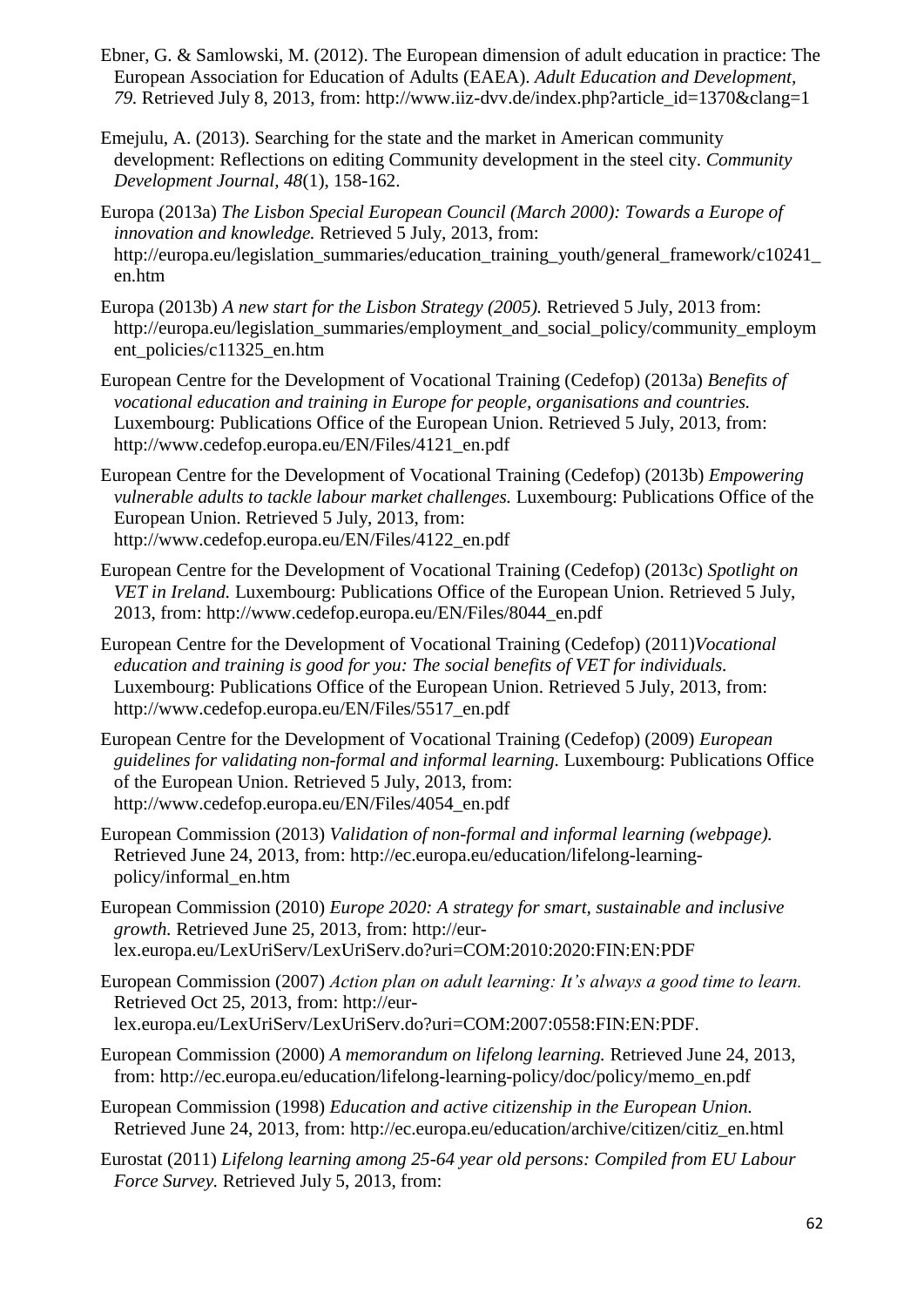[http://epp.eurostat.ec.europa.eu/tgm/table.do?tab=table&init=1&language=en&pcode=tsdsc44](http://epp.eurostat.ec.europa.eu/tgm/table.do?tab=table&init=1&language=en&pcode=tsdsc440&plugin=1) [0&plugin=1](http://epp.eurostat.ec.europa.eu/tgm/table.do?tab=table&init=1&language=en&pcode=tsdsc440&plugin=1)

- Evoy, J. & McDonnell, A. (2011) *Building on the strengths: Community education in Waterford city: a snapshot.* Waterford: City of Waterford VEC. Retrieved Aug 20, 2013 from: http://www.cefa.ie/uploads/1/5/8/8/15883224/building on the strengths community educati [on\\_in\\_waterford\\_city.pdf](http://www.cefa.ie/uploads/1/5/8/8/15883224/building_on_the_strengths_community_education_in_waterford_city.pdf)
- Expert Group on Future Skills Needs (2012a) *Statement of Activity 2012.* Retrieved July 4, 2013, from: [http://www.skillsireland.ie/media/120413-EGFSN\\_Statement\\_of\\_activity\\_2012-](http://www.skillsireland.ie/media/120413-EGFSN_Statement_of_activity_2012-Publication.pdf) [Publication.pdf](http://www.skillsireland.ie/media/120413-EGFSN_Statement_of_activity_2012-Publication.pdf)
- Expert Group on Future Skills Needs (2012b) *Monitoring Ireland's skills supply: Trends in education and training outputs*. Retrieved July 4, 2013, from: [http://www.skillsireland.ie/media/EGFSN25072012-Monitoring-Irelands-Skills-Supply-](http://www.skillsireland.ie/media/EGFSN25072012-Monitoring-Irelands-Skills-Supply-Publication.pdf)[Publication.pdf](http://www.skillsireland.ie/media/EGFSN25072012-Monitoring-Irelands-Skills-Supply-Publication.pdf)
- Expert Group on Future Skills Needs (2007) *Tomorrow's skills: Towards a national skills strategy.* Dublin: Forfás. Retrieved Oct 28, 2013, from: [http://www.skillsireland.ie/media/egfsn070306b\\_national\\_skils\\_strategy.pdf](http://www.skillsireland.ie/media/egfsn070306b_national_skils_strategy.pdf)
- Freire, P. (1970) *Pedagogy of the oppressed.* London: Penguin.
- Fujiwara, D. (2012). *Valuing the impact of adult learning.* Retrieved July 20, 2013, from: [http://shop.niace.org.uk/media/catalog/product/v/a/valuing\\_the\\_impact\\_web\\_final.pdf](http://shop.niace.org.uk/media/catalog/product/v/a/valuing_the_impact_web_final.pdf)
- Galligan, C. (2008) *Community development and social change: Qualitative research exploring the current nature of community education in Donegal.* Donegal: Donegal Community Education Forum & Co. Donegal Vocational Education Committee.
- Gaynor, N. (2011). In-active citizenship and the depoliticization of community development in Ireland. *Community Development Journal, 46*(1), 27-41.
- Grubb, D., Singh, S. & Tergeist, P. (2009) *Activation policies in Ireland.* Retrieved July 3, 2013, from: [http://www.oecd-](http://www.oecd-ilibrary.org/docserver/download/5ksq8s3tx4q8.pdf?expires=1373573582&id=id&accname=guest&checksum=383176C3FF3DDF5CFAA3D110B134ED88)

[ilibrary.org/docserver/download/5ksq8s3tx4q8.pdf?expires=1373573582&id=id&accname=gu](http://www.oecd-ilibrary.org/docserver/download/5ksq8s3tx4q8.pdf?expires=1373573582&id=id&accname=guest&checksum=383176C3FF3DDF5CFAA3D110B134ED88) [est&checksum=383176C3FF3DDF5CFAA3D110B134ED88](http://www.oecd-ilibrary.org/docserver/download/5ksq8s3tx4q8.pdf?expires=1373573582&id=id&accname=guest&checksum=383176C3FF3DDF5CFAA3D110B134ED88)

Grundtvig Partnerships (2012) *Good practice manual: Experiences and methodologies in the training of vulnerable individuals, groups and communities*. Grundtvig Partnerships: E.U. Directorate General for Education and Culture, Lifelong Learning Programme 2012. Retrieved Aug 20, 2013, from:

[http://www.cefa.ie/uploads/1/5/8/8/15883224/good\\_practice\\_guide\\_training\\_of\\_trainers\\_in\\_eu](http://www.cefa.ie/uploads/1/5/8/8/15883224/good_practice_guide_training_of_trainers_in_europe.pdf) [rope.pdf](http://www.cefa.ie/uploads/1/5/8/8/15883224/good_practice_guide_training_of_trainers_in_europe.pdf)

Grundtvig Funded Learning Partnership 2008/2010 (2010) *Community Education Across Borders: Methods for Transcultural Learning and Cross-border Co-operation in Adult Education.* E.U. Directorate General for Education and Culture, Lifelong Learning Programme Retrieved Aug 20, 2013, from:

[http://www.cefa.ie/uploads/1/5/8/8/15883224/comm\\_ed\\_cross\\_border\\_eu\\_learning\\_partnershi](http://www.cefa.ie/uploads/1/5/8/8/15883224/comm_ed_cross_border_eu_learning_partnership_2010.pdf) [p\\_2010.pdf](http://www.cefa.ie/uploads/1/5/8/8/15883224/comm_ed_cross_border_eu_learning_partnership_2010.pdf)

- Harvey, B. (2013) *Travelling with austerity: Impacts of cuts on Travellers,Traveller projects and services*. Dublin: Pavee Point Travellers Centre. Retrieved July 5, 2008, from: <http://paveepoint.ie/sitenua/wp-content/uploads/2013/04/Pavee-Point-Austerity-PDF-1.pdf>
- Harvey, B. (2012) *Changes in employment and services in the voluntary and community sector in Ireland, 2008-2012.* Dublin: Irish Congress of Trade Unions Community Sector Committee.
- Irish National Organisation of the Unemployed (2013) *Statistics.* Retrieved July 3, 2013, from: <http://www.inou.ie/>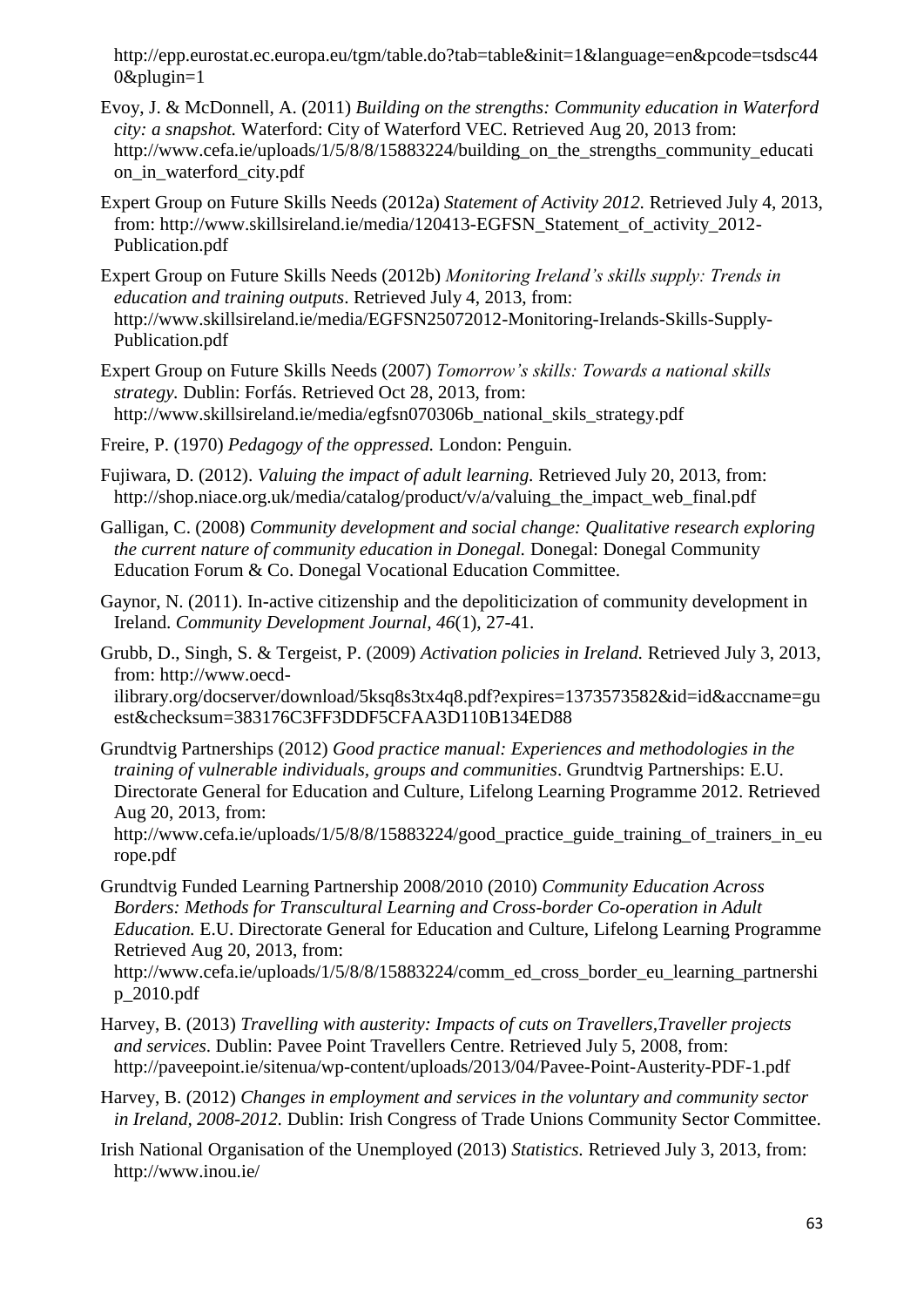- Jackson, A. & Whitwell, B. (2001) Opening pathways to inclusion: The importance of nonaccredited learning in the lives of students in the local authority sector. *Research in Post-Compulsory Education, 6*(2), 129-139.
- Jarvis, D., Berkeley, N. & Broughton, K. (2012). Evidencing the impact of community engagement in neighbourhood regeneration: The case of Canley, Coventry*. Community Development Journal, 47*(2), 232-247.
- Kelleher, P. & Whelan, M. (1992). *Dublin communities in action: A study of six projects.*  Dublin: Community Action Network & Combat Poverty Agency: Retrieved July 8, 2013, from: [http://www.cpa.ie/publications/DublinCommunitiesInAction\\_1992.pdf](http://www.cpa.ie/publications/DublinCommunitiesInAction_1992.pdf)
- Kelly, E., McGuinness, S. & O'Connell, P. (2012) *Submission to the joint committee on jobs, social protection and education on unemployment and youth unemployment.* Dublin: Economic & Social Research Institute. Retrieved July 8, 2013, from: <http://www.esri.ie/UserFiles/publications/SUB201202/SUB201202.pdf>

Kis, V. (2010). *Learning for jobs: OECD Reviews of vocational education and training, Ireland.*  Retrieved July 3, 2013, from:<http://www.oecd.org/ireland/44592419.pdf>

Limerick Community Education Network, Limerick City Adult Education Service, Limerick Regeneration Agencies (2011). *The social value of community-based adult education in Limerick city.* Retrieved, Aug 2, 2013, from: [http://www.paulpartnership.ie/wp](http://www.paulpartnership.ie/wp-content/uploads/2012/04/Community-based-Adult-Ed-FULL-d3.pdf)[content/uploads/2012/04/Community-based-Adult-Ed-FULL-d3.pdf](http://www.paulpartnership.ie/wp-content/uploads/2012/04/Community-based-Adult-Ed-FULL-d3.pdf)

Lovett, T. et al. (2003). Community Education and Community Action. In Jarvis, P. & Griffin, C. (Eds.). *Adult and Continuing Education: Major Themes in Education VII.* Routledge: UK.

Lovett, T. (1997). Community education and community development: The Northern Ireland experience. *Studies in The Education Of Adults*, *29*(1), 39-50.

Lloyd, A. (2010). The will of the state and the resilience of the community sector in a time of crisis: obliteration, compliance or an opportunity for renewal?. *The Irish Journal of Community Work, 2,* 2010. Retrieved July 10, 2013, from: <http://www.irishcommunitywork.com/2010/issue-2/will-state-resilience-community-sector/>

Martin, I. (2006, October). Where have all the flowers gone? (Cover story). *Adults Learning*. pp. 15-18.

Matrix Knowledge Group (2009). *Lifelong learning and well-being: An analysis of the relationship between adult learning and subjective well-being.* Retrieved July 20, 2013, from: [http://shop.niace.org.uk/media/catalog/product/f/i/file\\_1\\_50.pdf](http://shop.niace.org.uk/media/catalog/product/f/i/file_1_50.pdf)

McGuinness, S., O'Connell, P.J., Walsh, E. & Kelly, J.R. (2011) *Activation in Ireland: An evaluation of the national employment action plan.* Dublin: Economic & Social Research Institute. Retrieved July 8, 2013, from:

[http://www.esri.ie/publications/search\\_for\\_a\\_publication/search\\_results/view/index.xml?id=31](http://www.esri.ie/publications/search_for_a_publication/search_results/view/index.xml?id=3144) [44](http://www.esri.ie/publications/search_for_a_publication/search_results/view/index.xml?id=3144)

- McMahon, W. (2009). *Higher learning, greater good: The private and social benefits of higher education.* Baltimore, MD, USA: John Hopkins University Press.
- McMahon, W. (1998). Conceptual framework for the analysis of the social benefits of lifelong learning. *Education Economics, 6*(3), 309-346.
- Motschilnig, R. (2012). Wider benefits of adult education: An inventory of existing studies and research. *Adult Education and Development, 78.* Retrieved July 8, 2013, from: [http://www.iiz](http://www.iiz-dvv.de/index.php?article_id=1321&clang=1)[dvv.de/index.php?article\\_id=1321&clang=1](http://www.iiz-dvv.de/index.php?article_id=1321&clang=1)
- Mowbray, M. (2011). What became of the local state? Neo-liberalism, community development and local government. *Community Development Journal, 46*(suppl 1), 32-53.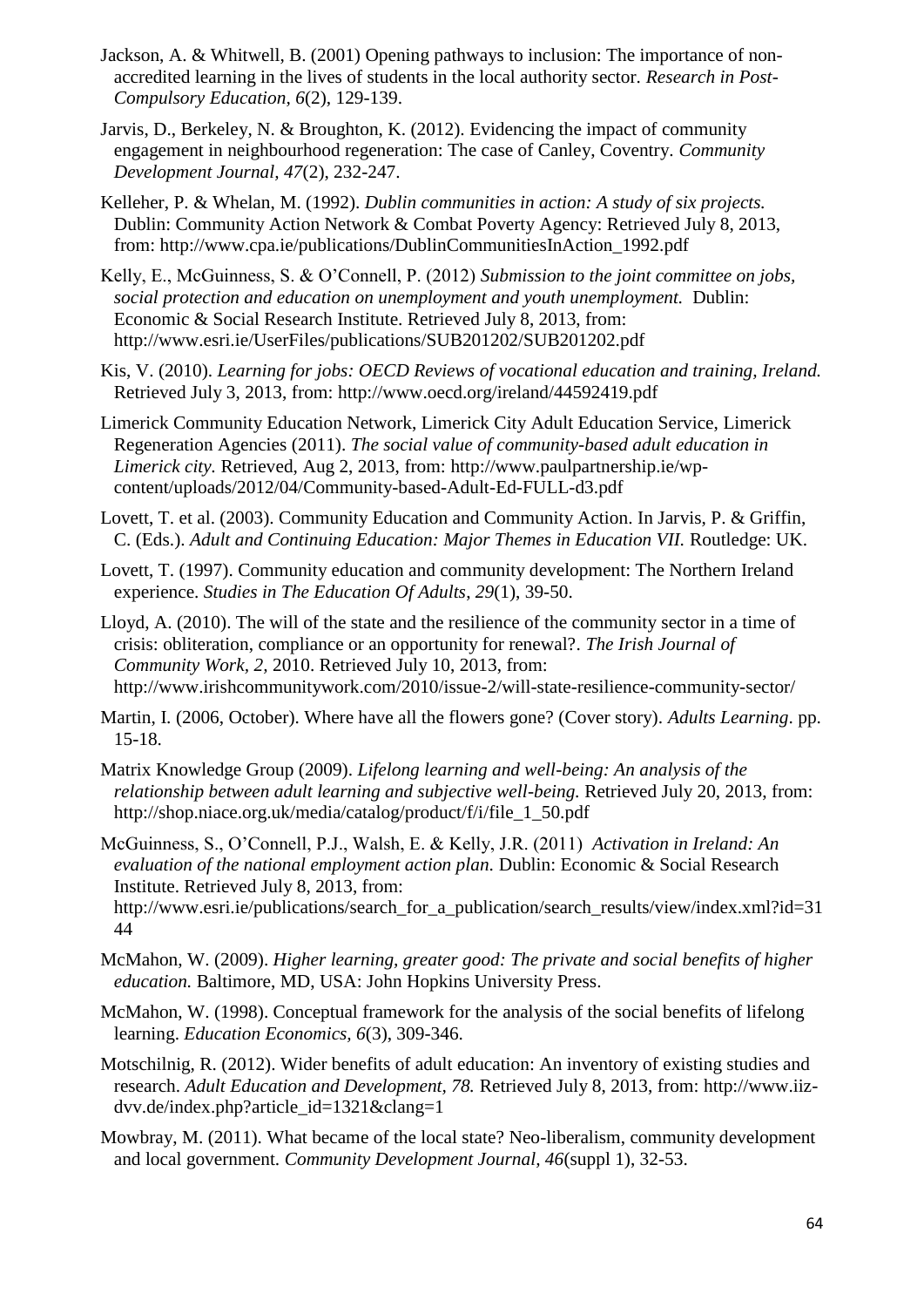- Mündel, K., & Schugurensky, D. (2008). Community based learning and civic engagement: Informal learning among adult volunteers in community organizations. *New Directions For Adult & Continuing Education*, (118), 49-60. doi:10.1002/ace.295
- National Economic and Social Council (2011) *Supports and services for unemployed jobseekers.*  Dublin: National Economic & Social Development Office. Retrieved June 24, 2013 from: [http://files.nesc.ie/nesc\\_reports/en/NESC\\_123\\_2011\\_full.pdf](http://files.nesc.ie/nesc_reports/en/NESC_123_2011_full.pdf)
- National Institute of Adult Continuing Education (2013). News & numbers from the adult learning sector. *Adults Learning*, *24*(3), 6-7.
- National Economic & Social Council (2013) *The social dimensions of the crisis: The evidence of its implications.* Dublin: National Economic & Social Development Office. Retrieved July 7, 2013, from:

[http://files.nesc.ie/nesc\\_reports/en/NESC\\_134\\_Social\\_Dimensions\\_Exec\\_Summary.pdf](http://files.nesc.ie/nesc_reports/en/NESC_134_Social_Dimensions_Exec_Summary.pdf)

- National Economic & Social Council (2011) *Supports and services for unemployed jobseekers.*  Dublin: National Economic & Social Development Office. Retrieved July 7, 2013, from: [http://files.nesc.ie/nesc\\_reports/en/NESC\\_123\\_2011\\_full.pdf](http://files.nesc.ie/nesc_reports/en/NESC_123_2011_full.pdf)
- National Economic and Social Forum (NESF) (2006). *Creating a more inclusive labour market: Report 33 .* Dublin: NESF / Government Publications Office. Retrieved July 1, 2013, from[:http://files.nesc.ie/nesf\\_archive/nesf\\_reports/NESF\\_33.pdf](http://files.nesc.ie/nesf_archive/nesf_reports/NESF_33.pdf)
- National Economic and Social Forum (NESF) (2003). *The policy implications of social capital: Forum report no. 28.* Dublin: NESF / Government Publications Office. Retrieved July 1, 2013, from: [http://files.nesc.ie/nesf\\_archive/nesf\\_reports/NESF\\_28.pdf](http://files.nesc.ie/nesf_archive/nesf_reports/NESF_28.pdf)
- Office for Standards in Education, Children's Services and Skills (UK) Ofsted (2012). *Skills for employment.* Retrieved July 7, 2013, from: [http://www.ofsted.gov.uk/resources/skills-for](http://www.ofsted.gov.uk/resources/skills-for-employment)[employment](http://www.ofsted.gov.uk/resources/skills-for-employment)

Organisation for Economic Co-operation and Development (2013). *Education policy outlook: Ireland.* Retrieved July 3, 2013, from: [http://www.oecd.org/edu/EDUCATION%20POLICY%20OUTLOOK%20IRELAND\\_EN.pdf](http://www.oecd.org/edu/EDUCATION%20POLICY%20OUTLOOK%20IRELAND_EN.pdf)

- Patterson, L. & Dowd, K. (2010). Using the women's community education approach to deliver community employment. *The Adult Learner, 2010,* 121-131. Retrieved 22, 2013, from: [http://www.aontas.com/download/pdf/adult\\_learner\\_2010\\_website\\_version.pdf](http://www.aontas.com/download/pdf/adult_learner_2010_website_version.pdf)
- Pavee Point (2005). *A review of Travellers' health using primary care as a model of good practice.* Retrieved July 8, 2013, from: <http://paveepoint.ie/pdf/PrimaryHealthCare05.pdf>
- Putnam, R. D. (2000). *Bowling alone: The collapse and revival of American community.* New York: Simon & Schuster Paperbacks.
- Santeladze, L. (2010). Promotion of integration through community based non-formal education. *Adult Education and Development, 74.* Retrieved July 8, 2013, from: [http://www.iiz-dvv.de/index.php?article\\_id=1084&clang=1](http://www.iiz-dvv.de/index.php?article_id=1084&clang=1)
- Secretariate of the Taskforce on Active Citizenship (2007) *Report of the Taskforce on Active Citizenship.* Retrieved July 8, 2013, from: [http://www.wheel.ie/sites/default/files/Report%20of%20the%20Taskforce%20on%20Active%](http://www.wheel.ie/sites/default/files/Report%20of%20the%20Taskforce%20on%20Active%20Citizenship.pdf) [20Citizenship.pdf](http://www.wheel.ie/sites/default/files/Report%20of%20the%20Taskforce%20on%20Active%20Citizenship.pdf)
- Sedgmore, L. (2011). The unfinished revolution. *Adults Learning*, *23*(1), 30-31.
- Sedgmore, L., Barber, B., Bolsin, R., Brooks, C., Mackney, P., Ward, T., et al. (2010). Adult learning and the new austerity. *Adults Learning*, *22*(3), 8-16.
- Slevin, A. (2009). Up here it's different: Community education in rural east Donegal. *The Adult Learner, 2009,* 47-59.